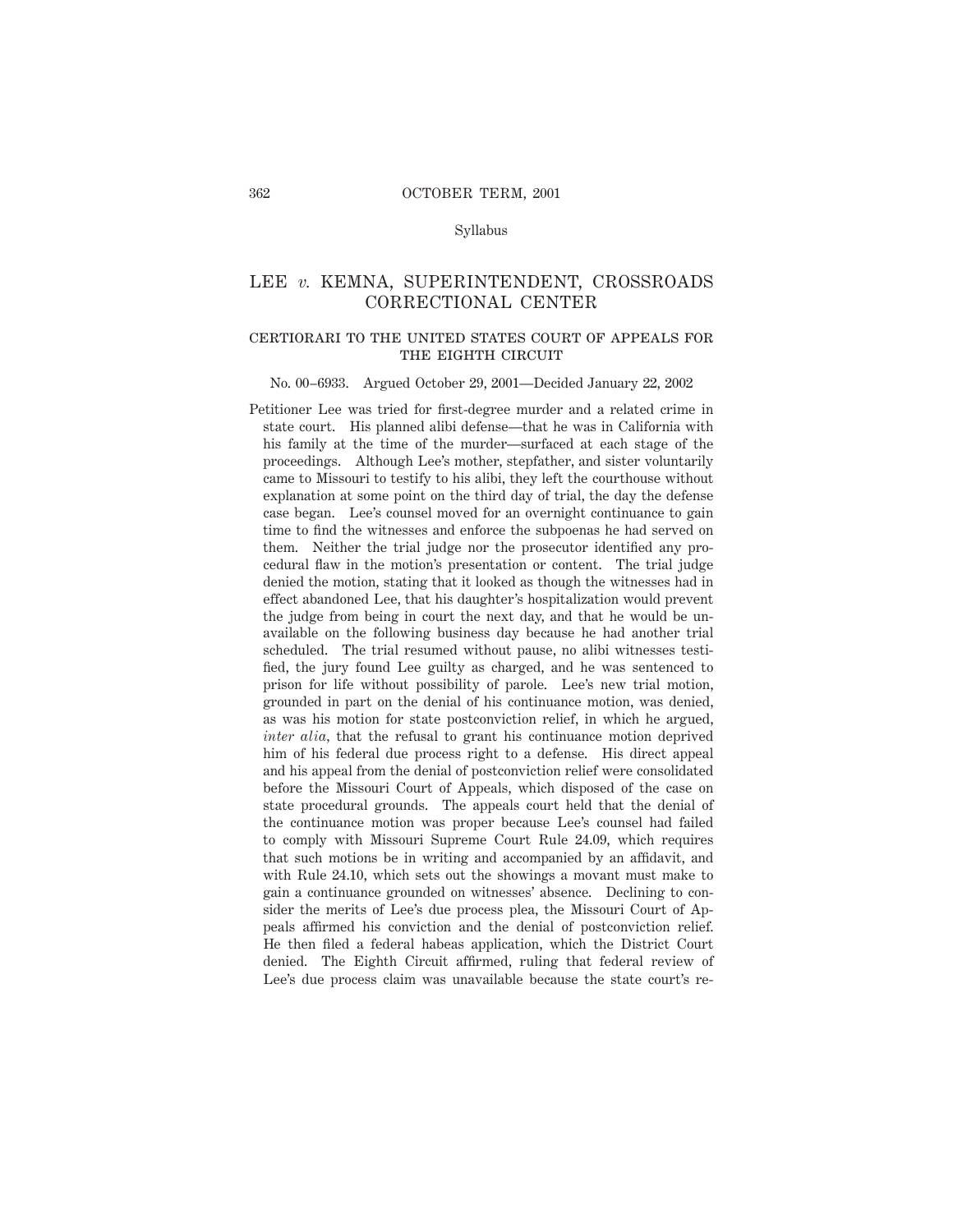### Syllabus

jection of that claim rested on state-law grounds—the failure of the continuance motion to comply with Rules 24.09 and 24.10—independent of the federal question and adequate to support the judgment, *Coleman* v. *Thompson,* 501 U. S. 722, 729.

*Held:* The Missouri Rules, as injected into this case by the state appellate court, did not constitute state grounds adequate to bar federal habeas review. Pp. 375–388.

(a) Although violation of firmly established and regularly followed state rules ordinarily bars federal review, there are exceptional cases in which exorbitant application of a generally sound rule renders the state ground inadequate to stop consideration of a federal question. See *Davis* v. *Wechsler,* 263 U. S. 22, 24. This case fits within that limited category. The Court is guided here by *Osborne* v. *Ohio,* 495 U. S. 103, 122–125. *Osborne* applied the general principle that an objection ample and timely to bring an alleged federal error to the attention of the trial court, enabling it to take appropriate corrective action, satisfies legitimate state interests, and therefore suffices to preserve the claim for federal review. The sequence of events in Lee's case also guides the Court's judgment. The asserted procedural oversights, Lee's alleged failures fully to comply with Rules 24.09 and 24.10, were first raised more than two and a half years after his trial. The two Rules, Missouri asserted, work together to enhance the reliability of a *trial court's* determination whether to delay a scheduled criminal trial due to the absence of a witness. Yet neither the prosecutor nor the trial judge so much as mentioned the Rules as a reason for denying Lee's continuance motion. If either had done so at the appropriate time, Lee would have had an opportunity to perfect his plea to hold the case over until the next day. Instead, the State first raised Rule 24.10 as a new argument in its brief to the Missouri Court of Appeals, and that court, it seems, raised Rule 24.09's writing requirements on its own motion. Pp. 375–380.

(b) Three considerations, in combination, lead to the conclusion that the asserted state grounds are inadequate to block adjudication of Lee's federal claim. First, when the trial judge denied Lee's motion, he stated a reason that could not have been countered by a perfect motion for continuance: He said he could not carry the trial over until the next day because he had to be with his daughter in the hospital; he further informed counsel that another scheduled trial prevented him from concluding Lee's case on the following business day. Although the judge hypothesized that the witnesses had abandoned Lee, no proffered evidence supported this supposition. Second, no published Missouri decision directs flawless compliance with Rules 24.09 and 24.10 in the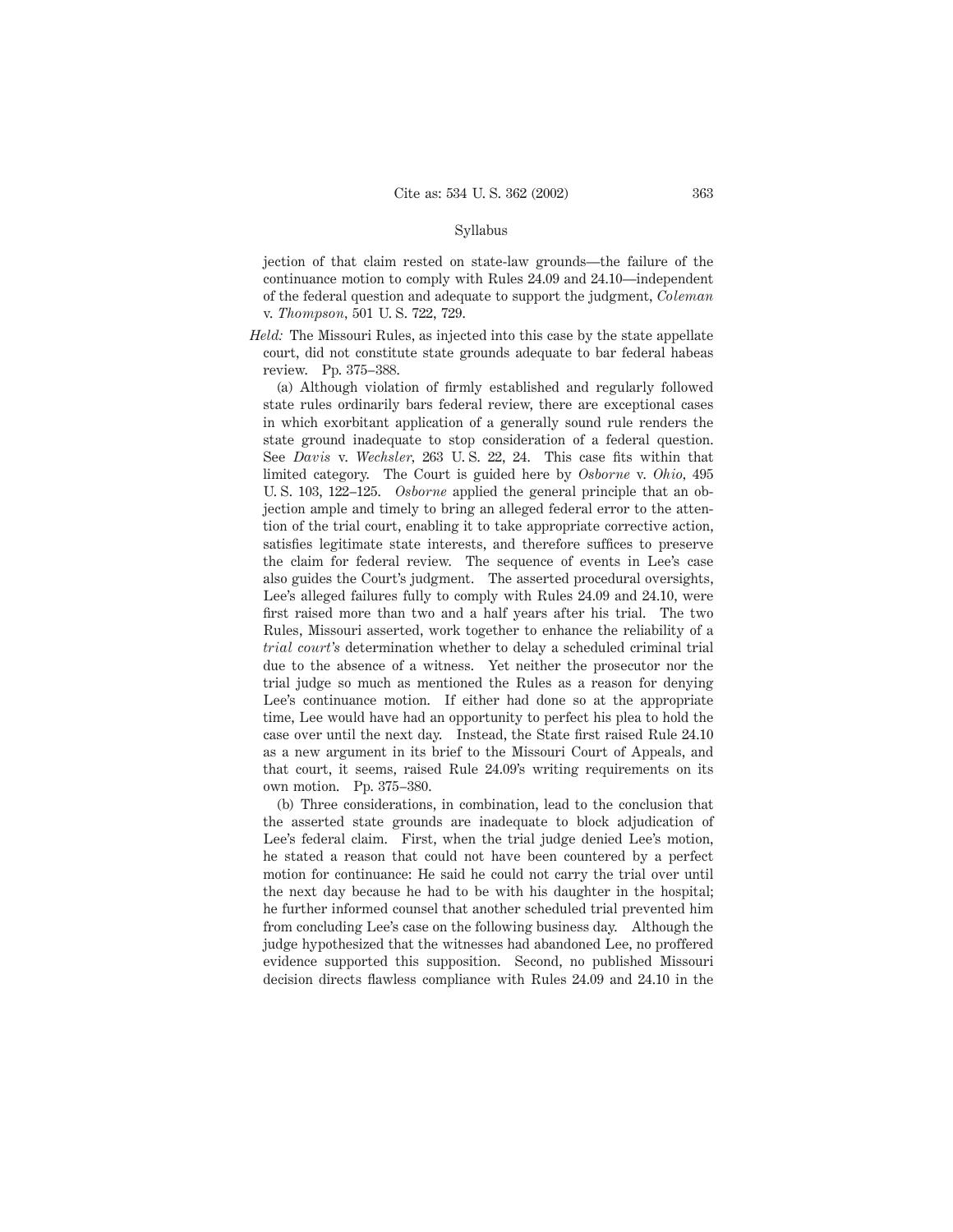### Syllabus

unique circumstances of this case—the sudden, unanticipated, and at the time unexplained disappearance of critical, subpoenaed witnesses on what became the trial's last day. Third and most important, the purpose of the Rules was served by Lee's submissions both immediately before and at the short trial. As to the "written motion" requirement, Rule 24.09 does not completely rule out oral continuance motions, and the trial transcript enabled an appellate court to comprehend the situation quickly. As to Rule 24.10, two of the Rule's components were stressed by the State. Missouri asserted, first, that Lee's counsel never mentioned in his oral motion the testimony he expected from the missing witnesses, and second, that Lee's counsel gave the trial court no reason to believe that those witnesses could be located within a reasonable time. These matters, however, were either covered by the oral continuance motion or otherwise conspicuously apparent on the record. Thus, the Rule's essential requirements were substantially met in this case, and nothing would have been gained by requiring Lee's counsel to recapitulate in rank order the showings the Rule requires. See, *e. g., Osborne,* 495 U. S., at 124. The case is therefore remanded for adjudication of Lee's due process claim on the merits. Pp. 381–388.

213 F. 3d 1037, vacated and remanded.

GINSBURG, J., delivered the opinion of the Court, in which REHNQUIST, C. J., and Stevens, O'Connor, Souter, and Breyer, JJ., joined. Kennedy, J., filed a dissenting opinion, in which Scalia and Thomas, JJ., joined, *post,* p. 388.

*Bonnie I. Robin-Vergeer,* by appointment of the Court, 532 U. S. 956, argued the cause for petitioner. With her on the briefs were *David C. Vladeck* and *Alan B. Morrison.*

*Paul C. Wilson* argued the cause for respondent. With him on the brief were *Jeremiah W. (Jay) Nixon,* Attorney General of Missouri, *James R. Layton,* State Solicitor, and *Michael J. Spillane,* Assistant Attorney General.\*

<sup>\*</sup>Briefs of *amici curiae* urging affirmance were filed for the State of Nebraska et al. by *Don Stenberg,* Attorney General of Nebraska, *Martin Swanson,* Assistant Attorney General, and *Dan Schweitzer,* joined by the Attorneys General for their respective States as follows: *Bill Pryor* of Alabama, *Bruce M. Botelho* of Alaska, *Mark Pryor* of Arkansas, *Bill Lockyer* of California, *Ken Salazar* of Colorado, *Thurbert E. Baker* of Georgia, *Carla J. Stovall* of Kansas, *J. Joseph Curran, Jr.,* of Maryland, *Mike*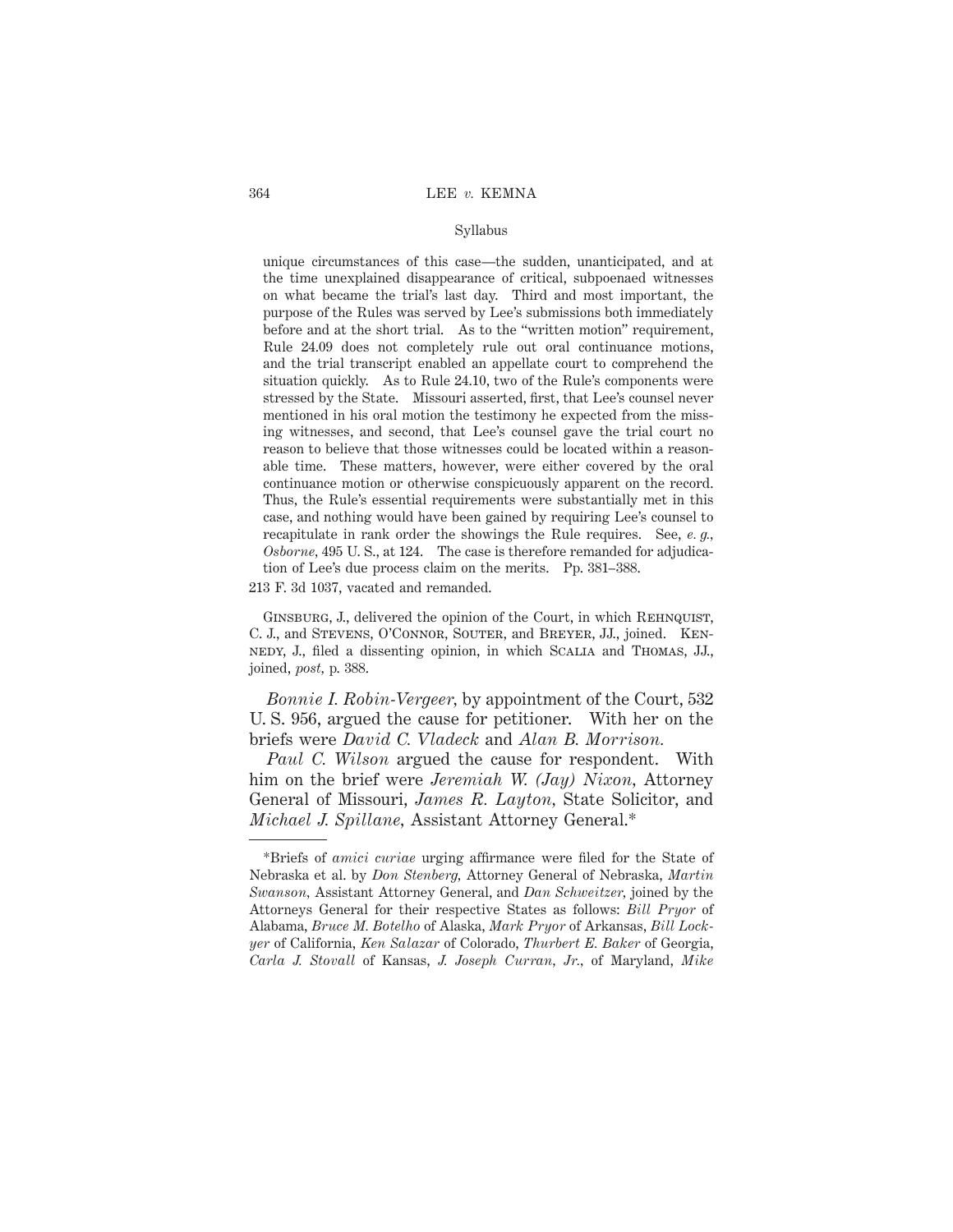# JUSTICE GINSBURG delivered the opinion of the Court.

Petitioner Remon Lee asserts that a Missouri trial court deprived him of due process when the court refused to grant an overnight continuance of his trial. Lee sought the continuance to locate subpoenaed, previously present, but suddenly missing witnesses key to his defense against felony charges. On direct review, the Missouri Court of Appeals disposed of the case on a state procedural ground. That court found the continuance motion defective under the State's rules. It therefore declined to consider the merits of Lee's plea that the trial court had denied him a fair opportunity to present a defense. Whether the state ground dispositive in the Missouri Court of Appeals is adequate to preclude federal habeas corpus review is the question we here consider and decide.

On the third day of his trial, Lee was convicted of firstdegree murder and armed criminal action. His sole affirmative defense was an alibi; Lee maintained he was in California, staying with his family, when the Kansas City crimes for which he was indicted occurred. Lee's mother, stepfather, and sister voluntarily came to Missouri to testify on his behalf. They were sequestered in the courthouse at the start of the trial's third day. For reasons then unknown, they were not in the courthouse later in the day when defense counsel sought to present their testimony. Discovering their absence, defense counsel moved for a continuance until the next morning so that he could endeavor to locate the three witnesses and bring them back to court.

The trial judge denied the motion, stating that it looked to him as though the witnesses had "in effect abandoned

*Moore* of Mississippi, *Mike McGrath* of Montana, *Frankie Sue Del Papa* of Nevada, *Betty D. Montgomery* of Ohio, *W. A. Drew Edmondson* of Oklahoma, *D. Michael Fisher* of Pennsylvania, *Charles M. Condon* of South Carolina, and *Mark L. Shurtleff* of Utah; and for the Criminal Justice Legal Foundation by *Kent S. Scheidegger.*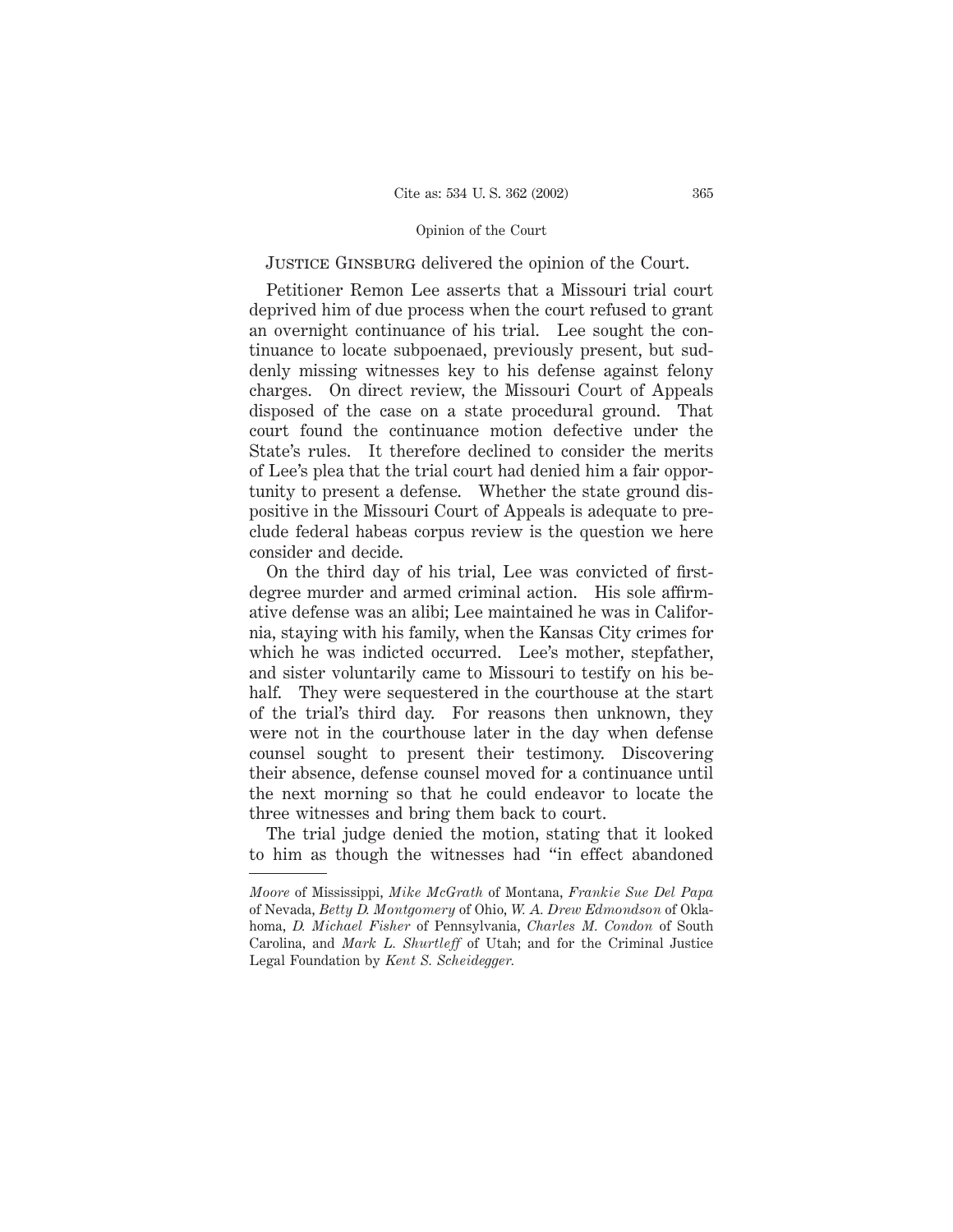the defendant" and that, for personal reasons, he would "not be able to be [in court the next day] to try the case." Furthermore, he had "another case set for trial" the next weekday. App. 22. The trial resumed without pause, no alibi witnesses testified, and the jury found Lee guilty as charged.

Neither the trial judge nor the prosecutor identified any procedural flaw in the presentation or content of Lee's motion for a continuance. The Missouri Court of Appeals, however, held the denial of the motion proper because Lee's counsel had failed to comply with Missouri Supreme Court Rules not relied upon or even mentioned in the trial court: Rule 24.09, which requires that continuance motions be in written form, accompanied by an affidavit; and Rule 24.10, which sets out the showings a movant must make to gain a continuance grounded on the absence of witnesses.

We hold that the Missouri Rules, as injected into this case by the state appellate court, did not constitute a state ground adequate to bar federal habeas review. Caught in the midst of a murder trial and unalerted to any procedural defect in his presentation, defense counsel could hardly be expected to divert his attention from the proceedings rapidly unfolding in the courtroom and train, instead, on preparation of a written motion and affidavit. Furthermore, the trial court, at the time Lee moved for a continuance, had in clear view the information needed to rule intelligently on the merits of the motion. Beyond doubt, Rule 24.10 serves the State's important interest in regulating motions for a continuance motions readily susceptible to use as a delaying tactic. But under the circumstances of this case, we hold that petitioner Lee, having substantially, if imperfectly, made the basic showings Rule 24.10 prescribes, qualifies for adjudication of his federal, due process claim. His asserted right to defend should not depend on a formal "ritual... [that] would further no perceivable state interest." *Osborne* v. *Ohio,* 495 U. S.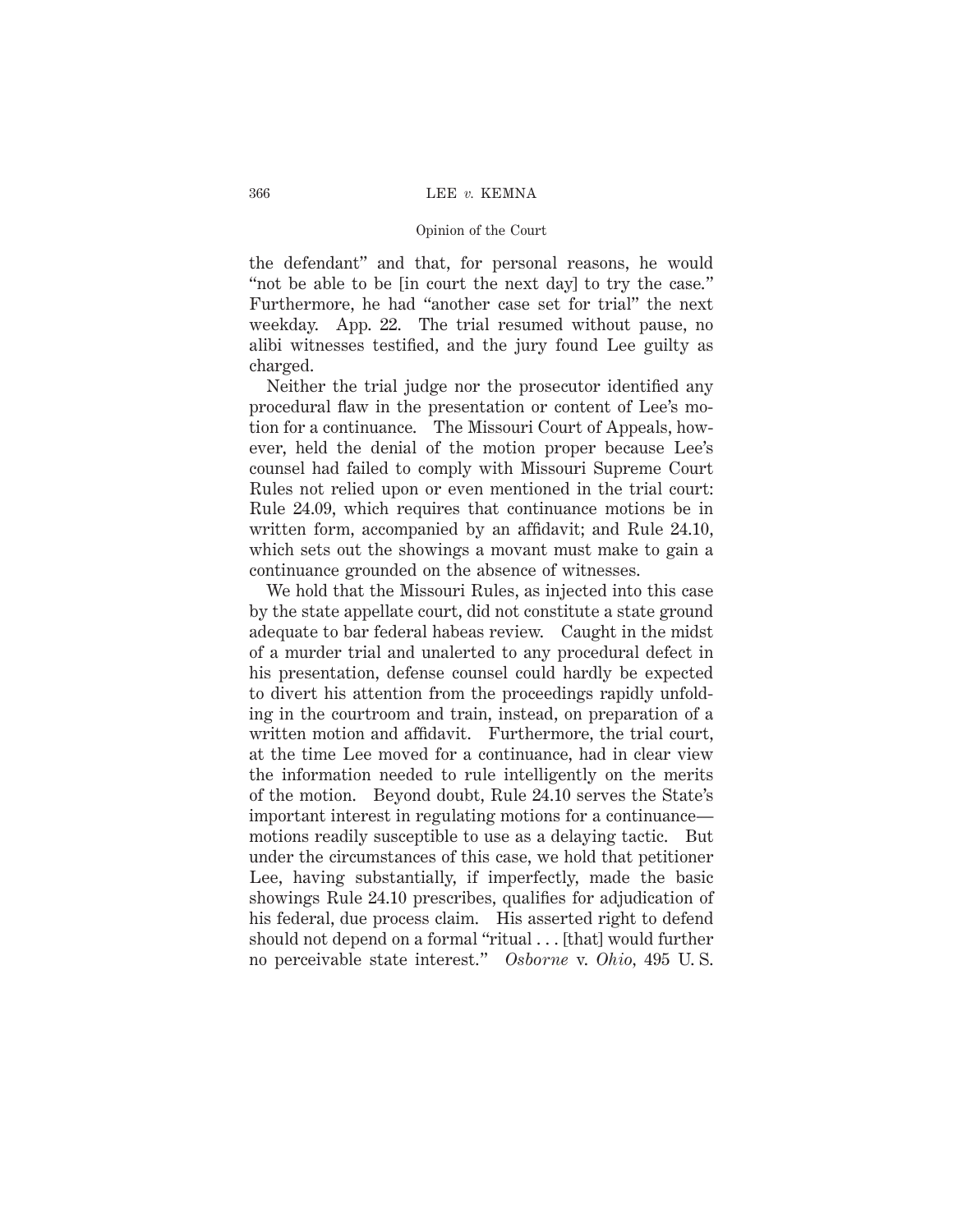103, 124 (1990) (quoting *James* v. *Kentucky,* 466 U. S. 341, 349 (1984) (in turn quoting *Staub* v. *City of Baxley,* 355 U. S. 313, 320 (1958))) (internal quotation marks omitted).

On August 27, 1992, Reginald Rhodes shot and killed Steven Shelby on a public street in Kansas City, Missouri. He then jumped into the passenger side of a waiting truck, which sped away. Rhodes pleaded guilty, and Remon Lee, the alleged getaway driver, was tried for first-degree murder and armed criminal action.

Lee's trial took place within the span of three days in February 1994. His planned alibi defense—that he was in California with his family at the time of the murder—surfaced at each stage of the proceedings. During *voir dire* on the first day of trial, Lee's court-appointed defense attorney informed prospective jurors that "[t]here will be a defense in this case, which is a defense of alibi." App. 10; see also *ibid.* ("And we'll put on evidence—I can't go into it now—that he was somewhere else, he couldn't commit the crime and I believe the judge will give an instruction on alibi at the conclusion of my case."). Later in the *voir dire,* defense counsel identified the three alibi witnesses as Lee's mother, Gladys Edwards, Lee's sister, Laura Lee, and Lee's stepfather, James Edwards, a minister. *Id.,* at 11–13.

The planned alibi defense figured prominently in counsels' opening statements on day two of Lee's trial. The prosecutor, at the close of her statement, said she expected an alibi defense from Lee and would present testimony to disprove it. Tr. 187. Defense counsel, in his opening statement, described the alibi defense in detail, telling the jury that the evidence would show Lee was not in Kansas City, and therefore could not have engaged in crime there, in August 1992. App. 12–13. Specifically, defense counsel said three close family members would testify that Lee came to visit them in

I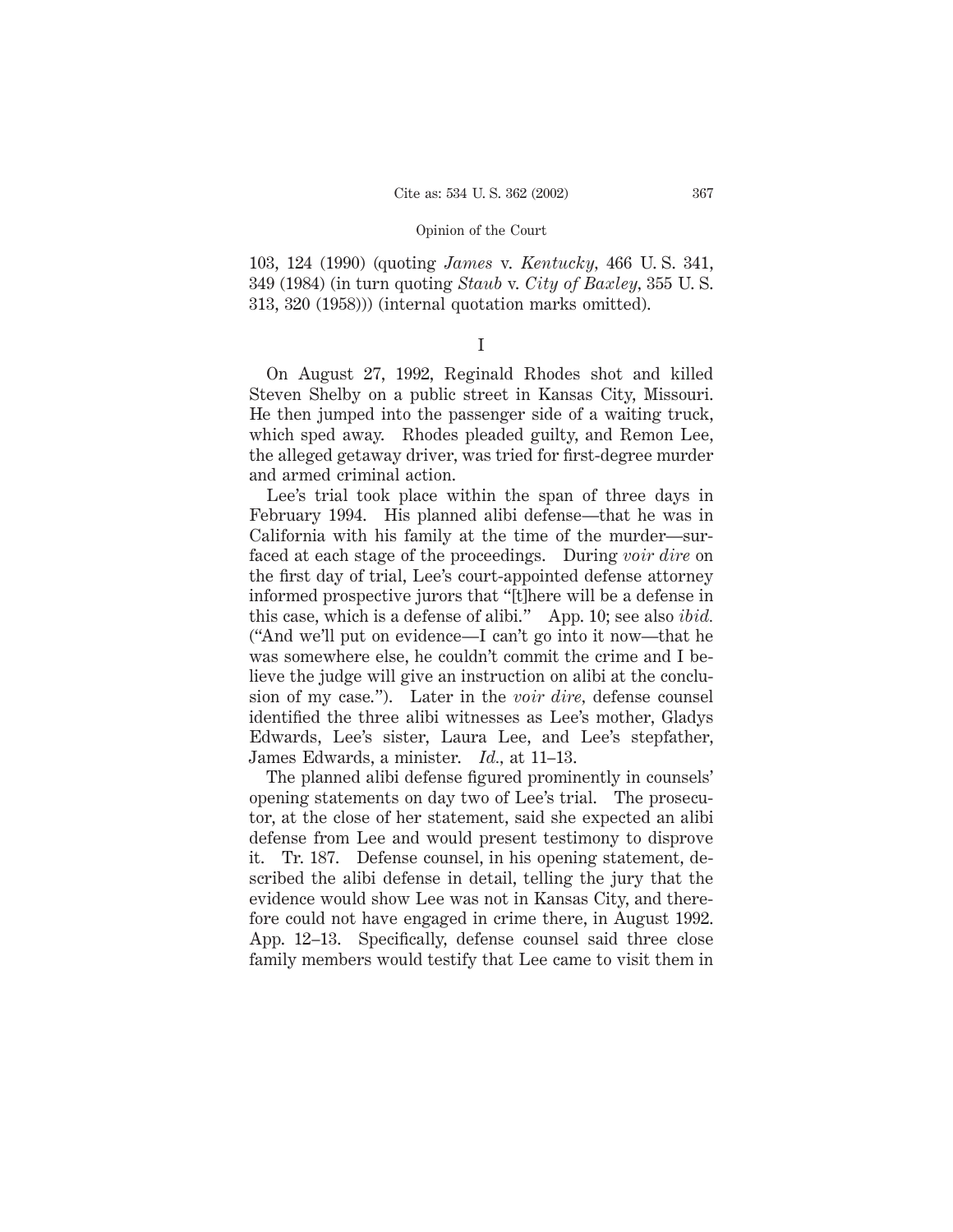Ventura, California, in July 1992 and stayed through the end of October. Lee's mother and stepfather would say they picked him up from the airport at the start of his visit and returned him there at the end. Lee's sister would testify that Lee resided with her and her four children during this time. All three would affirm that they saw Lee regularly throughout his unbroken sojourn. *Ibid.*

During the prosecution case, two eyewitnesses to the shooting identified Lee as the driver. The first, Reginald Williams, admitted during cross-examination that he had told Lee's first defense counsel in a taped interview that Rhodes, not Lee, was the driver. Tr. 285. Williams said he had given that response because he misunderstood the question and did not want to be "bothered" by the interviewer. *Id.,* at 283, 287. The second eyewitness, William Sanders, was unable to pick Lee out of a photographic array on the day of the shooting; Sanders identified Lee as the driver for the first time 18 months after the murder. *Id.,* at 413–414.

Two other witnesses, Rhonda Shelby and Lynne Bryant, were called by the prosecutor. Each testified that she knew Lee and had seen him in Kansas City the night before the murder. Both said Lee was with Rhodes, who had asked where Steven Shelby (the murder victim) was. *Id.,* at 443– 487. The State offered no physical evidence connecting Lee to the murder and did not suggest a motive.

The defense case began at 10:25 a.m. on the third and final day of trial. Two impeachment witnesses testified that morning. Just after noon, counsel met with the trial judge in chambers for a charge conference. At that meeting, the judge apparently agreed to give an alibi instruction submitted by Lee. *Id.,* at 571.1

<sup>&</sup>lt;sup>1</sup>That Lee had submitted an alibi instruction during the charge conference became apparent when the trial judge, delivering the charge, began to read the proposed instruction. He was interrupted by the prosecutor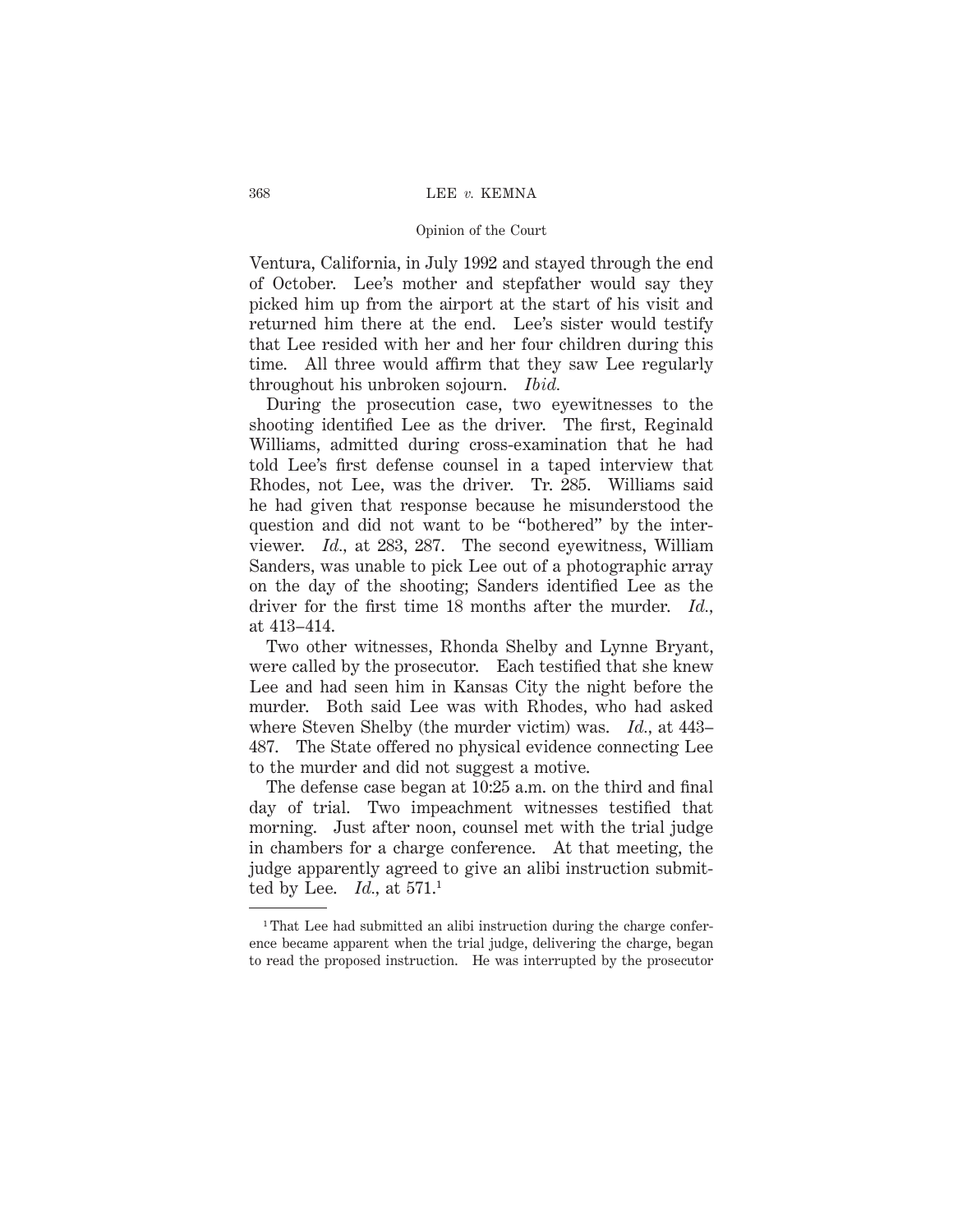At some point in the late morning or early afternoon, the alibi witnesses left the courthouse. Just after one o'clock, Lee took the stand outside the presence of the jury and, for the record, responded to his counsel's questions concerning his knowledge of the witnesses' unanticipated absence. App. 15. Lee, under oath, stated that Gladys and James Edwards and Laura Lee had voluntarily traveled from California to testify on his behalf. *Id.,* at 16. He affirmed his counsel's representations that the three witnesses, then staying with Lee's uncle in Kansas City, had met with Lee's counsel and received subpoenas from him; he similarly affirmed that the witnesses had met with a Kansas City police officer, who interviewed them on behalf of the prosecutor. *Id.,* at 16–18. Lee said he had seen his sister, mother, and stepfather in the courthouse that morning at 8:30 and later during a recess.

On discovering the witnesses' absence, Lee could not call them at his uncle's house because there was no phone on the premises. He asked his girlfriend to try to find the witnesses, but she was unable to do so. *Id.,* at 17. Although Lee did not know the witnesses' whereabouts at that moment, he said he knew "in fact they didn't go back to California" because "they [had] some ministering . . . to do" in Kansas City both Thursday and Friday evenings. *Id.,* at 18. He asked for "a couple hours' continuance [to] try to locate them, because it's very valuable to my case." *Ibid.* Defense counsel subsequently moved for a continuance until the next morning, to gain time to enforce the subpoenas he had served on the witnesses. *Id.,* at 20. The trial judge responded that he could not hold court the next day because "my daughter is going to be in the hospital all day . . . [s]o I've got to stay with her." *Ibid.*

and defense counsel, who reminded him that the instruction was no longer necessary. Tr. 594–595.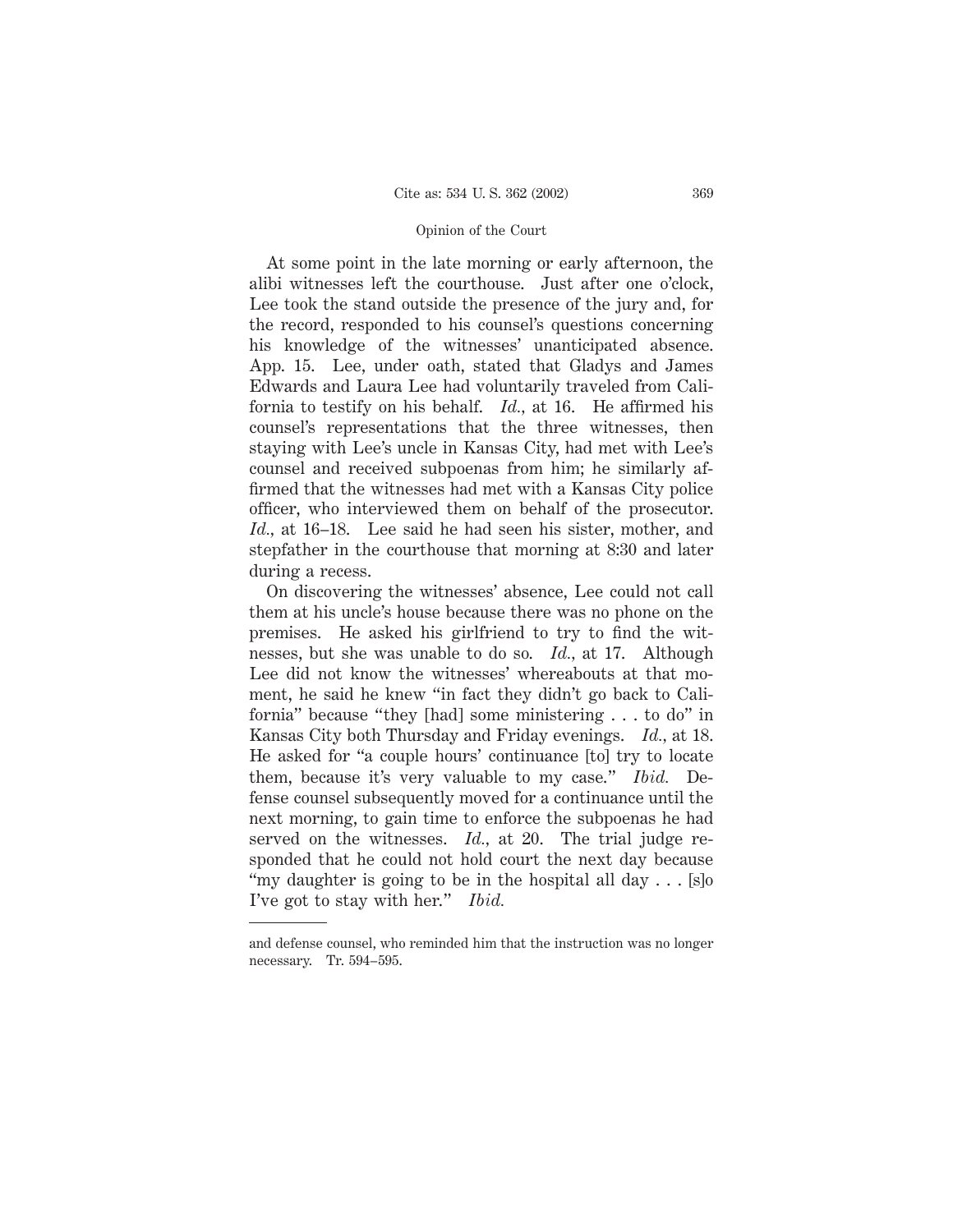After a brief further exchange between court and counsel, $2$  the judge denied the continuance request. The judge observed:

"It looks to me as though the folks were here and then in effect abandoned the defendant. And that, of course, we can't—we can't blame that on the State. The State had absolutely nothing to do with that. That's—it's too bad. The Court will not be able to be here tomorrow to try the case." *Id.,* at 22.

Counsel then asked for a postponement until Monday (the next business day after the Friday the judge was to spend with his daughter in the hospital). The judge denied that request too, noting that he had another case set for trial that day. *Ibid.*

In a final colloquy before the jury returned to the courtroom, defense counsel told the court he would be making a motion for judgment of acquittal. The judge asked, "You're going to give that to me . . . orally and you'll supplement that with a written motion?" Counsel agreed. *Id.,* at 23.

When the jurors returned, defense counsel informed them that the three witnesses from California he had planned to call "were here and have gone"; further, counsel did not "know why they've gone." *Id.,* at 25. The defense then rested. In closing argument, Lee's counsel returned to the alibi defense he was unable to present. "I do apologize," he said, "I don't know what happened to my witnesses. They're not here. Couldn't put them on on the question of alibi." *Id.,* at 26. The prosecutor commented on the same gap: "Where are those alibi witnesses that [defense counsel] promised you from opening[?] They're not here." *Id.,* at 27.

<sup>2</sup> Responding to the court's questions, Lee's counsel said he had copies of the witnesses' written statements and their subpoenas. App. 20–21. Counsel next began to describe the subpoenas. When counsel listed Gladys Edwards, the court asked "[i]s she the mother?" *Id.,* at 21.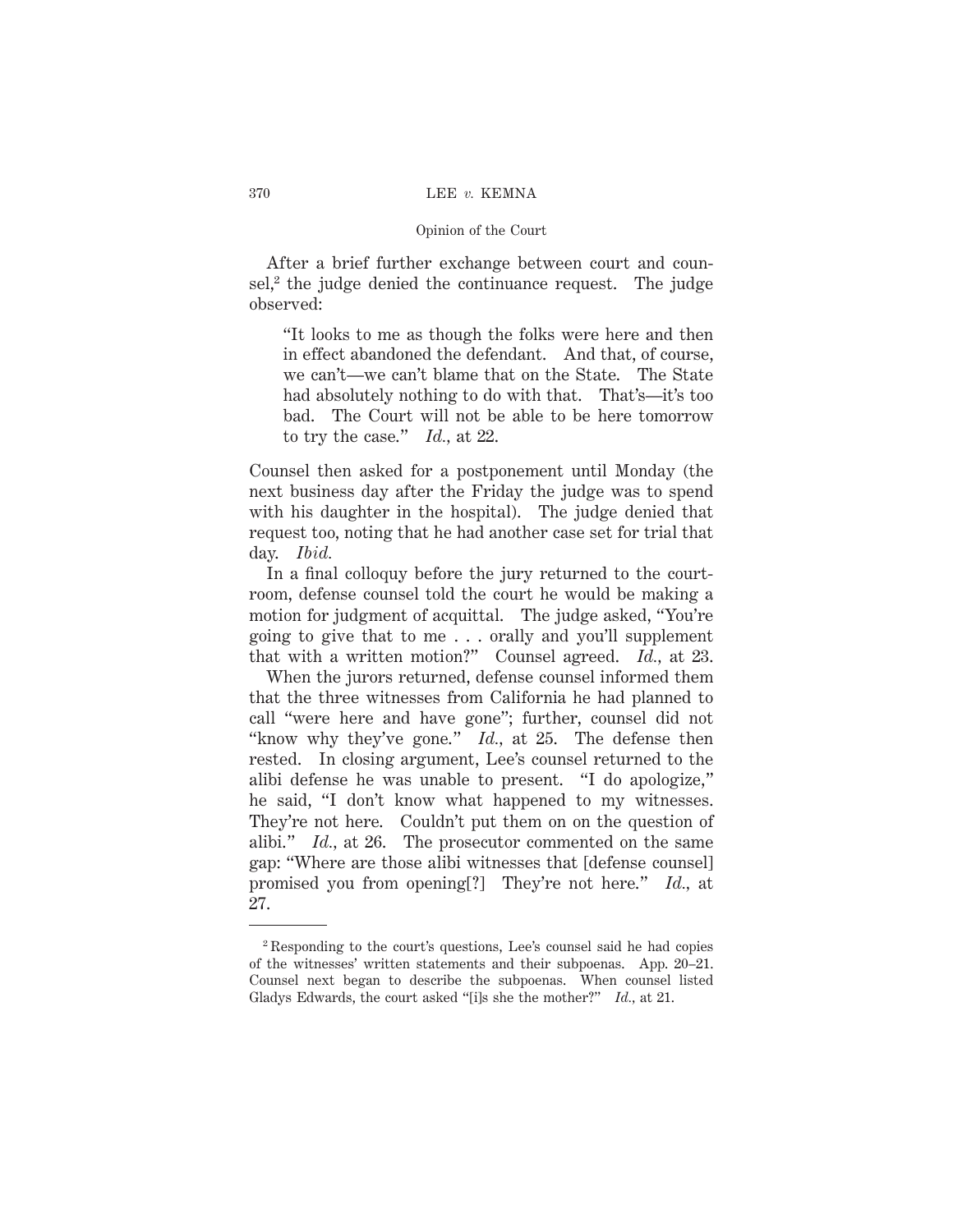After deliberating for three hours, the jury convicted Lee on both counts. He was subsequently sentenced to prison for life without possibility of parole. *Id.,* at 43.

The trial court later denied Lee's new trial motion, which Lee grounded, in part, on the denial of the continuance motion. *Id.,* at 31–32, 42. Lee, at first *pro se* but later represented by appointed counsel, next filed a motion for state postconviction relief. Lee argued, *inter alia,* that the refusal to grant his request for an overnight continuance deprived him of his federal constitutional right to a defense. Id., at 56–59.<sup>3</sup> In his postconviction motion, Lee asserted that the three witnesses had left the courthouse because "an unknown person," whom he later identified as an employee of the prosecutor's office, had told them "they were not needed to testify." *Id.,* at 56–58. The postconviction court denied the motion, stating that under Missouri law, an allegedly improper denial of a continuance fits within the category "trial error," a matter to be raised on direct appeal, not in a collateral challenge to a conviction. *Id.,* at 70.

Lee's direct appeal and his appeal from the denial of postconviction relief were consolidated before the Missouri Court of Appeals. See Mo. Sup. Ct. Rule 29.15(*l*) (1994). There, Lee again urged that the trial court's refusal to continue the case overnight denied him due process and the right to put on a defense. App. 90–95. In response, the State argued for the first time that Lee's continuance request had a fatal procedural flaw. *Id.,* at 110–115. In particular, the State contended that Lee's application failed to comply with Missouri Supreme Court Rule 24.10 (Rule 24.10), which lists the showings required in a continuance request based on

<sup>3</sup> Missouri procedure at the time required Lee to file his postconviction motion in the sentencing court shortly after he filed his notice of direct appeal. See Mo. Sup. Ct. Rule 29.15(b) (1994) (requiring motion to be made within 30 days of filing of court transcript in appellate court considering direct appeal). The direct appeal was "suspended" while the trial court considered the postconviction motion. See Rule 29.15(*l*).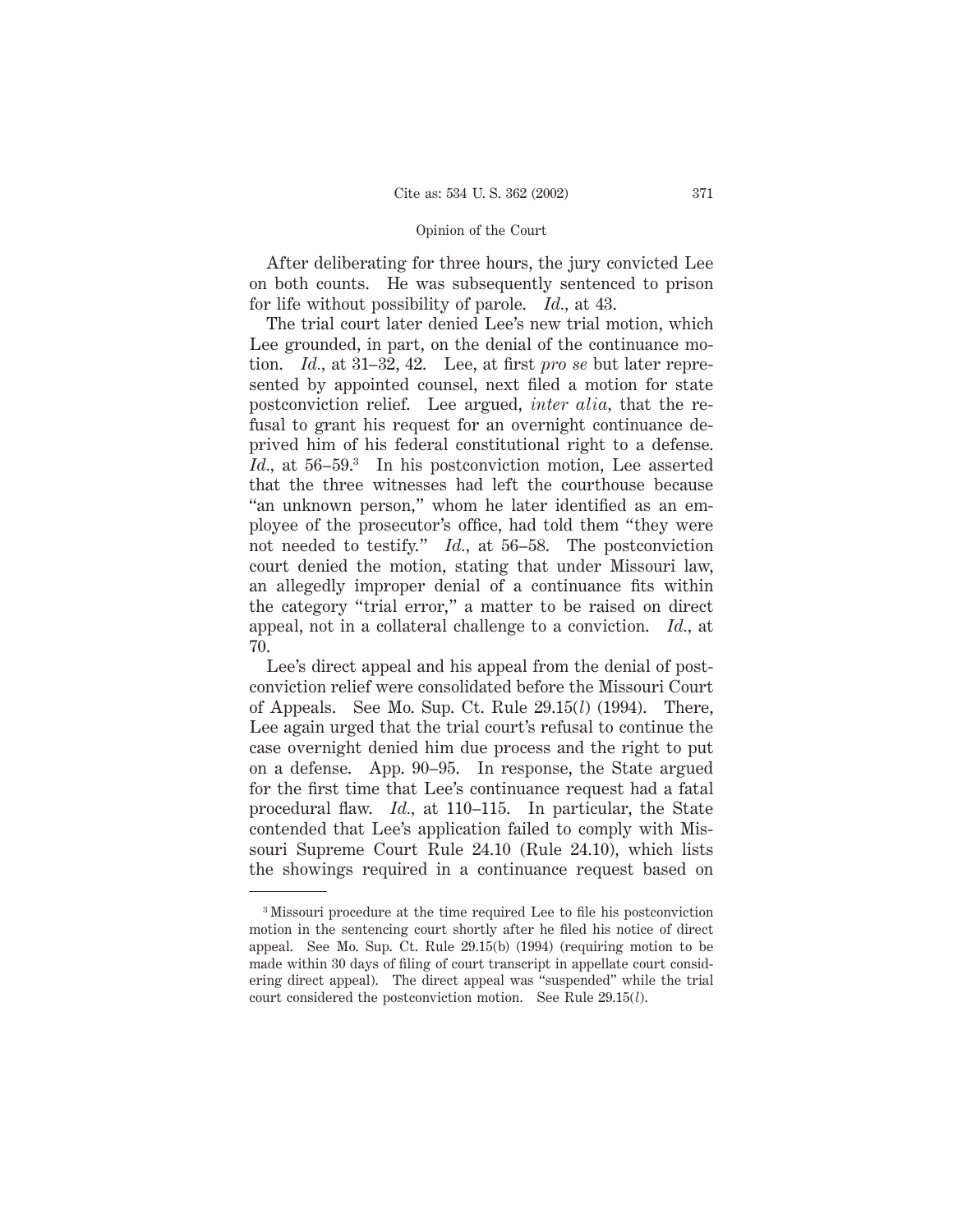the absence of witnesses. $4$  By the State's reckoning, Lee's request did not show the materiality of the California witnesses' testimony or the grounds for believing that the witnesses could be found within a reasonable time; in addition, the prosecution urged, Lee failed to "testify that the witnesse[s'] absence was not due to his own procurement." App. 113.

The Missouri Court of Appeals affirmed Lee's conviction and the denial of postconviction relief. *State* v. *Lee,* 935 S. W. 2d 689 (1996); App. 123–131. The appellate court first noted that Lee's continuance motion was oral and therefore did not comply with Missouri Supreme Court Rule 24.09 (Rule 24.09), which provides that such applications shall be in written form, accompanied by an affidavit. App. 126–127.<sup>5</sup>

<sup>4</sup> Rule 24.10 reads:

<sup>&</sup>quot;Misdemeanors or Felonies—Application for a Continuance on Account of Absence of Witnesses Shall Show What

<sup>&</sup>quot;An application for a continuance on account of the absence of witnesses or their evidence shall show:

<sup>&</sup>quot;(a) The facts showing the materiality of the evidence sought to be obtained and due diligence upon the part of the applicant to obtain such witness or testimony;

<sup>&</sup>quot;(b) The name and residence of such witness, if known, or, if not known, the use of diligence to obtain the same, and also facts showing reasonable grounds for belief that the attendance or testimony of such witness will be procured within a reasonable time;

<sup>&</sup>quot;(c) What particular facts the affiant believes the witness will prove, and that he knows of no other person whose evidence or attendance he could have procured at the trial, by whom he can prove or so fully prove the same facts;

<sup>&</sup>quot;(d) That such witness is not absent by the connivance, consent, or procurement of the applicant, and such application is not made for vexation or delay, but in good faith for the purpose of obtaining a fair and impartial trial.

<sup>&</sup>quot;If the court shall be of the opinion that the affidavit is insufficient it shall permit it to be amended."

 $^5\rm$  Rule 24.09 reads:

<sup>&</sup>quot;Misdemeanors or Felonies—Application for Continuance—How Made "An application for a continuance shall be made by a written motion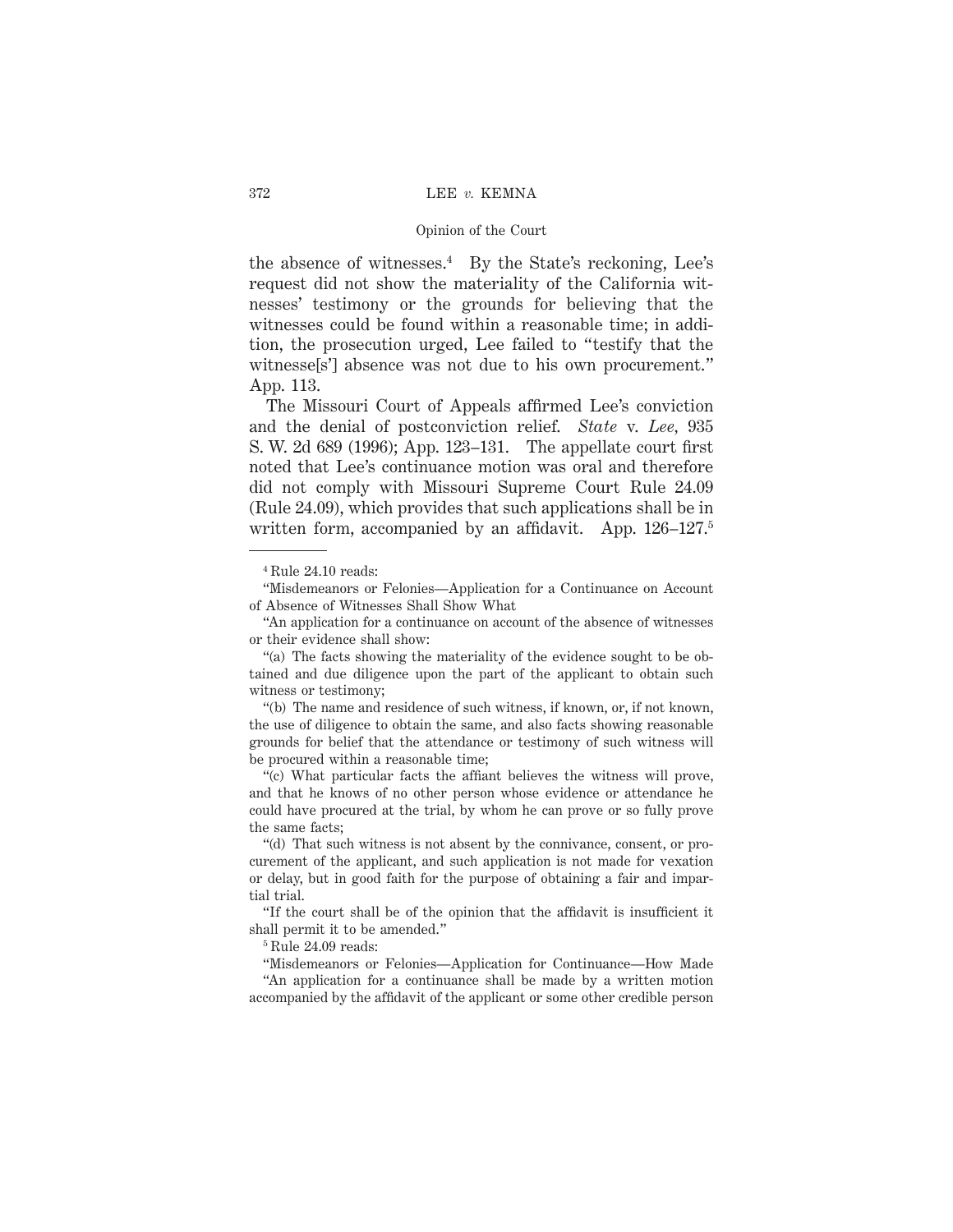"Thus," the Court of Appeals said, "the trial court could have properly denied the motion for a failure to comply with Rule 24.09." *Id.,* at 127. Even assuming the adequacy of Lee's oral motion, the court continued, the application "was made without the factual showing required by Rule 24.10." *Ibid.* The court did not say which components of Rule 24.10 were unsatisfied. "When a denial to grant a motion for continuance is based on a deficient application," the Court of Appeals next said, "it does not constitute an abuse of discretion." *Ibid.* Lee's subsequent motions for rehearing and transfer to the Missouri Supreme Court were denied.

In January 1998, Lee, proceeding *pro se,* filed an application for writ of habeas corpus in the United States District Court for the Western District of Missouri. *Id.,* at 132. Lee once again challenged the denial of his continuance motion. *Id.,* at 147–152. He appended affidavits from the three witnesses, each of whom swore to Lee's alibi; sister, mother, and stepfather alike stated that they had left the courthouse while the trial was underway because a court officer told them their testimony would not be needed that day. *Id.*, at 168–174.<sup>6</sup> Lee maintained that the State had engineered the witnesses' departure; accordingly, he as-

Laura Lee: "[T]hose people in Missouri told us we could leave because OUR TESTIMONY would not be needed until the next day." App. 169.

Gladys Edwards: "[T]he officer of the court came and told us that the prosecutor stated that the state[']s case will again take up the remainder of that day. That [o]ur testimony will not be needed until the following day, that we could leave until the following day. He . . . told [u]s not to worry, the Judge knows *[w]e came to testify,* they have [o]ur statements, and the trial will not be over until we testify. So at those instructions we left." *Id.,* at 172.

James Edwards: "[W]hile at the [c]ourthouse, we were told by an officer of the court that [o]ur testimony would not be needed until the following day, we were excused until then." *Id.,* at 174.

setting forth the facts upon which the application is based, unless the adverse party consents that the application for continuance may be made orally."

<sup>&</sup>lt;sup>6</sup>The witnesses' accounts of their departure from the courthouse were as follows: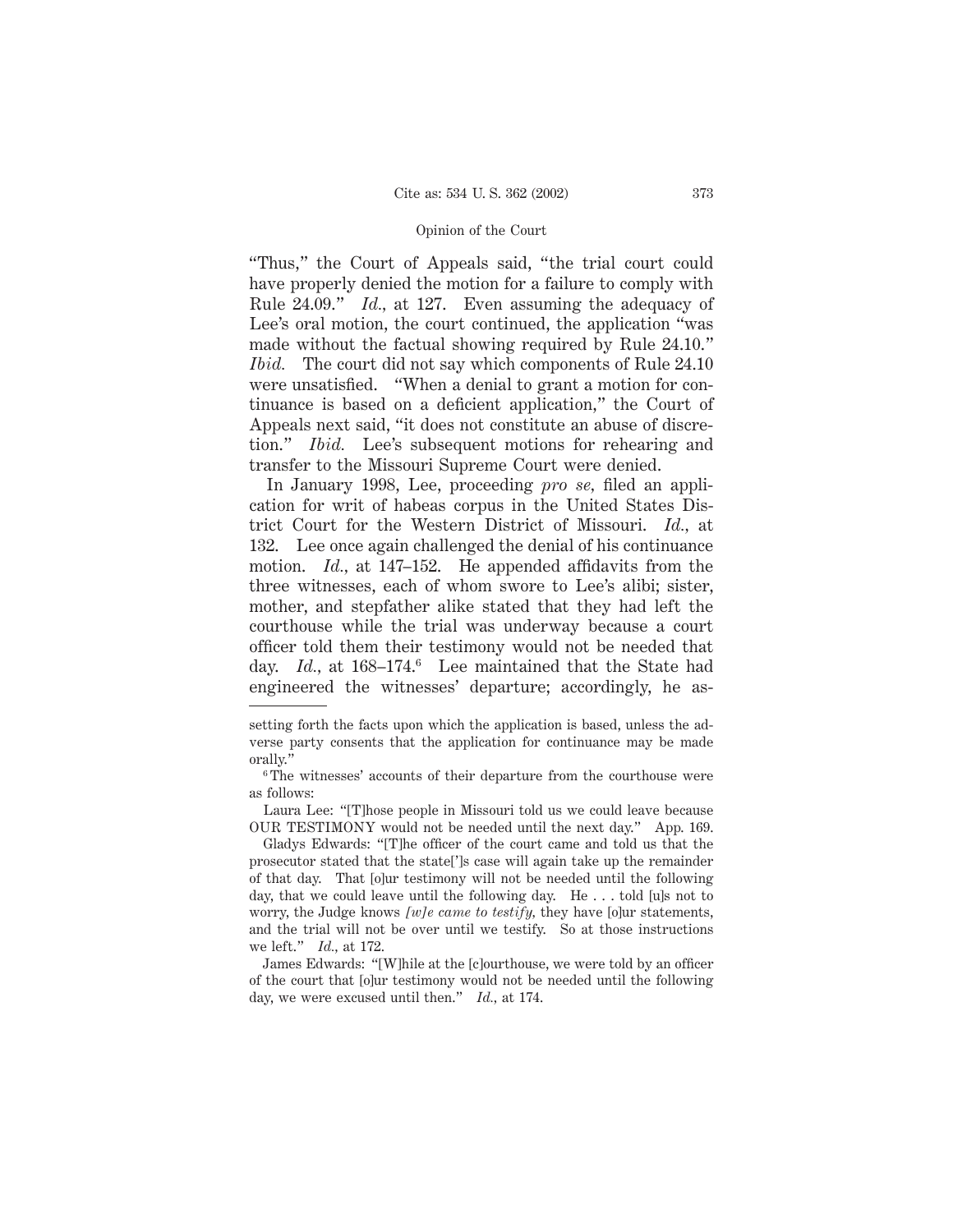serted that prosecutorial misconduct, not anything over which he had control, prompted the need for a continuance. *Id.,* at 148, 155–156.

The District Court denied the writ. No. 98–0074–CV–W– 6–P (WD Mo., Apr. 19, 1999), App. 212–218. The witnesses' affidavits were not cognizable in federal habeas proceedings, the court held, because Lee could have offered them to the state courts but failed to do so. *Id.,* at 215 (citing 28 U. S. C. § 2254(e) (1994 ed., Supp. V)). The Federal District Court went on to reject Lee's continuance claim, finding in the Missouri Court of Appeals' invocation of Rule 24.10 an adequate and independent state-law ground barring further review. App. 217.

The Court of Appeals for the Eighth Circuit granted a certificate of appealability, limited to the question whether Lee's "due process rights were violated by the state trial court's failure to allow him a continuance," *id.,* at 232, and affirmed the denial of Lee's habeas petition. 213 F. 3d 1037 (2000) *(per curiam).* Federal review of Lee's due process claim would be unavailable, the court correctly observed, if the state court's rejection of that claim " 'rest[ed] . . . on a state law ground that is independent of the federal question and adequate to support the judgment,' regardless of 'whether the state law ground is substantive or procedural.' " *Id.,* at 1038 (quoting *Coleman* v. *Thompson,* 501 U. S. 722, 729 (1991)). "The Missouri Court of Appeals rejected Lee's claim because his motion for a continuance did not comply with [Rules] 24.09 and 24.10," the Eighth Circuit next stated. Thus, that court concluded, "the claim was procedurally defaulted." 213 F. 3d, at 1038.7

<sup>7</sup> Lee had asked the federal appeals court to excuse the procedural lapse, suggesting that trial counsel's failure to follow Missouri's motion rules qualified as ineffective assistance of counsel. Lee had not exhausted that claim in state court, the Eighth Circuit responded, therefore he could not assert it in federal habeas proceedings. 213 F. 3d, at 1038. Furthermore, the federal appeals court ruled, Lee could not rest on a plea of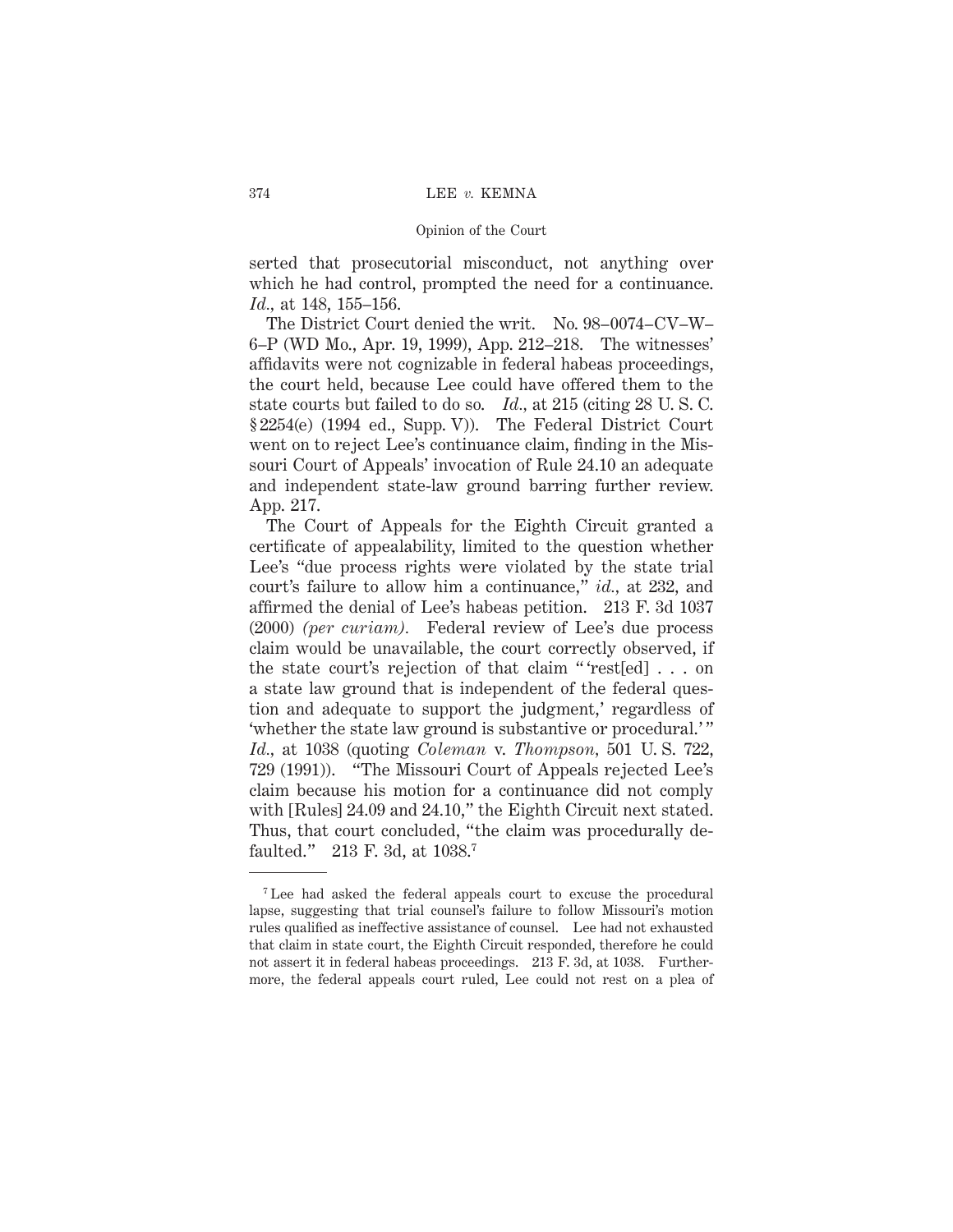Chief District Judge Bennett, sitting by designation from the District Court for the Northern District of Iowa, dissented. In his view, Rules 24.09 and 24.10 did not supply state-law grounds "adequate" to preclude federal review in the particular circumstances of this case. *Id.,* at 1041–1049.

We granted Lee's *pro se* petition for a writ of certiorari, 531 U. S. 1189 (2001), and appointed counsel, 532 U. S. 956 (2001). We now vacate the Court of Appeals judgment.

This Court will not take up a question of federal law presented in a case "if the decision of [the state] court rests on a state law ground that is *independent* of the federal question and *adequate* to support the judgment." *Coleman* v. *Thompson,* 501 U. S. 722, 729 (1991) (emphases added). The rule applies with equal force whether the state-law ground is substantive or procedural. *Ibid.* We first developed the independent and adequate state ground doctrine in cases on direct review from state courts, and later applied it as well "in deciding whether federal district courts should address the claims of state prisoners in habeas corpus actions." *Ibid.* "[T]he adequacy of state procedural bars to the assertion of federal questions," we have recognized, is not within the State's prerogative finally to decide; rather, adequacy "is itself a federal question." *Douglas* v. *Alabama,* 380 U. S. 415, 422 (1965).

Lee does not suggest that Rules 24.09 and 24.10, as brought to bear on this case by the Missouri Court of Appeals, depended in any way on federal law. Nor does he question the general applicability of the two codified Rules. He does maintain that both Rules—addressed initially to Missouri trial courts, but in his case invoked only at the

II

<sup>&</sup>quot;actual innocence" to escape the procedural bar because "the factual basis for the [alibi witness] affidavits he relies on as new evidence existed at the time of the trial and could have been presented earlier." *Id.,* at 1039.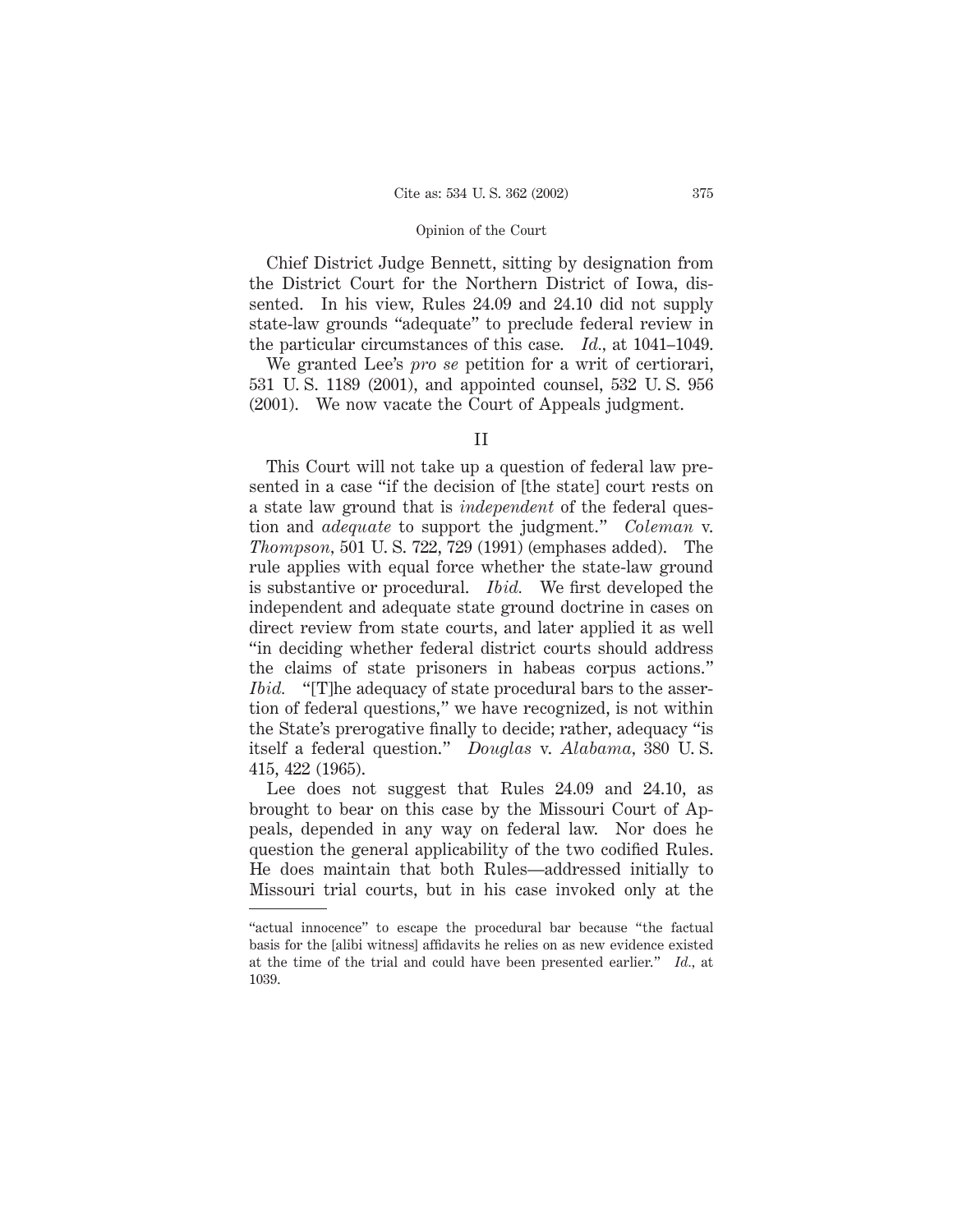appellate stage—are inadequate, under the extraordinary circumstances of this case, to close out his federal, fairopportunity-to-defend claim. We now turn to that dispositive issue.<sup>8</sup>

Ordinarily, violation of "firmly established and regularly followed" state rules—for example, those involved in this case—will be adequate to foreclose review of a federal claim. *James* v. *Kentucky,* 466 U. S. 341, 348 (1984); see *Ford* v. *Georgia,* 498 U. S. 411, 422–424 (1991). There are, however, exceptional cases in which exorbitant application of a generally sound rule renders the state ground inadequate to stop consideration of a federal question. See *Davis* v. *Wechsler,* 263 U. S. 22, 24 (1923) (Holmes, J.) ("Whatever springes the State may set for those who are endeavoring to assert rights that the State confers, the assertion of federal rights, when plainly and reasonably made, is not to be defeated under the name of local practice."). This case fits within that limited category.

Our analysis and conclusion are informed and controlled by *Osborne* v. *Ohio,* 495 U. S. 103 (1990). There, the Court considered Osborne's objections that his child pornography conviction violated due process because the trial judge had not required the government to prove two elements of the alleged crime: lewd exhibition and scienter. *Id.,* at 107, 122– 125. The Ohio Supreme Court held the constitutional objections procedurally barred because Osborne had failed to

<sup>8</sup> Missouri argues in two footnotes to its brief that Lee's federal claim fails for a reason independent of Rules 24.09 and 24.10, namely, that he raised only state-law objections to denial of the continuance motion in state court. Brief for Respondent 16, n. 2, 32, n. 7. Lee urges, in response, that his direct appeal brief explicitly invoked due process and his right to present witnesses in his defense as guaranteed by the Fifth, Sixth, and Fourteenth Amendments. Reply Brief 11, n. 4 (citing App. 86–87, 90–95). Missouri did not advance its current contention in the State's Eighth Circuit brief or in its brief in opposition to the petition for certiorari. We therefore exercise "our discretion to deem the [alleged] defect waived." *Oklahoma City* v. *Tuttle,* 471 U. S. 808, 816 (1985).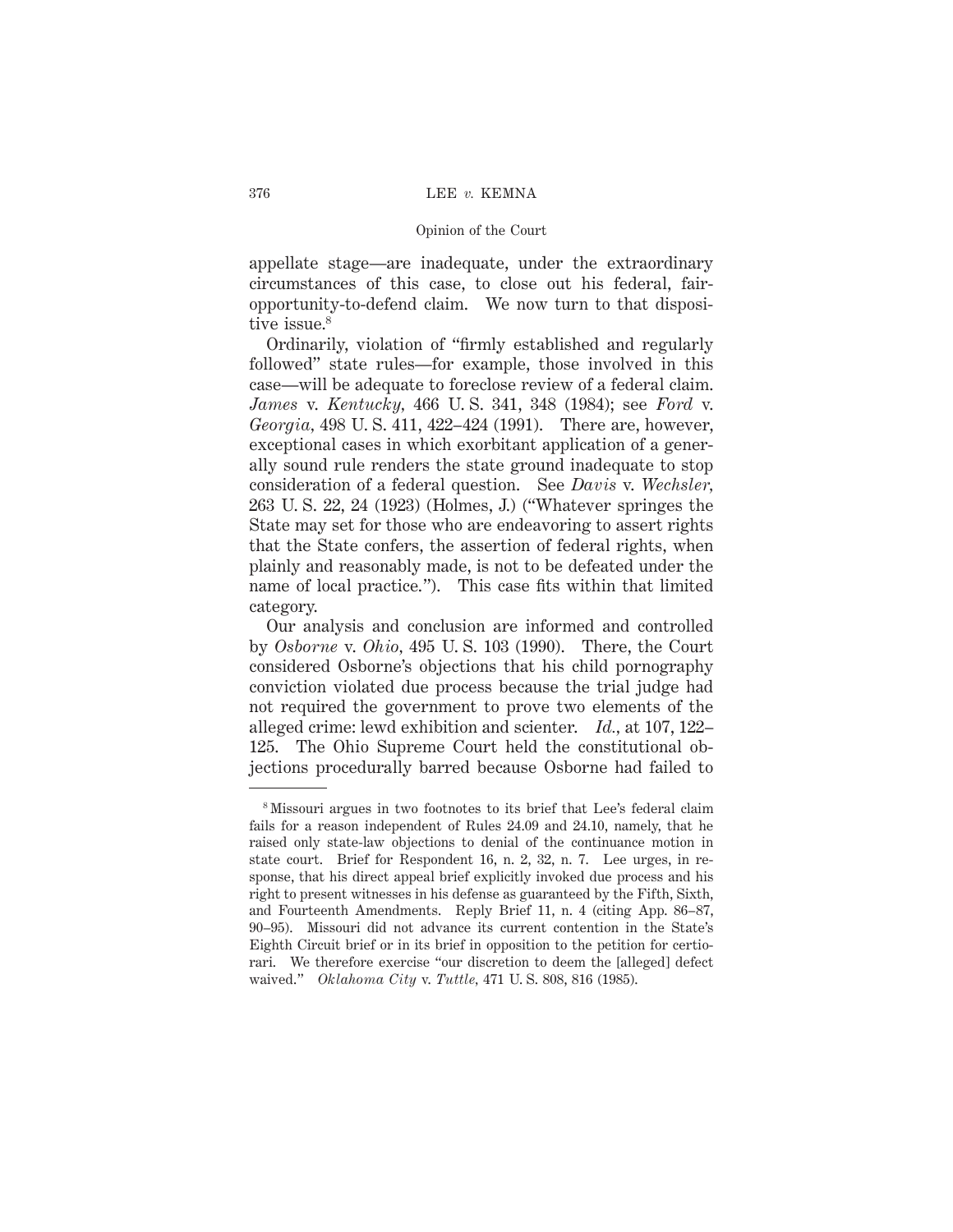object contemporaneously to the judge's charge, which did not instruct the jury that it could convict only for conduct that satisfied both the scienter and the lewdness elements. *Id.,* at 107–108, 123; see Ohio Rule Crim. Proc. 30(A) (1989) ("A party may not assign as error the giving or the failure to give any instructions unless he objects thereto before the jury retires to consider its verdict, stating specifically the matter to which he objects and the grounds of his objection.").

We agreed with the State that Osborne's failure to urge the trial court to instruct the jury on scienter qualified as an "adequate state-law ground [to] preven[t] us from reaching Osborne's due process contention on that point." 495 U. S., at 123. Ohio law, which was not in doubt, required proof of scienter unless the applicable statute specified otherwise. *Id.,* at 112–113, n. 9, 123. The State's contemporaneous objection rule, we observed, "serves the State's important interest in ensuring that counsel do their part in preventing trial courts from providing juries with erroneous instructions." *Id.,* at 123.

"With respect to the trial court's failure to instruct on lewdness, however, we reach[ed] a different conclusion." *Ibid.* Counsel for Osborne had made his position on that essential element clear in a motion to dismiss overruled just before trial, and the trial judge, "in no uncertain terms," *id.,* at 124, had rejected counsel's argument. After a brief trial, the judge charged the jury in line with his ruling against Osborne on the pretrial motion to dismiss. Counsel's failure to object to the charge by reasserting the argument he had made unsuccessfully on the motion to dismiss, we held, did not deter our disposition of the constitutional question. "Given this sequence of events," we explained, it was proper to "reach Osborne's [second] due process claim," for Osborne's attorney had "pressed the issue of the State's failure of proof on lewdness before the trial court and . . . nothing would be gained by requiring Osborne's lawyer to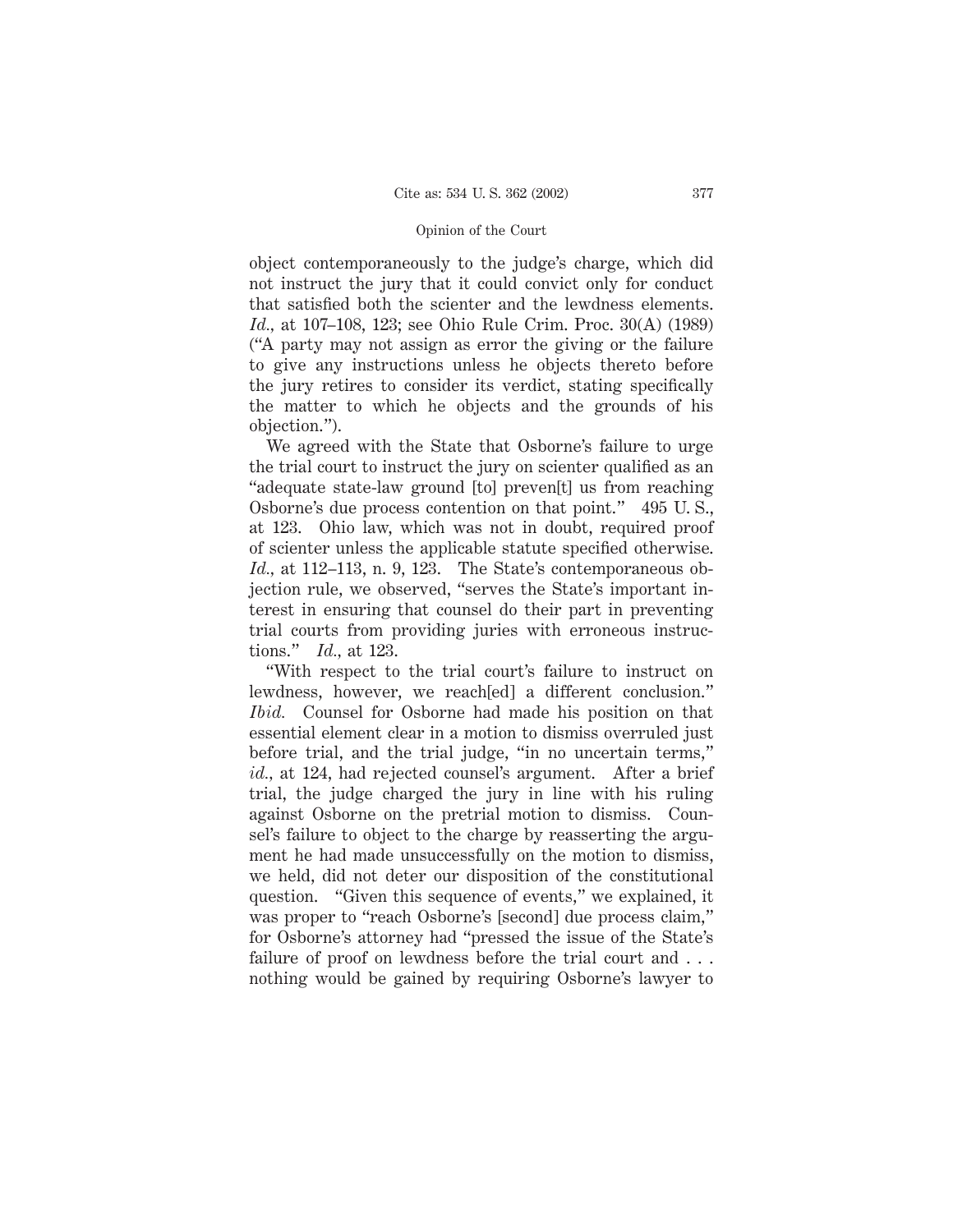### 378 LEE *v.* KEMNA

### Opinion of the Court

object a second time, specifically to the jury instructions." *Ibid.* In other words, although we did not doubt the general applicability of the Ohio Rule of Criminal Procedure requiring contemporaneous objection to jury charges, we nevertheless concluded that, in this atypical instance, the Rule would serve "no perceivable state interest." *Ibid.* (internal quotation marks omitted).

Our decision, we added in *Osborne,* followed from "the general principle that an objection which is ample and timely to bring the alleged federal error to the attention of the trial court and enable it to take appropriate corrective action is sufficient to serve legitimate state interests, and therefore sufficient to preserve the claim for review here." *Id.,* at 125 (quoting *Douglas,* 380 U. S., at 422 (internal quotation marks omitted)). This general principle, and the unusual "sequence of events" before us—rapidly unfolding events that Lee and his counsel could not have foreseen, and for which they were not at all responsible—similarly guide our judgment in this case.

The dissent strives mightily to distinguish *Osborne,* an opinion Justices Kennedy and Scalia joined, but cannot do so convincingly. In an intricate discussion of *Osborne* longer than the relevant section of *Osborne* itself, the dissent crafts its own rationales for the decision and sweeps away language its design cannot accommodate as "unnecessary" and "in tension" with the rest of the Court's analysis, *post,* at 399.

As attentive reading of the relevant pages of *Osborne* will confirm, 495 U. S., at 123–125, we here rely not on "isolated statements" from the opinion, *post,* at 396, but solidly on its analysis and holding on "the adequacy of state procedural bars to the assertion of federal questions." 495 U. S., at 125 (quoting *Douglas,* 380 U. S., at 422 (internal quotation marks omitted)).

According to the dissent in this case, *Osborne*'s discrete section trained on the adequacy of state-law grounds to bar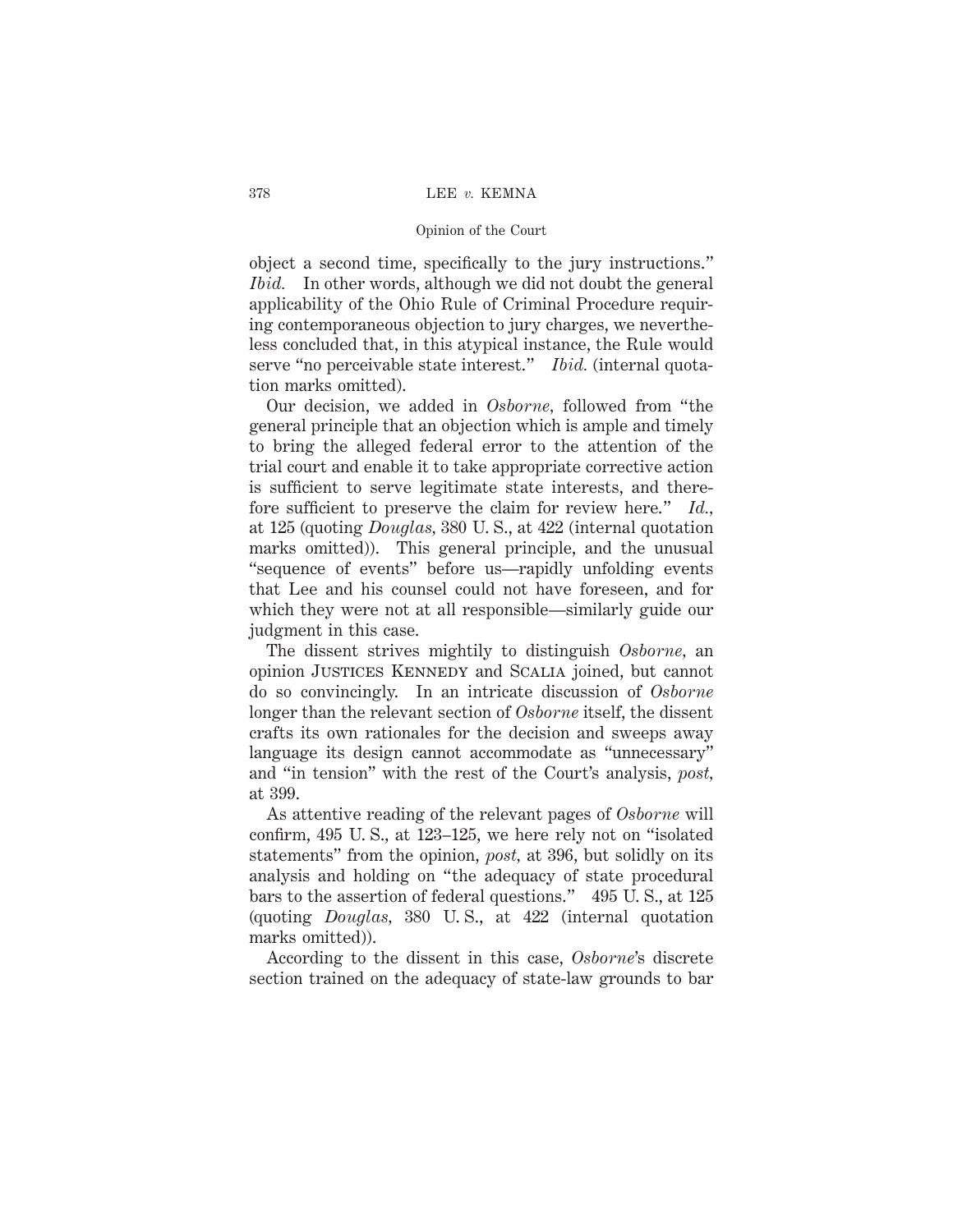federal review had two bases. First, the dissent views as central to *Osborne* the "unforeseeab[ility]" of the Ohio Supreme Court's limiting construction of the child pornography statute at issue there, *i. e.,* that court's addition of the "lewdness" element on which Osborne failed to request a jury charge. *Post,* at 397–398; see also *post,* at 399. The dissent here is characteristically inventive. *Osborne* spoke not of the predictability *vel non* of the Ohio Supreme Court's construction; instead, this Court asked whether anything "would be gained by requiring Osborne's lawyer to object a second time" on the question of lewdness, 495 U. S., at 124, and answered that question with a firm "no." Tellingly, *Osborne* noted, without criticism, the Ohio Supreme Court's own indication that the limiting construction of the child pornography statute was *not* unpredictable, for it flowed from the "proper purposes" exceptions set out by the Legislature. *Id.,* at 113, n. 10.

Second, the dissent suggests that *Osborne* is enlightening only as to "Ohio's treatment of overbreadth objections." *Post,* at 398. *Osborne,* the dissent contends, "stands for the proposition that once a trial court rejects an overbreadth challenge, the defendant cannot be expected . . . to lodge a foreclosed objection to the jury instructions." *Post,* at 399. In truth, Ohio had no special-to-the-First Amendment "requirement." *Ibid.*<sup>9</sup> Rather, Ohio's firmly established, generally applicable practice was a standard contemporaneous objection rule for challenges to jury charges. See Ohio Rule Crim. Proc. 30(A) (1989). As *Osborne* paradigmatically illustrates, that Rule is unassailable in most instances, *i. e.,* it ordinarily serves a legitimate governmental interest; in rare

<sup>&</sup>lt;sup>9</sup> The discrete section of *Osborne* in point, Part III, cites no First Amendment decision; it relies solely on decisions holding asserted statelaw grounds inadequate in other contexts. See *Osborne* v. *Ohio,* 495 U. S. 103, 122–125 (1990) (citing *James* v. *Kentucky,* 466 U. S. 341, 349 (1984); *Davis* v. *Wechsler,* 263 U. S. 22, 24 (1923); *Douglas* v. *Alabama,* 380 U. S. 415, 421–422 (1965)).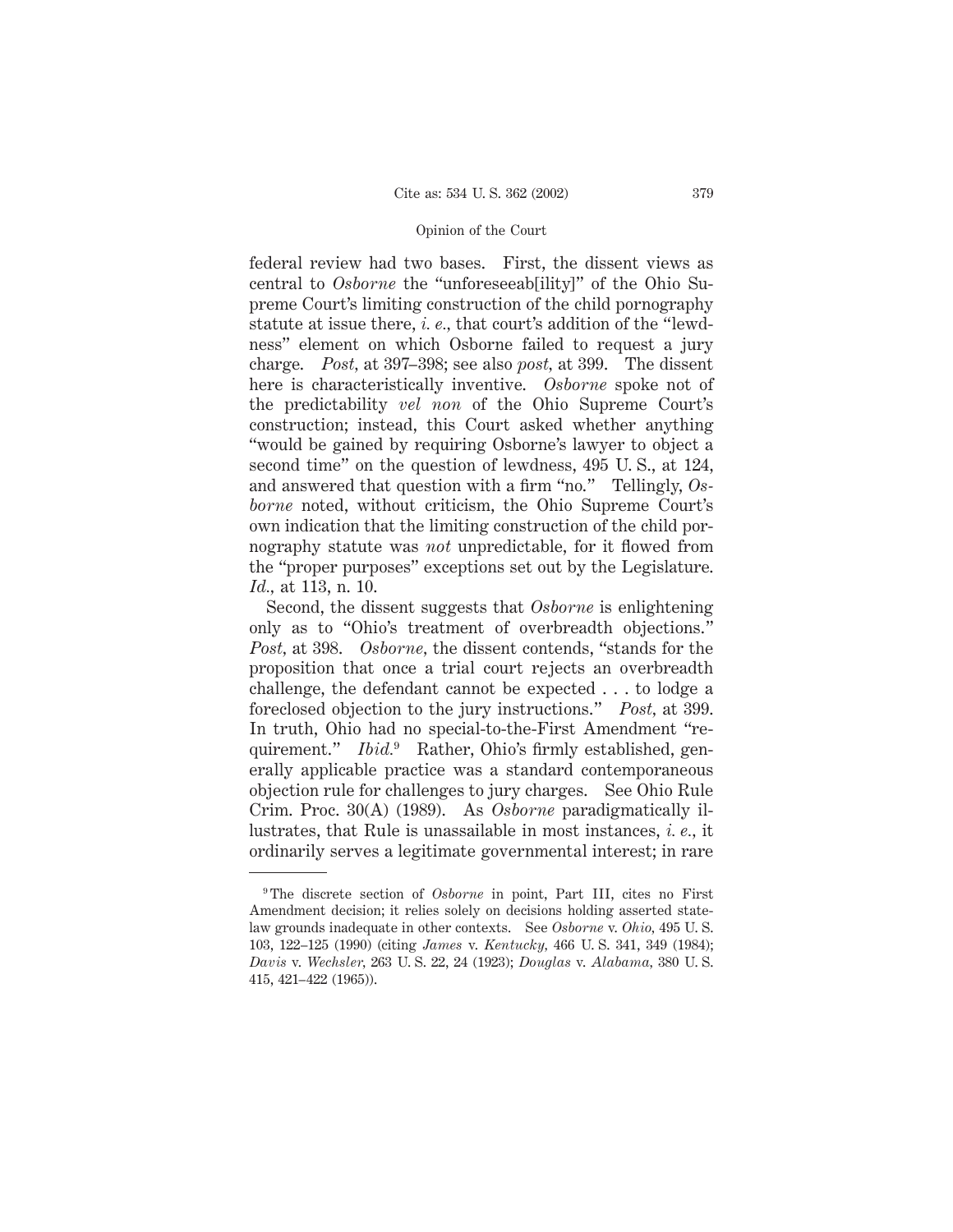### 380 LEE *v.* KEMNA

### Opinion of the Court

circumstances, however, unyielding application of the general rule would disserve any perceivable interest.

The asserted procedural oversights in Lee's case, his alleged failures fully to comply with Rules 24.09 and 24.10, were first raised more than two and a half years after Lee's trial. The two Rules, Missouri maintains, "work together to enhance the reliability of a *trial court's* determination of whether to delay a scheduled criminal trial due to the absence of a witness." Brief for Respondent 29 (footnote omitted) (emphasis added). Nevertheless, neither the prosecutor nor the trial judge so much as mentioned the Rules as a reason for denying Lee's continuance motion.10 If either prosecutor or judge considered supplementation of Lee's motion necessary, they likely would have alerted the defense at the appropriate time, and Lee would have had an opportunity to perfect his plea to hold the case over until the next day. Rule 24.10, we note, after listing the components of a continuance motion, contemplates subsequent perfection: "If the court shall be of the opinion that the affidavit is insufficient it shall permit it to be amended."

The State, once content that the continuance motion was ripe for trial court disposition on the merits, had a second thought on appeal. It raised Rule 24.10 as a new argument in its brief to the Missouri Court of Appeals; even then, the State did not object to the motion's oral form. App. 107–108, 110–115. The Missouri Court of Appeals, it seems, raised Rule 24.09's writing requirements ("a written motion accompanied by [an] affidavit") on its own motion. $^{11}$ 

 $10 By$  contrast, the judge specifically directed Lee's counsel to supplement counsel's oral motion for judgment of acquittal with a written motion. See *supra,* at 370.

<sup>&</sup>lt;sup>11</sup> The belated assertion of these Rules also explains why Lee did not contend in his state postconviction motion that counsel was constitutionally ineffective for failing meticulously to comply with Rules 24.09 and 24.10. That postconviction motion had been made and denied in the trial court before the Rules' entry into the case when Lee proceeded on appeal. See *supra,* at 371, n. 3.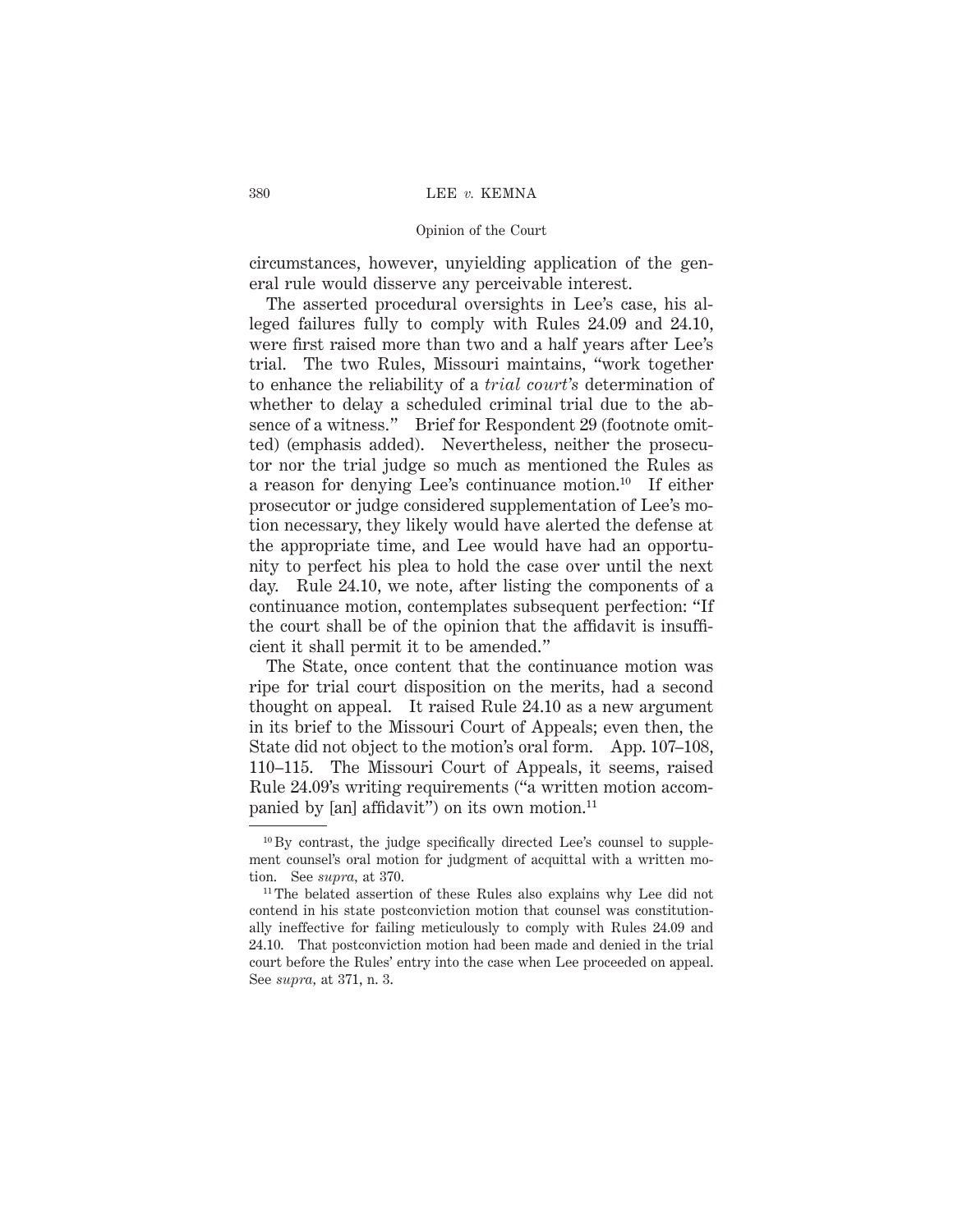Three considerations, in combination, lead us to conclude that this case falls within the small category of cases in which asserted state grounds are inadequate to block adjudication of a federal claim. First, when the trial judge denied Lee's motion, he stated a reason that could not have been countered by a perfect motion for continuance. The judge said he could not carry the trial over until the next day because he had to be with his daughter in the hospital; the judge further informed counsel that another scheduled trial prevented him from concluding Lee's case on the following business day. Although the judge hypothesized that the witnesses had "abandoned" Lee, *id.,* at 22, he had not "a scintilla of evidence or a shred of information" on which to base this supposition, 213 F. 3d, at 1040 (Bennett, C. J., dissenting).<sup>12</sup>

 $12$  The dissent suggests that Lee's counsel decided not to put on the alibidefense promised in his opening statement because the prosecution's witnesses caused that planned defense to "collaps[e] altogether." See *post,* at 402. The record refutes that suggestion. Lee's counsel knew *before* he promised an alibi defense in his opening that the State planned to rebut it: The prosecutor's opening statement—given prior to defense counsel's outlined the rebuttal witnesses' expected testimony. Tr. 178–187. Likewise, the prosecutor's statement that she "had in reserve other witnesses prepared to rebut the alibi testimony," *post,* at 403, was part of her opening statement, see Tr. 187. Furthermore, the alibi witnesses would have known of Lee's sentence in an unrelated case—a fact that the dissent suggests gave them "second thoughts" about testifying, *post,* at 403—a month before they traveled to Missouri. Tr. 25–26.

Utterly confounding are the dissent's depictions of "the realities of trial," *post,* at 400, capped by the statement that "[b]efore any careful trial judge granted a continuance in these circumstances, he or she would want a representation that the movant believed the missing witnesses were still prepared to offer the alibi testimony," *post,* at 403. Rule 24.10, the dissent insists, if meticulously observed, would have produced the very thing the court "needed to grant the motion: an assurance that the defense witnesses were still prepared to offer material testimony." *Post,* at 400; see *post,* at 403. No motion in the immediacy of the witnesses' sudden disappearance, however, could have provided assurance that they were still prepared to offer material testimony. The "careful trial judge" does not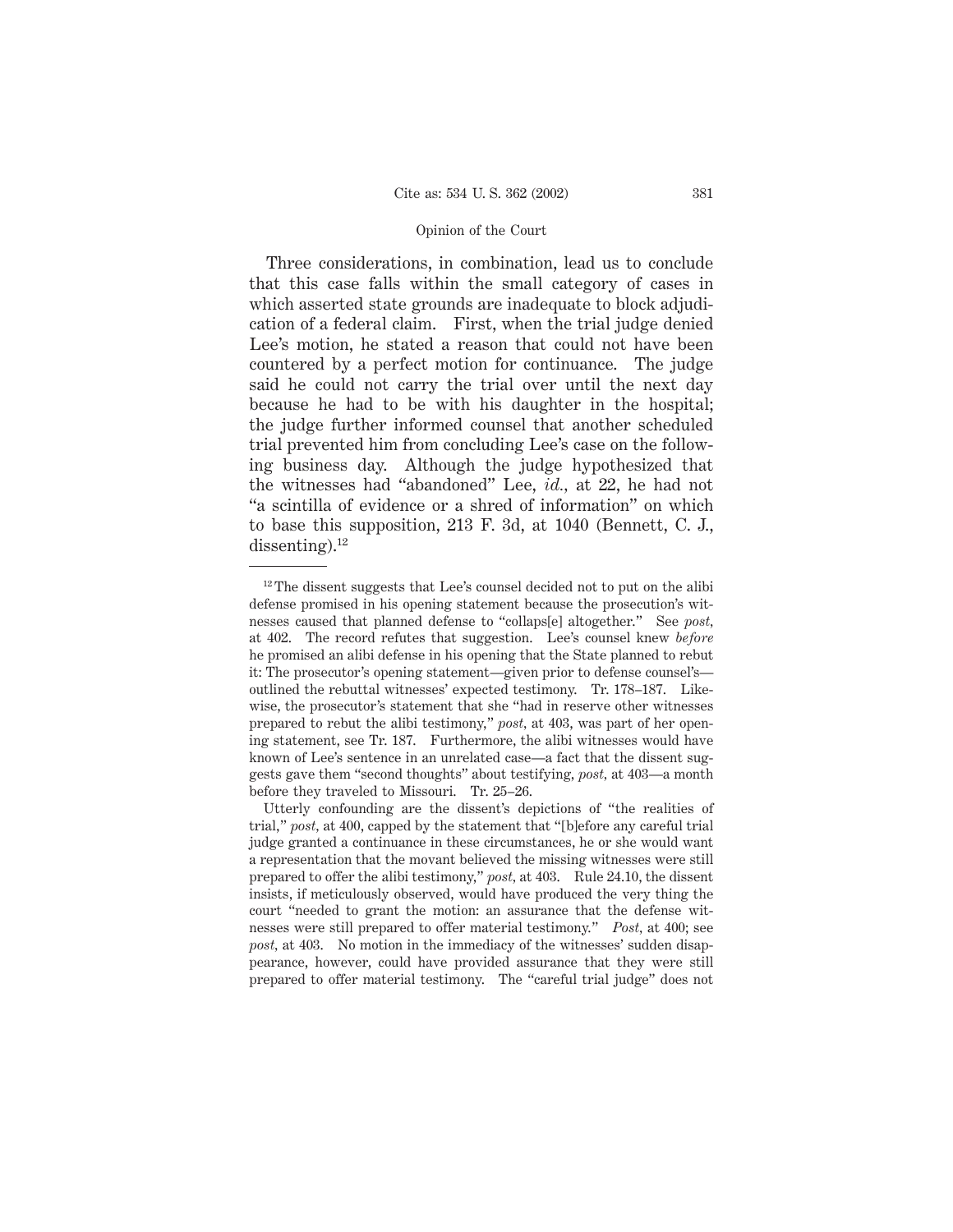### 382 LEE *v.* KEMNA

### Opinion of the Court

Second, no published Missouri decision directs flawless compliance with Rules 24.09 and 24.10 in the unique circumstances this case presents—the sudden, unanticipated, and at the time unexplained disappearance of critical, subpoenaed witnesses on what became the trial's last day.<sup>13</sup> Lee's predicament, from all that appears, was one Missouri courts had not confronted before. "[A]lthough [the rules themselves] may not [have been] novel,  $\dots$  [their] application to the facts here was." *Sullivan* v. *Little Hunting Park, Inc.,* 396 U. S. 229, 245 (1969) (Harlan, J., dissenting).

Third and most important, given "the realities of trial," *post,* at 400, Lee substantially complied with Missouri's key Rule. As to the "written motion" requirement, Missouri's brief in this Court asserted: "Nothing would have prevented counsel from drafting a brief motion and affidavit complying with Rule 24.09 in longhand while seated in the courtroom."

demand the impossible. The witnesses' absence was unexplained, and could not be explained on the afternoon of their disappearance. That is why an overnight continuance to locate the witnesses was so "very valuable to [Lee's] case." See *supra,* at 369.

<sup>13</sup> Missouri cites five cases as examples of the state courts' enforcement of Rules 24.09 and 24.10 (or their predecessors) "even in cases of exigency." Brief for Respondent 25–26. The five cases are: *State* v. *Gadwood,* 342 Mo. 466, 479, 116 S. W. 2d 42, 49 (1937) (defendant's counsel knew, or should have known, of likelihood of witnesses' inability to appear two days before trial); *State* v. *Cuckovich,* 485 S. W. 2d 16, 21 (Mo. 1972) (en banc) (defendant arrived at court on first day of trial with a letter from a doctor explaining that witness was ill); *State* v. *Scott,* 487 S. W. 2d 528, 530 (Mo. 1972) (absent witness was not subpoenaed); *State* v. *Settle,* 670 S. W. 2d 7, 13–14 (Mo. App. 1984) (deficient application filed six days before trial); *State* v. *Freeman,* 702 S. W. 2d 869, 874 (Mo. App. 1985) (absent witness had told officer serving subpoena that she would not appear). All of these cases are readily distinguishable; none involved the sudden and unexplained disappearance of a subpoenaed witness in the midst of trial. The adequacy of a state ground, of course, does not depend on an appellate decision applying general rules to the precise facts of the case at bar. But here, no prior decision suggests strict application to a situation such as Lee's.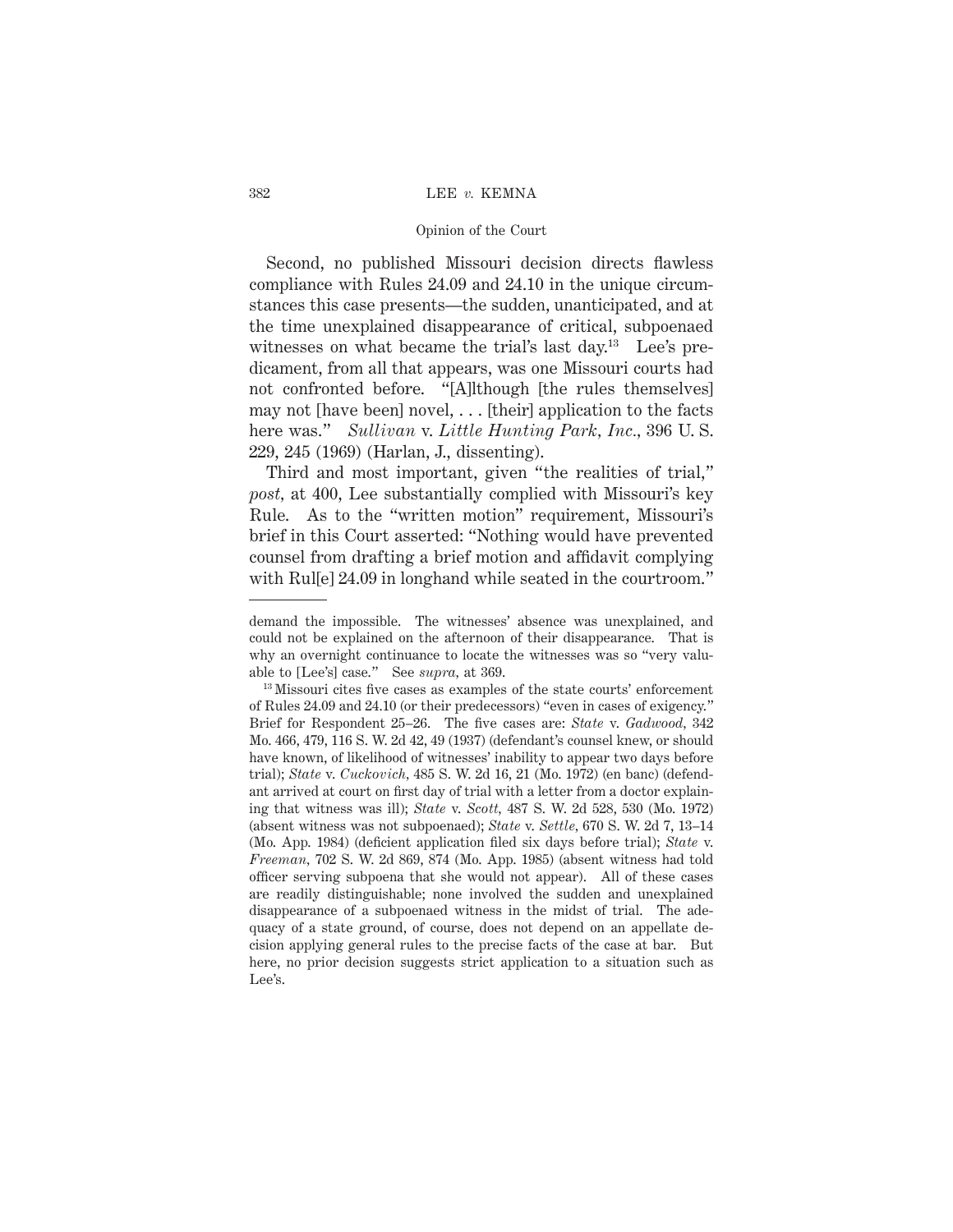Brief for Respondent 30.<sup>14</sup> At oral argument, however, Missouri's counsel edged away from this position. Counsel stated: "I'm not going to stand on the formality . . . of a writing or even the formality of an affidavit." Tr. of Oral Arg. 48. This concession was well advised. Missouri does not rule out oral continuance motions; they are expressly authorized, upon consent of the adverse party, by Rule 24.09. And the written transcript of the brief trial court proceedings, see *supra,* at 367, enabled an appellate court to comprehend the situation quickly. In sum, we are drawn to the conclusion reached by the Eighth Circuit dissenter: "[A]ny seasoned trial lawyer would agree" that insistence on a written continuance application, supported by an affidavit, "in the midst of trial upon the discovery that subpoenaed witnesses are suddenly absent, would be so bizarre as to inject an Alice-in-Wonderland quality into the proceedings." 213 F. 3d, at 1047.

Regarding Rule 24.10, the only Rule raised on appeal by the prosecution, see *supra,* at 371–372, the Missouri Court of Appeals' decision was summary. Although that court did not specify the particular components of the Rule neglected by Lee, the State here stresses two: "Lee's counsel never mentioned during his oral motion for continuance the testimony he expected the missing witnesses to give"; further, he "gave the trial court no reason to believe that the missing witnesses could be located within a reasonable time." Brief for Respondent 31.

These matters, however, were either covered by the oral continuance motion or otherwise conspicuously apparent on the record. The testimony that the alibi witnesses were expected to give had been previewed during *voir dire* at the outset of the three-day trial, then detailed in defense counsel's opening statement delivered just one day before the continuance motion. App. 10–13; see *Osborne,* 495 U. S.,

<sup>&</sup>lt;sup>14</sup> Missouri's brief did not address the requirement that the affidavit be notarized.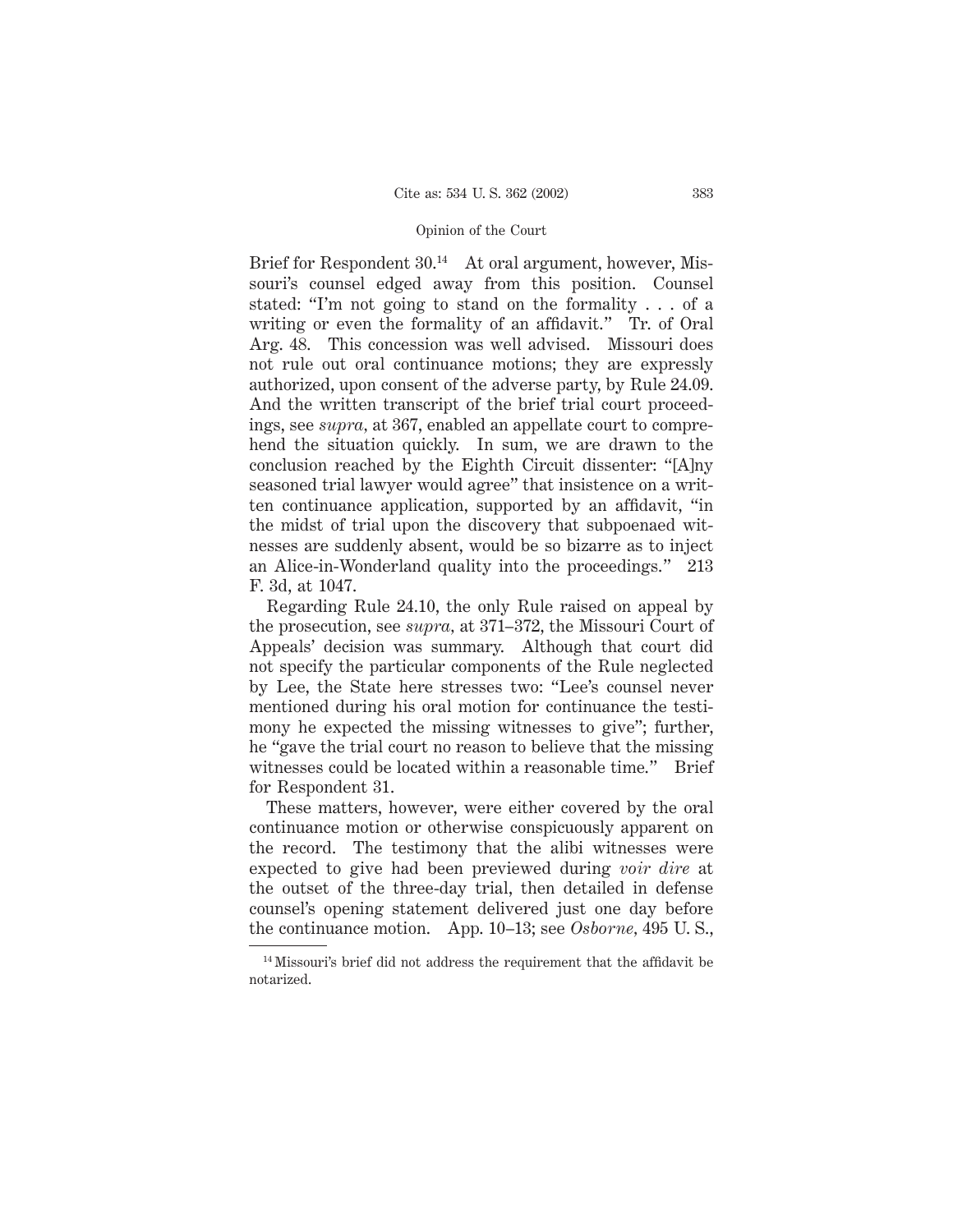### 384 LEE *v.* KEMNA

### Opinion of the Court

at 123 (defense counsel's failure to object to jury charge did not bar consideration of federal claim where counsel had pressed the basic objection in a motion to dismiss made immediately before "brief" trial). Two of the prosecution's witnesses testified in part to anticipate and rebut the alibi. Tr. 443–487. An alibi instruction was apparently taken up at the charge conference held less than an hour before the trial court denied the continuance motion. See *supra,* at 368–369, n. 1. When defense counsel moved for a continuance, the judge asked a question indicating his recognition that alibi witness Gladys Edwards was Lee's mother. See *supra,* at 370, n. 2.

Given the repeated references to the anticipated alibi witness testimony each day of trial, it is inconceivable that anyone in the courtroom harbored a doubt about what the witnesses had traveled from California to Missouri to say on the stand or why their testimony was material, indeed indispensable, to the defense. It was also evident that no witness then in the Kansas City vicinity could effectively substitute for the family members with whom Lee allegedly stayed in Ventura, California. See Rule 24.10(a) and (c) (movant shall show "the materiality of the evidence sought," "[w]hat particular facts the affiant believes the witness will prove," and that "no other person" available to the movant could "so fully prove the same facts").

Moreover, Lee showed "reasonable grounds for belief" that the continuance would serve its purpose. See Rule 24.10(b). He said he knew the witnesses had not left Kansas City because they were to "ministe[r]" there the next two evenings; he provided their local address; and he sought less than a day's continuance to enforce the subpoenas for their attendance. App. 16–18.

Concerning his "diligence . . . to obtain" the alibi testimony, see Rule 24.10(a), Lee and his counsel showed: the witnesses had voluntarily traveled from California to appear at the trial; counsel had subpoenaed the witnesses when he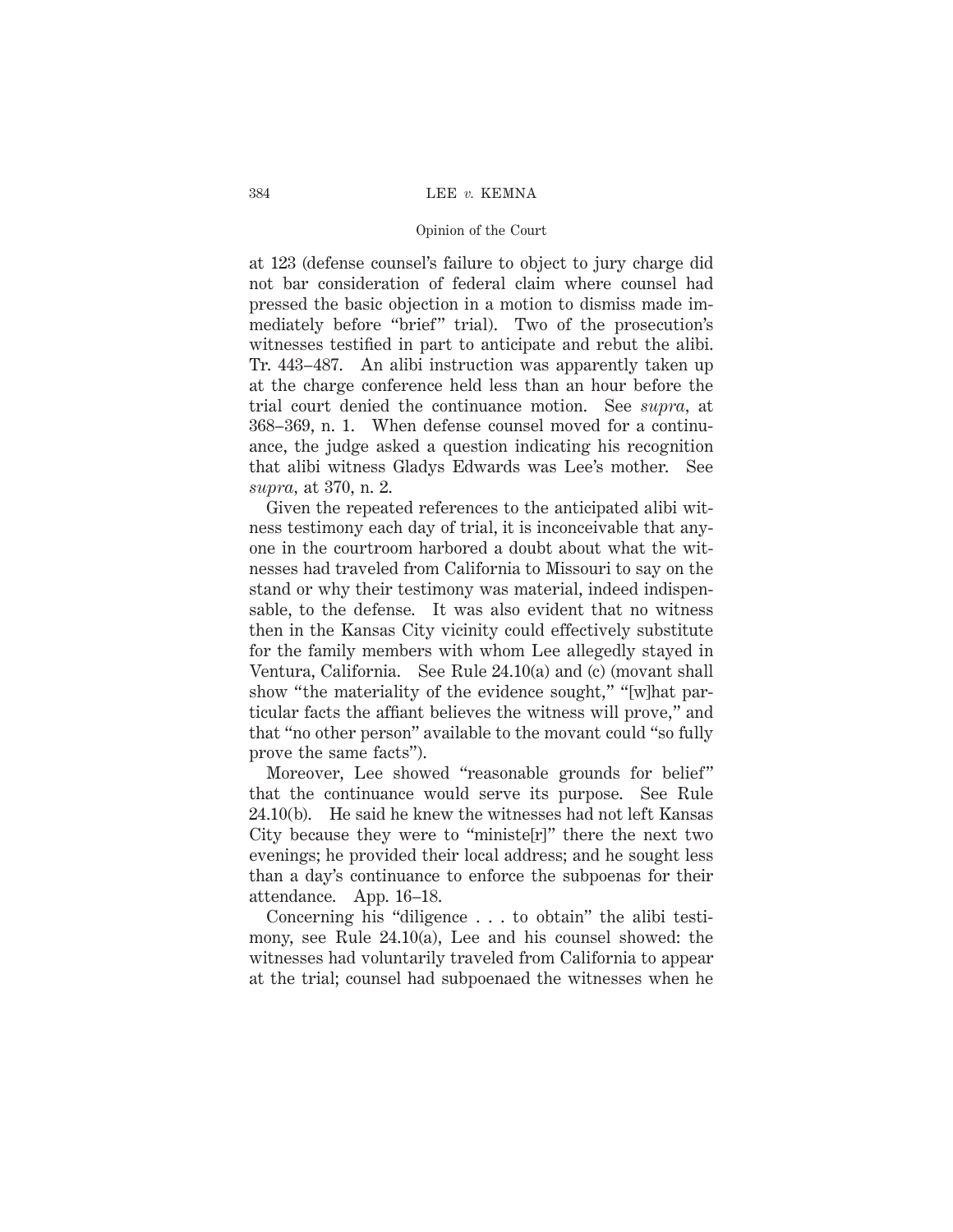interviewed them in Kansas City; the witnesses had telephoned counsel the evening before the third trial day and had agreed to come to court that next day; the witnesses in fact were in court at 8:30 in the morning waiting in a witness room; and Lee saw them during a recess. App. 16–18. Countering "procurement" of the witnesses' absence by the defense, see Rule 24.10(d), Lee affirmed that he did not know "why they left" or "where they went," and asked for just "a couple hours' continuance [to] try to locate them." App. 17–18.

Rule 24.10, like other state and federal rules of its genre, serves a governmental interest of undoubted legitimacy. It is designed to arm trial judges with the information needed to rule reliably on a motion to delay a scheduled criminal trial. The Rule's essential requirements, however, were substantially met in this case. Few transcript pages need be read to reveal the information called for by Rule 24.10. "[N]othing would [have] be[en] gained by requiring" Lee's counsel to recapitulate in (a), (b), (c), (d) order the showings the Rule requires. See *Osborne,* 495 U. S., at 124; cf. *Staub* v. *City of Baxley,* 355 U. S. 313, 319–320 (1958) (failure to challenge "specific sections" of an ordinance not an adequate state ground barring review of federal claim when party challenged constitutionality of entire ordinance and all sections were "interdependent"). "Where it is inescapable that the defendant sought to invoke the substance of his federal right, the asserted state-law defect in form must be more evident than it is here." *James* v. *Kentucky,* 466 U. S., at 351.15

<sup>&</sup>lt;sup>15</sup> The dissent, indulging in hyperbole, describes our narrow opinion as a "comb" and "searc[h]" order to lower courts. *Post,* at 395. We hold, simply and only, that Lee satisfied Rule 24.10's essential elements. Just as in *Osborne,* see *supra,* at 377–378, we place no burden *on courts* to rummage through a ponderous trial transcript in search of an excuse for a defense counsel's lapse. The dissent, in this and much else, tilts at a windmill of its own invention.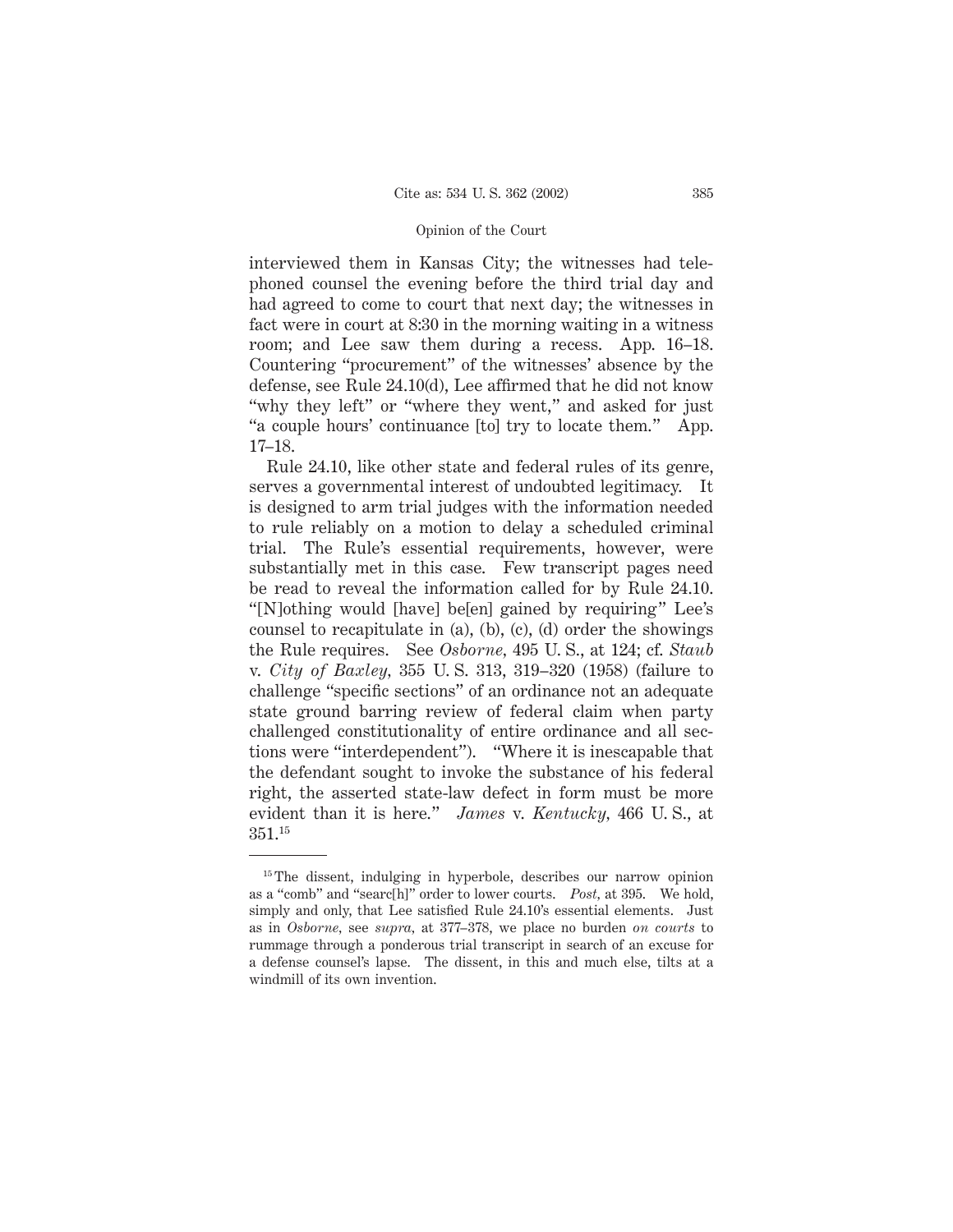### 386 LEE *v.* KEMNA

# Opinion of the Court

The dissent critiques at great length *Henry* v. *Mississippi,* 379 U. S. 443 (1965), a case on which we do not rely in reaching our decision.16 See *post,* at 393–395, 406. This protracted exercise is a prime example of the dissent's vigorous attack on an imaginary opinion that bears scant, if any, resemblance to the actual decision rendered today. We chart no new course. We merely apply *Osborne*'s sound reasoning and limited holding to the circumstances of this case. If the dissent's shrill prediction that today's decision will disrupt our federal system were accurate, we would have seen clear signals of such disruption in the 11 years since *Osborne.* The absence of even dim distress signals demonstrates both the tight contours of *Osborne* and the groundlessness of the dissent's frantic forecast of doom. See *United States* v. *Travers,* 514 F. 2d 1171, 1174 (CA2 1974) (Friendly, J.) ("Cassandra-like predictions in dissent are not a sure guide to the breadth of the majority's ruling").

It may be questioned, moreover, whether the dissent, put to the test, would fully embrace the unyielding theory that it is never appropriate to evaluate the state interest in a procedural rule against the circumstances of a particular

<sup>16</sup> *Henry* has been called "radical," *post,* at 393 (quoting R. Fallon, D. Meltzer, & D. Shapiro, Hart and Wechsler's The Federal Courts and the Federal System 584 (4th ed. 1996)), not for pursuing an "as applied" approach, as the dissent states, but for suggesting that the failure to comply with an anterior procedure was cured by compliance with some subsequent procedure. See *id.,* at 584–585. In *Henry,* the Court indicated that although there was no contemporaneous objection at trial to the admission of evidence alleged to have been derived from an unconstitutional search, a directed verdict motion made at the end of the prosecution's case was an adequate substitute. 379 U. S., at 448–449. Nothing of the sort is involved in this case. Lee is not endeavoring to designate some later motion, *e. g.,* one for a new trial, as an adequate substitute for a continuance motion. The question here is whether the movant must enunciate again, when making the right motion at the right time, supporting statements plainly and repeatedly made the days before. See *supra,* at 367–368. On whether such repetition serves a legitimate state interest, *Osborne,* not *Henry,* controls.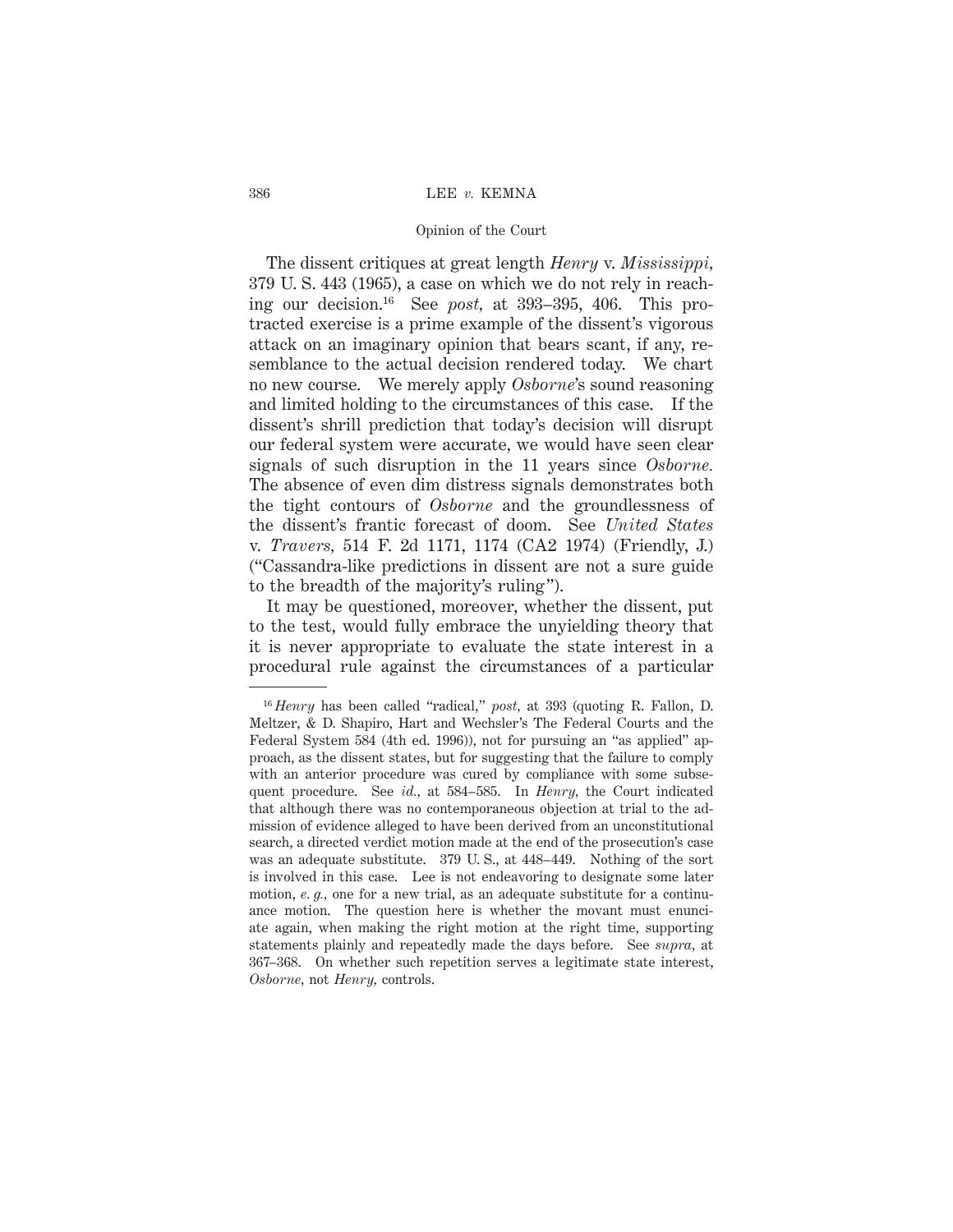case. See *post,* at 393–395. If that theory holds, it would matter not at all why the witnesses left. Even if the evidence would show beyond doubt that the witnesses left because a court functionary told them to go, saying their testimony would not be needed until the next day, see *supra,* at 373, n. 6, Lee would lose under the dissent's approach. And that result would be unaffected should it turn out that the functionary acted on the instigation of a prosecutor who knew the judge would be at the hospital with his daughter the next day. See *supra,* at 369. The particular application, never mind how egregious, would be ignored so long as the Rule, like the mine run of procedural rules, generally serves a legitimate state interest.

To summarize, there was in this case no reference whatever in the trial court to Rules 24.09 and 24.10, the purported procedural impediments the Missouri Court of Appeals later pressed. Nor is there any indication that formally perfect compliance with the Rules would have changed the trial court's decision. Furthermore, no published Missouri decision demands unmodified application of the Rules in the urgent situation Lee's case presented. Finally, the purpose of the Rules was served by Lee's submissions both immediately before and at the short trial. Under the special circumstances so combined, we conclude that no adequate state-law ground hinders consideration of Lee's federal claim.17

Because both the District Court and the Court of Appeals held Lee's due process claim procedurally barred, neither court addressed it on the merits. We remand the case for that purpose. See *National Collegiate Athletic Assn.* v.

 $17$  In view of this disposition, we do not reach further questions raised by Lee, *i. e.,* whether he has shown "cause" and "prejudice" to excuse any default, *Wainwright* v. *Sykes,* 433 U. S. 72, 90–91 (1977), or has made sufficient showing of "actual innocence" under *Schlup* v. *Delo,* 513 U. S. 298, 315 (1995), to warrant a hearing of the kind ordered in that case.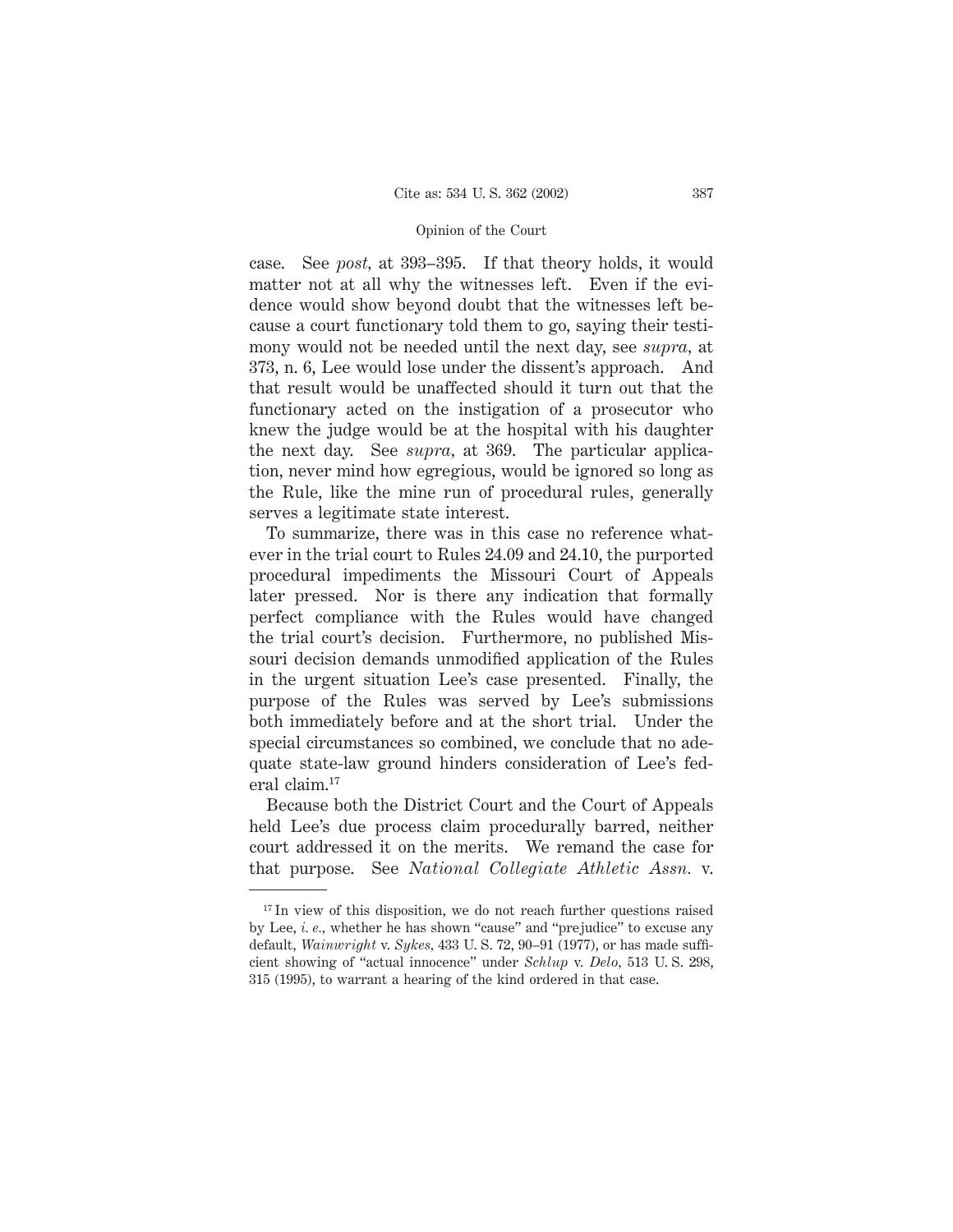*Smith,* 525 U. S. 459, 470 (1999) (We ordinarily "do not decide in the first instance issues not decided below.").

\*\*\*

For the reasons stated, the judgment of the United States Court of Appeals for the Eighth Circuit is vacated, and the case is remanded for further proceedings consistent with this opinion.

*It is so ordered.*

Justice Kennedy, with whom Justice Scalia and JUSTICE THOMAS join, dissenting.

The Court's decision commits us to a new and, in my view, unwise course. Its contextual approach places unnecessary and unwarranted new responsibilities on state trial judges, injects troubling instability into the criminal justice system, and reaches the wrong result even under its own premises. These considerations prompt my respectful dissent.

### I

The rule that an adequate state procedural ground can bar federal review of a constitutional claim has always been "about federalism," *Coleman* v. *Thompson,* 501 U. S. 722, 726 (1991), for it respects state rules of procedure while ensuring that they do not discriminate against federal rights. The doctrine originated in cases on direct review, where the existence of an independent and adequate state ground deprives this Court of jurisdiction. The rule applies with equal force, albeit for somewhat different reasons, when federal courts review the claims of state prisoners in habeas corpus proceedings, where ignoring procedural defaults would circumvent the jurisdictional limits of direct review and "undermine the State's interest in enforcing its laws." *Id.,* at 731.

Given these considerations of comity and federalism, a procedural ground will be deemed inadequate only when the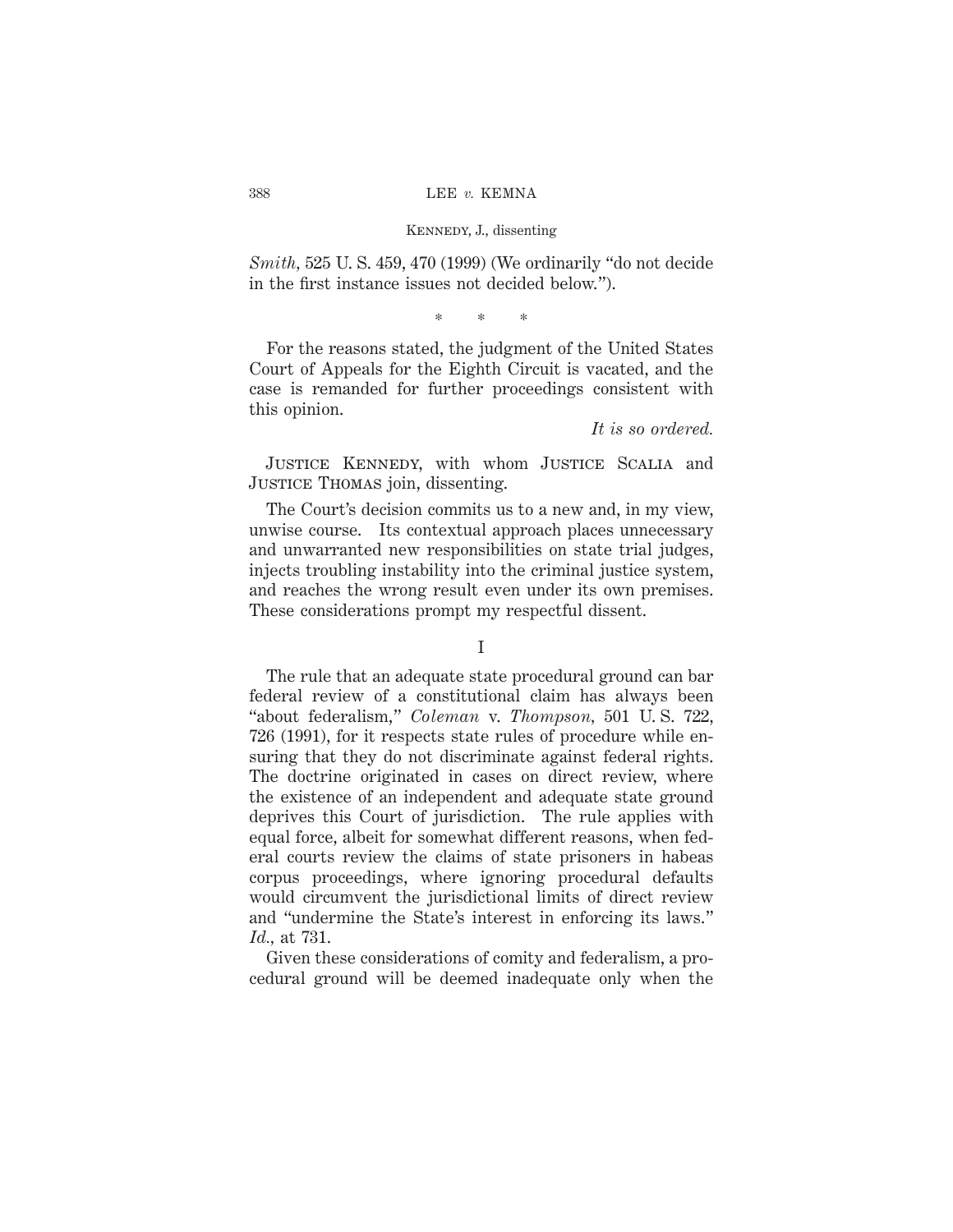state rule "force[s] resort to an arid ritual of meaningless form." *Staub* v. *City of Baxley,* 355 U. S. 313, 320 (1958). *Staub*'s formulation was imprecise, but the cases that followed clarified the two essential components of the adequate state ground inquiry: First, the defendant must have notice of the rule; and second, the State must have a legitimate interest in its enforcement.

The Court need not determine whether the requirement of Missouri Supreme Court Rule 24.09 that all continuance motions be made in writing would withstand scrutiny under the second part of this test (or, for that matter, whether Lee had cause not to comply with it, cf. *infra*, at 405). Even if it could be assumed, for the sake of argument, that Rule 24.09 would not afford defendants a fair opportunity to raise a federal claim, the same cannot be said of Rule 24.10. The latter Rule simply requires a party requesting a continuance on account of missing witnesses to explain why it is needed, and the Rule serves an undoubted and important state interest in facilitating the orderly management of trials. Other States have similar requirements. See, *e. g.,* Ind. Code § 35– 36–7–1(b) (1993); La. Code Crim. Proc. Ann., Art. 709 (West 1981); Miss. Code Ann. § 99–15–29 (1972); Okla. Stat., Tit. 12, § 668 (1993); S. C. Rule Crim. Proc. 7(b) (1990); Tex. Code Crim. Proc. Ann., Art. 29.06 (Vernon 1965); Vt. Rule Crim. Proc. 50(c)(1) (1983); Wash. Rev. Code § 10.46.080 (1990). The Court's explicit deprecation of Rule 24.10—and implicit deprecation of its many counterparts—is inconsistent with the respect due to state courts and state proceedings.

A

The initial step of the adequacy inquiry considers whether the State has put litigants on notice of the rule. The Court will disregard state procedures not firmly established and regularly followed. In *James* v. *Kentucky,* 466 U. S. 341, 346 (1984), for example, the rule was "not always clear or closely hewn to"; in *NAACP* v. *Alabama ex rel. Patterson,*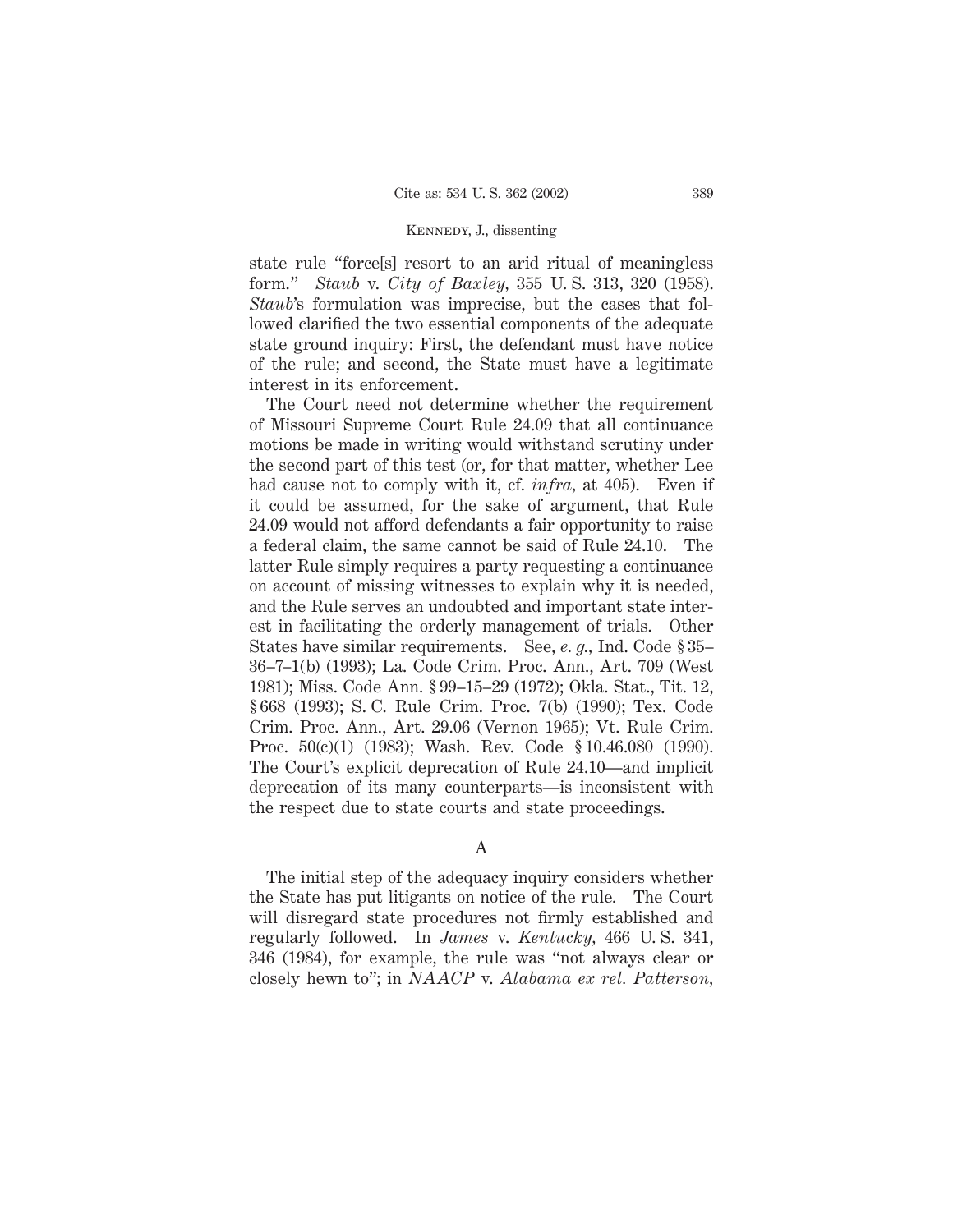357 U. S. 449, 457 (1958), "petitioner could not fairly be deemed to have been apprised of [the rule's] existence." As the majority acknowledges, *ante,* at 367, Rule 24.10 is not in this category, for unlike the practices at issue in *James* and *Patterson,* Rule 24.10 is codified and followed in regular practice.

Several of the considerations offered in support of today's decision, however, would seem to suggest that the Court believes Rule 24.10 was not firmly established or regularly followed at the time of Lee's trial. For example, the majority cites the lack of published decisions directing flawless compliance with the Rule in the unique circumstances this case presents. *Ante,* at 382. While this description of Missouri law is dubious, see, *e. g., State* v. *Scott,* 487 S. W. 2d 528, 530 (Mo. 1972), the Court's underlying, quite novel argument ignores the nature of rulemaking. If the Court means what it says on this point, few procedural rules will give rise to an adequate state ground. Almost every case presents unique circumstances that cannot be foreseen and articulated by prior decisions, and general rules like Rule 24.10 are designed to eliminate second-guessing about the rule's applicability in special cases. Rule 24.10's plain language admits of no exception, and the Court cites no Missouri case establishing a judge-made exemption in any circumstances, much less circumstances close to these. Its applicability here was clear.

The Court also ventures into new territory by implying that the trial judge's failure to cite the Rule was meaningful, *ante,* at 366, 380, 387, and by noting that he did not give a reason for denying the continuance that could have been addressed by a motion complying with the Rule, *ante,* at 381. If these considerations were significant, however, we would have relied upon them in previous cases where the trial court's denial of the defendant's motion on the merits was affirmed by the state appellate court because of an uncited procedural defect. See, *e. g., James* v. *Kentucky,*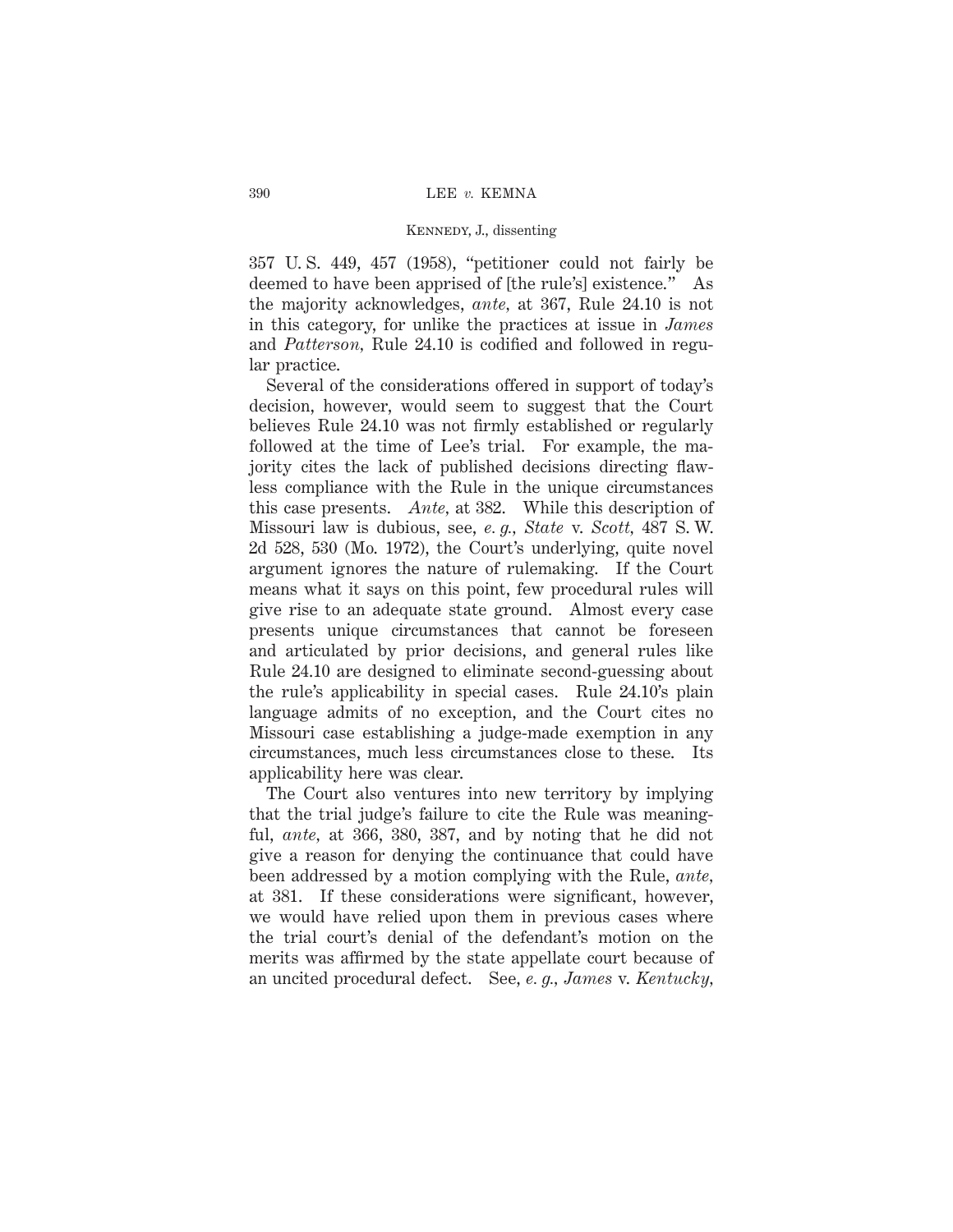*supra,* at 343–344; *Staub* v. *City of Baxley, supra,* at 317– 318. None of these decisions used this rationale to disregard a state procedural rule, and with good reason. To require trial judges, as a matter of federal law, to cite their precise grounds for decision would place onerous burdens on the state courts, and it is well settled that an appellate tribunal may affirm a trial court's judgment on any ground supported by the record. See *Smith* v. *Phillips,* 455 U. S. 209, 215, n. 6 (1982). Here, moreover, the uncited procedural rule was designed both to "permi[t] the trial court to pass on the merits," *State* v. *Robinson,* 864 S. W. 2d 347, 349 (Mo. App. 1993), and to facilitate the appellate court's review of asserted due process errors. Notwithstanding the Court's guess about the judge's and prosecution's inner thoughts concerning the completeness of Lee's motion, see *ante,* at 380, the Missouri Court of Appeals tells us that Lee's failure to comply with the Rule is considered consequential as a matter of state law. If Lee had complied with Rule 24.10, the trial court might have granted the continuance or given a different reason for denying it. The trial court, in effect, is deemed to have relied on Rule 24.10 when it found Lee had not made a sufficient showing.

Lee was on notice of the applicability of Rule 24.10, and the Court appears to recognize as much. The consideration most important to the Court's analysis, see *ante,* at 382, relates not to this initial question, but rather to the second part of the adequacy inquiry, which asks whether the rule serves a legitimate state interest. Here, too, in my respectful view, the Court errs.

B

A defendant's failure to comply with a firmly established and regularly followed rule has been deemed an inadequate state ground only when the State had no legitimate interest in the rule's enforcement. *Osborne* v. *Ohio,* 495 U. S. 103, 124 (1990); *James* v. *Kentucky, supra,* at 349; *Michigan* v. *Tyler,* 436 U. S. 499, 512, n. 7 (1978). Most state pro-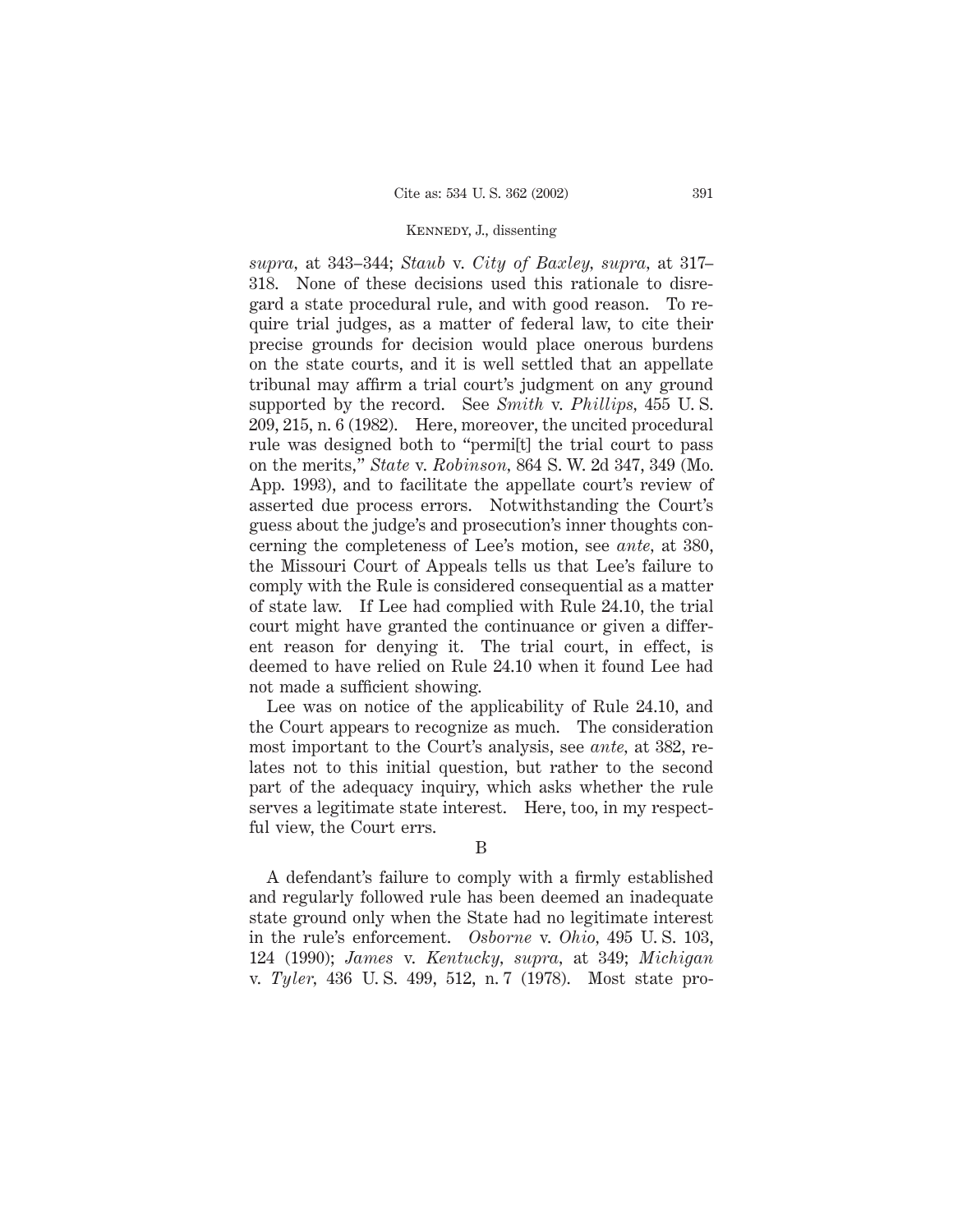cedures are supported by various legitimate interests, so established rules have been set aside only when they appeared to be calculated to discriminate against federal law, or, as one treatise puts it, they did not afford the defendant "a reasonable opportunity to assert federal rights." 16B C. Wright, A. Miller, & E. Cooper, Federal Practice and Procedure § 4027, p. 392 (2d ed. 1996) (hereinafter Wright & Miller). See, *e. g., Douglas* v. *Alabama,* 380 U. S. 415, 422– 423 (1965) (rule requiring continuous repetition of identical constitutional objections); *Staub* v. *City of Baxley,* 355 U. S., at 317–318 (rule requiring defendant to challenge constitutionality of individual sections of statute); *Davis* v. *Wechsler,* 263 U. S. 22, 24 (1923) (rule waiving jurisdictional objections upon entry of appearance of federal defendant's successor-in-interest).

In light of this standard, the adequacy of Rule 24.10 has been demonstrated. Delays in criminal trials can be "a distinct reproach to the administration of justice," *Powell* v. *Alabama,* 287 U. S. 45, 59 (1932), and States have a strong interest in ensuring that continuances are granted only when necessary. Rule 24.10 anticipates that at certain points during a trial, important witnesses may not be available. In these circumstances, a continuance may be appropriate if the movant makes certain required representations demonstrating good cause to believe the continuance would make a real difference to the case.

The Court acknowledges, as it must, that Rule 24.10 does not discriminate against federal law or deny defendants a reasonable opportunity to assert their rights. Instead, the Rule "serves a governmental interest of undoubted legitimacy" in "arm[ing] trial judges with the information needed to rule reliably on a motion to delay a scheduled criminal trial." *Ante,* at 385. Nor is there any doubt Lee did not comply with the Rule, for the Missouri court's word on that state-law question is final. See *Elmendorf* v. *Taylor,* 10 Wheat. 152, 159–160 (1825) (Marshall, C. J.). The Court's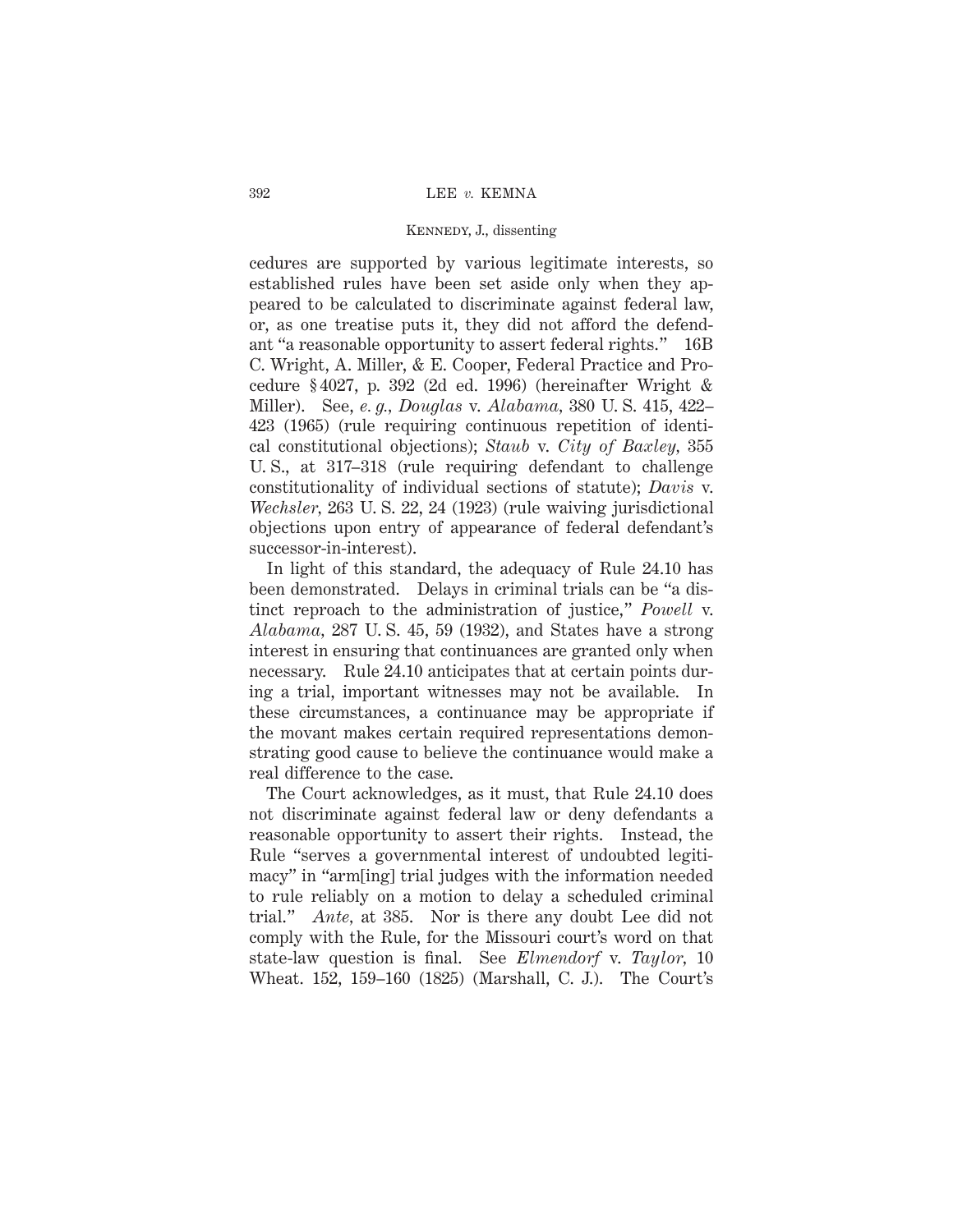acceptance of these two premises should lead it to conclude that Lee's violation of the Rule was an adequate state ground for the Missouri court's decision.

Yet the Court deems Lee's default inadequate because, it says, to the extent feasible under the circumstances, he substantially complied with the Rule's essential requirements. *Ante,* at 385. These precise terms have not been used in the Court's adequacy jurisprudence before, and it is necessary to explore their implications. The argument is not that Missouri has no interest in enforcing compliance with the Rule in general, but rather that it had no interest in enforcing full compliance in this particular case. This is so, the Court holds, because the Rule's essential purposes were substantially served by other procedural devices, such as opening statement, *voir dire,* and Lee's testimony on the stand. These procedures, it is said, provided the court with the information the Rule requires the motion itself to contain. *Ante,* at 382–385. So viewed, the Court's substantial-compliance terminology begins to look more familiar: It simply paraphrases the flawed analytical approach first proposed by the Court in *Henry* v. *Mississippi,* 379 U. S. 443 (1965), but not further ratified or in fact used to set aside a procedural rule until today.

Before *Henry,* the adequacy inquiry focused on the general legitimacy of the established procedural rule, overlooking its violation only when the rule itself served no legitimate interest. See, *e. g., Douglas* v. *Alabama, supra,* at 422–423; *Davis* v. *Wechsler, supra,* at 24. *Henry* was troubling, and much criticized, because it injected an as-applied factor into the equation. See, *e. g.,* R. Fallon, D. Meltzer, & D. Shapiro, Hart and Wechsler's The Federal Courts and the Federal System 584 (4th ed. 1996) (hereinafter Hart & Wechsler) (calling this element of *Henry* "radical"); 16B Wright & Miller § 4028, at 394 (arguing that *Henry*'s approach—under which "state procedural rules may accomplish forfeiture only if necessary to further a legitimate state interest in the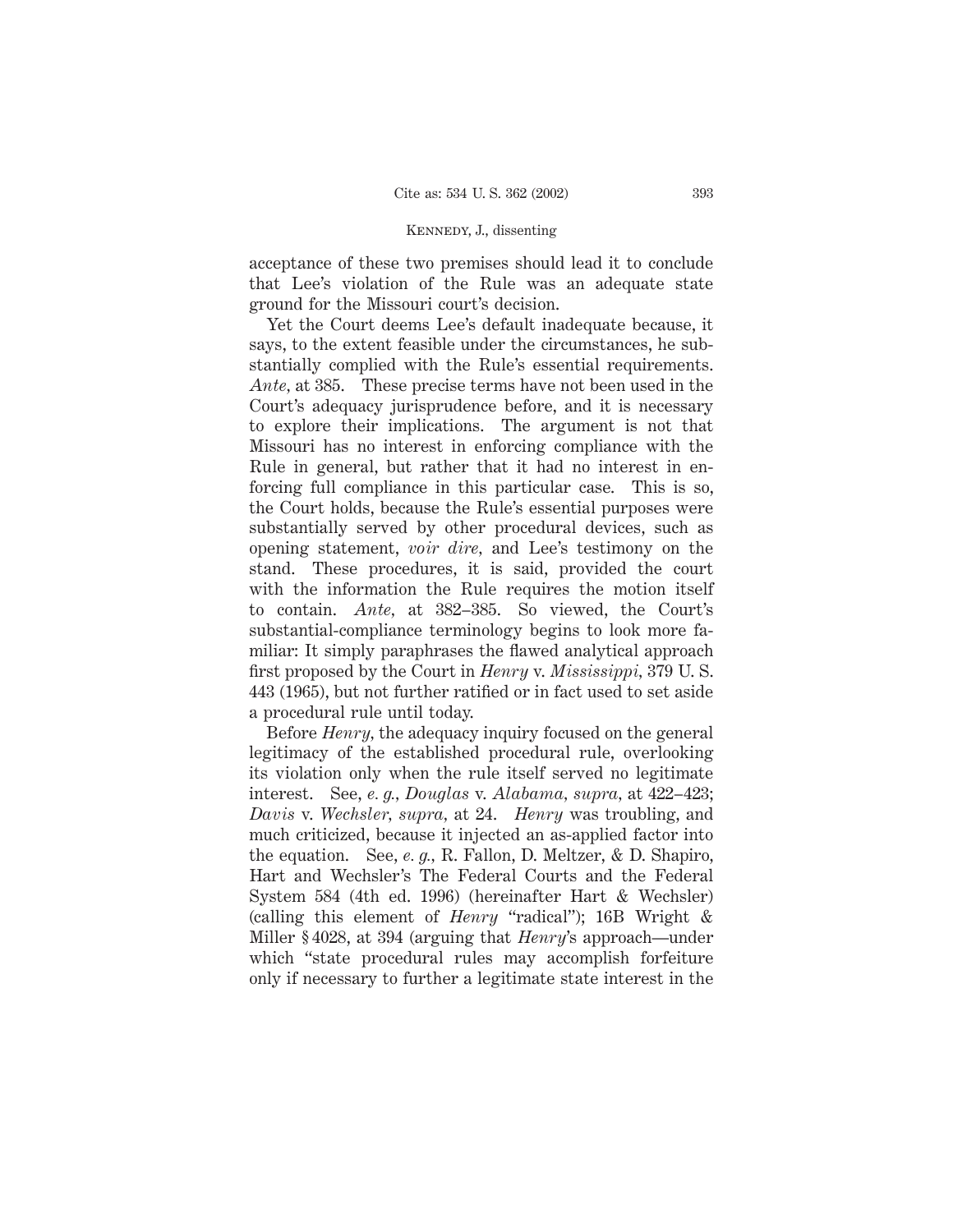actual circumstances of application to the very case before the court"—"unduly subordinates state interests"); cf. *ante,* at 376 ("There are . . . exceptional cases in which exorbitant application of a generally sound rule renders the state ground inadequate"). The petitioner in *Henry* had defaulted his Fourth Amendment claim in state court by failing to lodge a contemporaneous objection to the admission of the contested evidence. Despite conceding the legitimate state interest in enforcing this common rule, the Court vacated the state-court judgment, proposing that the default may have been inadequate because the rule's "purpose . . . may have been substantially served by petitioner's motion at the close of the State's evidence asking for a directed verdict." *Henry* v. *Mississippi, supra,* at 448. The suggestion, then, was that a violation of a rule serving a legitimate state interest may be ignored when, in the peculiar circumstances of a given case, the defendant utilized some other procedure serving the same interest.

For all *Henry* possessed in mischievous potential, however, it lacked significant precedential effect. *Henry* itself did not hold the asserted state ground inadequate; instead it remanded for the state court to determine whether "petitioner's counsel deliberately bypassed the opportunity to make timely objection in the state court." 379 U. S., at 449–453. The cornerstone of that analysis, the deliberatebypass standard of *Fay* v. *Noia,* 372 U. S. 391, 426–434 (1963), later was limited to its facts in *Wainwright* v. *Sykes,* 433 U. S. 72, 87–88 (1977), and then put to rest in *Coleman* v. *Thompson,* 501 U. S., at 750. Subsequent cases maintained the pre-*Henry* focus on the general validity of the challenged state practice, either declining to cite *Henry* or framing its holding in innocuous terms. See, *e. g., James* v. *Kentucky,* 466 U. S., at 349; *Monger* v. *Florida,* 405 U. S. 958 (1972); see also Hart & Wechsler 585–586 (describing the "[d]emise of *Henry*"); 16B Wright & Miller § 4020, at 291 ("Later decisions, over a period now measured in decades,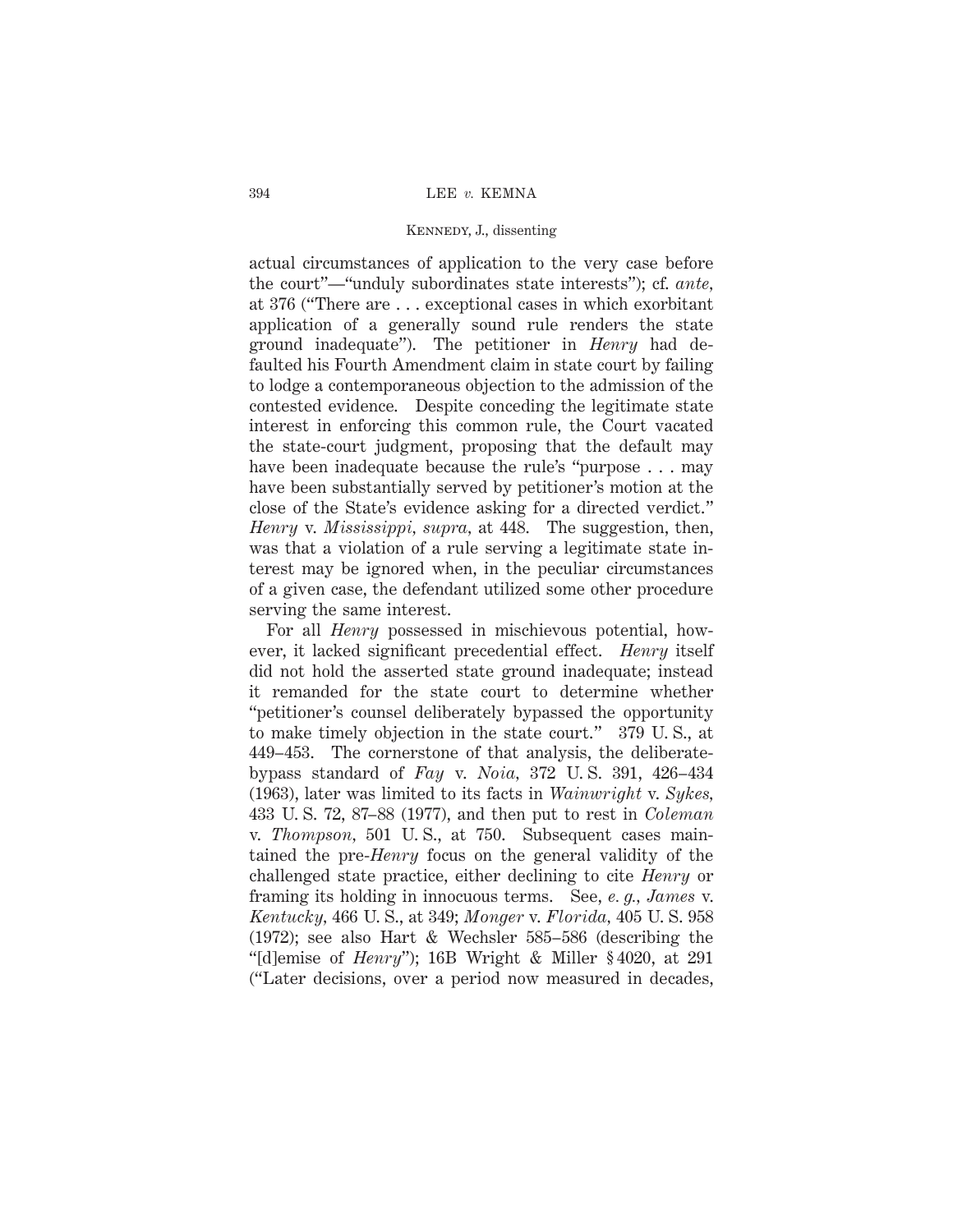are more remarkable for frequently omitting any reference to the Henry decision than for clarifying it").

There is no meaningful distinction between the *Henry* Court's analysis and the standard the Court applies today, and this surprising reinvigoration of the case-by-case approach is contrary to the principles of federalism underlying our habeas corpus jurisprudence. Procedural rules, like the substantive laws they implement, are the products of sovereignty and democratic processes. The States have weighty interests in enforcing rules that protect the integrity and uniformity of trials, even when "the reason for a rule does not clearly apply." *Staub* v. *City of Baxley,* 355 U. S., at 333 (Frankfurter, J., dissenting). Regardless of the particular facts in extraordinary cases, then, Missouri has a freestanding interest in Rule 24.10 as a rule.

By ignoring that interest, the majority's approach invites much mischief at criminal trials, and the burden imposed upon States and their courts will be heavy. All requirements of a rule are, in the rulemaker's view, essential to fulfill its purposes; imperfect compliance is thus, by definition, not compliance at all. Yet the State's sound judgment on these matters can now be overridden by a federal court, which may determine for itself, given its own understanding of the rule's purposes, whether a requirement was essential or compliance was substantial in the unique circumstances of any given case. Henceforth, each time a litigant does not comply with an established state procedure, the judge must inquire, even "in the midst of trial, ... whether noncompliance should be excused because some alternative procedure might be deemed adequate in the particular situation." Hart & Wechsler 585. The trial courts, then the state appellate courts, and, in the end, the federal habeas courts in numerous instances must comb through the full transcript and trial record, searching for ways in which the defendant might have substantially complied with the essential requirements of an otherwise broken rule.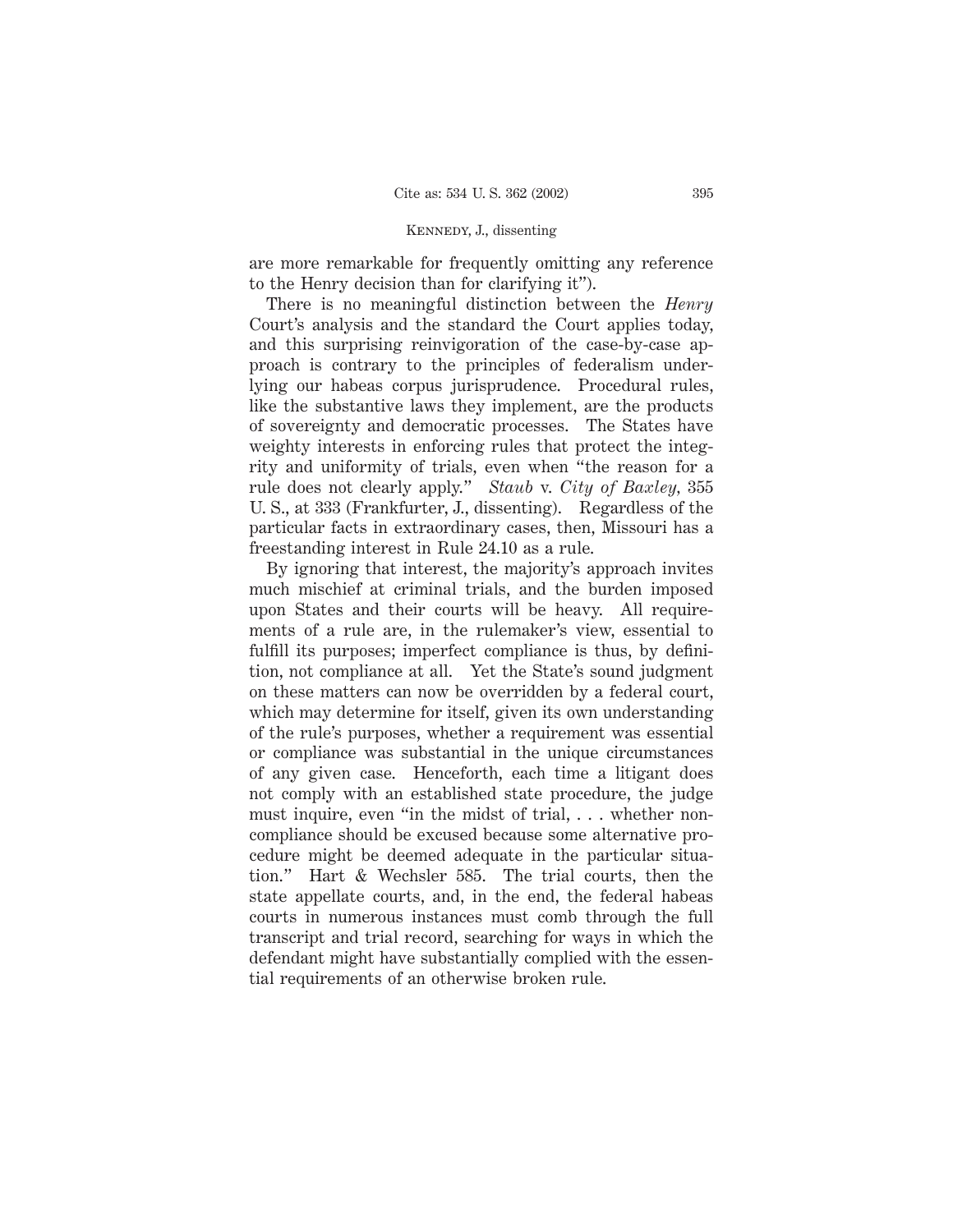The Court seeks to ground its renewal of *Henry*'s longquiescent dictum in our more recent decision in *Osborne* v. *Ohio,* 495 U. S., at 122–125. Though isolated statements in *Osborne* might appear to support the majority's approach or, for that matter, *Henry*'s approach—*Osborne*'s holding does not.

This case bears little resemblance, if any, to *Osborne.* The Ohio statute in question there made it criminal to possess a photograph of a minor in "a state of nudity." Ohio Rev. Code Ann. § 2907.323(A)(3) (Supp. 1989). In a pretrial motion to dismiss, Osborne objected to the statute as overbroad under the First Amendment. The state trial court denied the motion, allowed the case to proceed, and adopted no limiting construction of the statute when it instructed the jury on the elements of the crime.

In his appeal to the Ohio Supreme Court, Osborne argued that the statute violated the First Amendment for two reasons: First, it prohibited the possession of nonlewd material; and second, it lacked a scienter requirement. In rejecting the first contention, the appellate court did what the trial court had not: It adopted a limiting construction so that "nudity constitute[d] a lewd exhibition or involve[d] a graphic focus on the genitals." *State* v. *Young,* 37 Ohio St. 3d 249, 252, 525 N. E. 2d 1363, 1368 (1988). In addressing Osborne's second point, the Ohio Supreme Court noted that another Ohio statute provided a *mens rea* of recklessness whenever, as was the case there, the criminal statute at issue was silent on the question. *Id.,* at 252–253, 525 N. E. 2d, at 1368 (citing Ohio Rev. Code Ann. § 2901.21(B) (1987)). Osborne also argued that his due process rights were violated because the trial court had not instructed the jury on the elements of lewdness and recklessness that the Ohio Supreme Court had just read into the statute. The appellate court rejected this claim on procedural grounds, observing that Osborne "neither requested such... charge[s] nor objected to the instructions as given." 37 Ohio St. 3d, at 254, 258,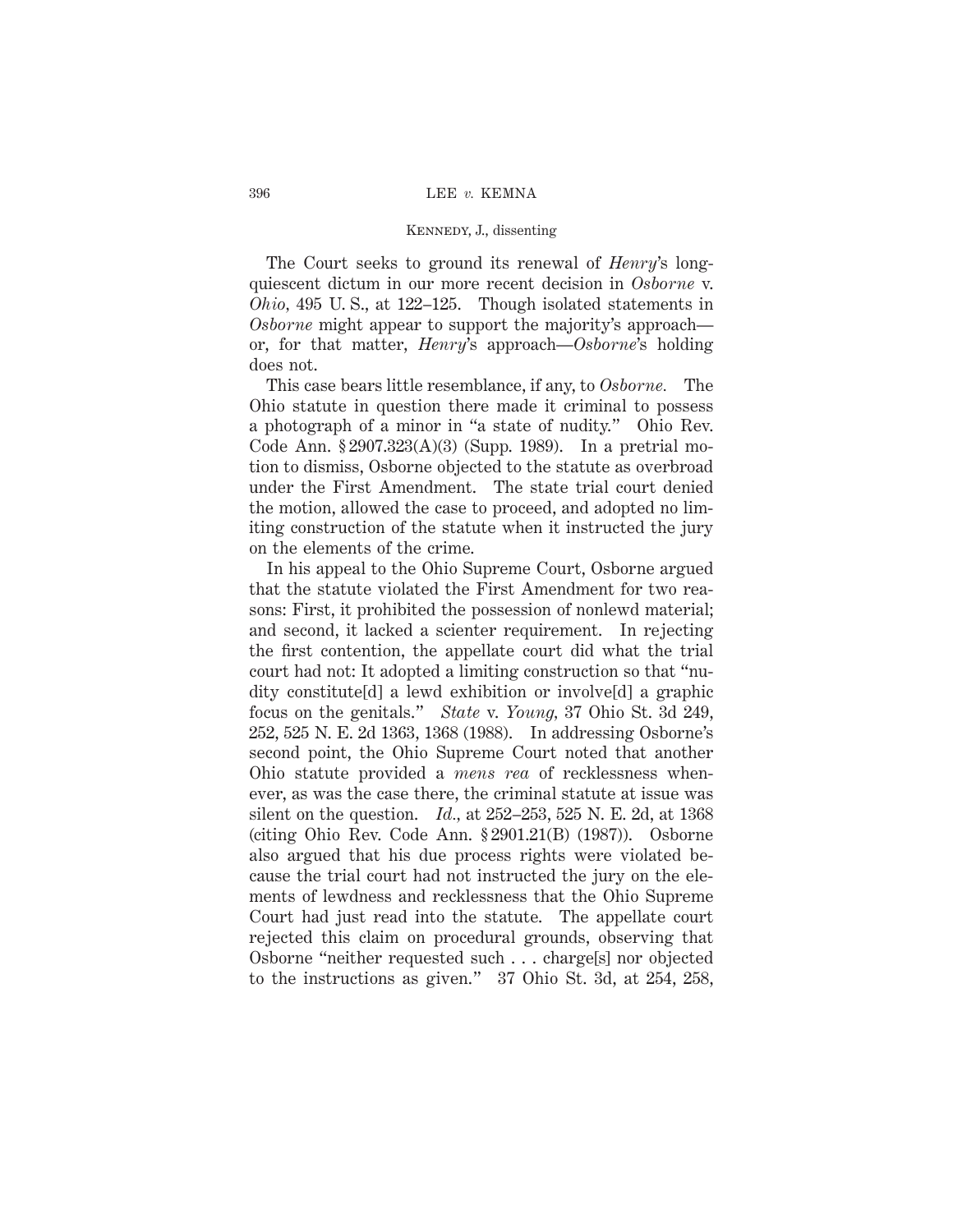525 N. E. 2d, at 1369, 1373 (citing Ohio Rule Crim. Proc. 30(A) (1989)).

When Osborne's case reached this Court, the parties' due process discussion focused on the merits, not the procedural bar. "It is a violation of due process," Osborne's brief argued, "where . . . a state supreme court adds new elements to save a statute and then affirms the conviction." Brief for Appellant, O. T. 1989, No. 88–5986, p. 25. Ohio's response, contending that the appellate court's limiting construction was "foreseeable," mentioned the procedural rule in a short, conclusory paragraph. Brief for Appellee, O. T. 1989, No. 88–5986, pp. 43–44. Against this backdrop, we decided the asserted procedural ground was adequate to block our assessment of the scienter claim but not the lewdness claim. *Osborne* v. *Ohio, supra,* at 125–126. This was not the watershed holding today's majority makes it out to be. The procedure invoked by the State with respect to lewdness required defendants in all overbreadth cases to take one of two steps, neither of which comported with established adequacy principles.

First, Ohio's primary contention was, as we noted, "that counsel should... have insisted that the court instruct the jury on lewdness" by proposing an instruction mirroring the unforeseeable limiting construction the Ohio Supreme Court would later devise. 495 U. S., at 124. To the extent the State required defendants to exhibit this sort of prescience, it placed a clear and unreasonable burden upon their due process rights. *Shuttlesworth* v. *Birmingham,* 394 U. S. 147, 155–157 (1969); see also *Osborne* v. *Ohio, supra,* at 118 ("[W]here a State Supreme Court narrows an unconstitutionally overbroad statute, the State must ensure that defendants are convicted under the statute as it is subsequently construed and not as it was originally written"). Osborne might, for example, have guessed "obscenity" rather than mere "lewdness," or "focus on the genitals" without the additional "lewdness" option; yet according to the State,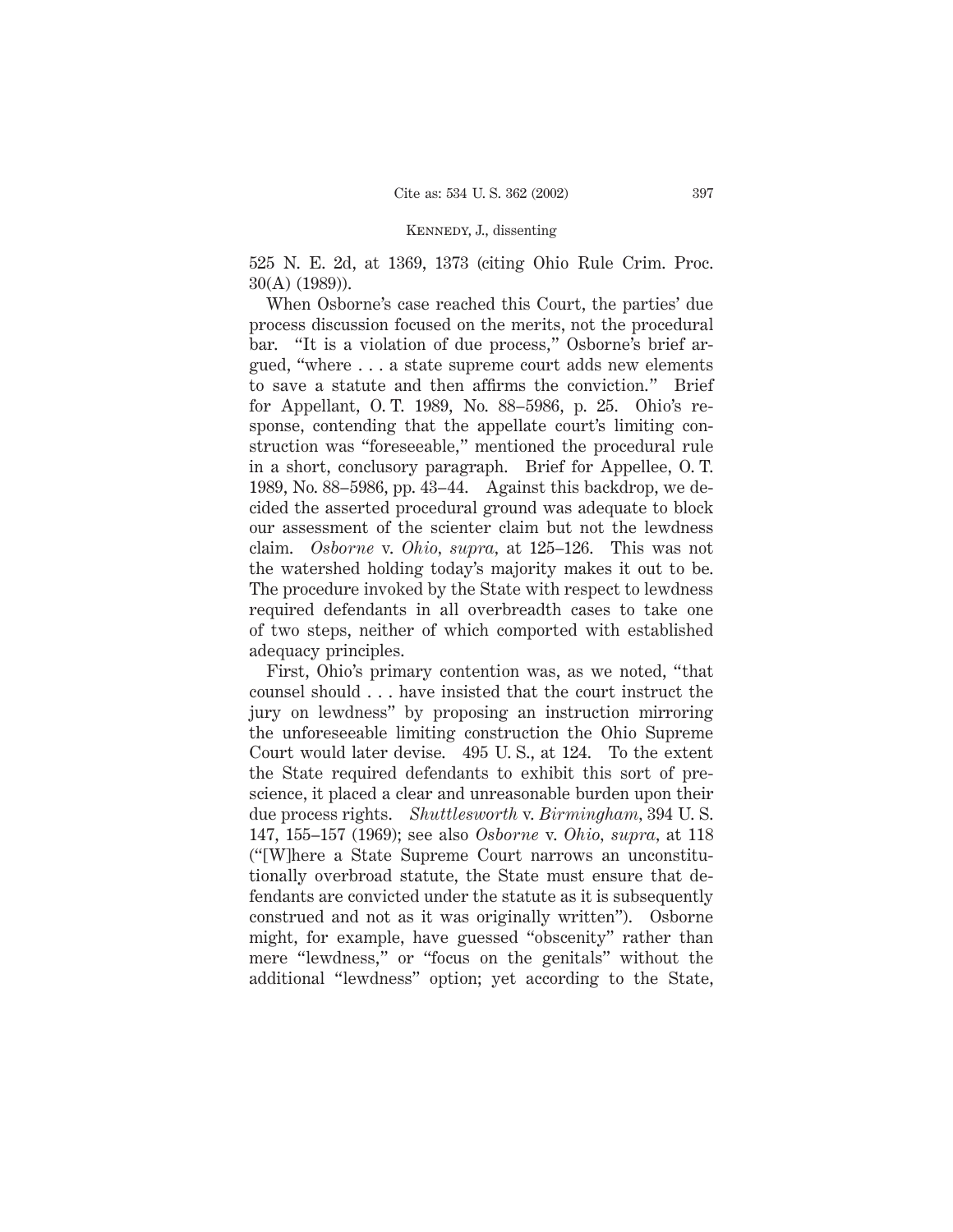neither proposed instruction would have preserved his federal claim. That our decision was based on this foreseeability concern is evident from our discussion of the state court's treatment of the scienter question. This holding was supported by an adequate state ground, we found, because the state statute cited by the Ohio Supreme Court "state[d] that proof of scienter is required in instances, like the present one, where a criminal statute does not specify the applicable mental state." 495 U. S., at 123. In other words, while the recklessness element was foreseeable (and in fact established by statute), the lewdness element was not.

Second, to the extent Ohio faulted the defendant for not raising a more general objection to the jury instructions, *Osborne* followed from *Douglas* v. *Alabama,* 380 U. S., at 420–423. In *Douglas,* the defendant was required to repeat, again and again, the same Confrontation Clause objection while his codefendant's confession was read to the jury. The trial court's initial adverse ruling foreclosed the possibility that the subsequent objections would be sustained. Ohio's treatment of overbreadth objections raised similar concerns. By ruling on and rejecting the pretrial objection—at the time when overbreadth challenges are generally made—the trial court would make its position on lewdness clear. The case would continue on the assumption that the statute was not overbroad and that possession of nonlewd materials could be a criminal offense. Any evidence the defendant introduced to establish that the photographs were not lewd would be irrelevant, and likely objectionable on this ground. As both a logical and a practical matter, then, the ruling at the trial's outset would foreclose a lewdness instruction at the trial's close. Ohio's requirement that the defendant nonetheless make some sort of objection to the jury instructions, as we concluded, served "no perceivable state interest." 495 U. S., at 124 (internal quotation marks omitted). On this point, too, the *Osborne* Court's different conclusion with respect to scienter is enlightening. Osborne did not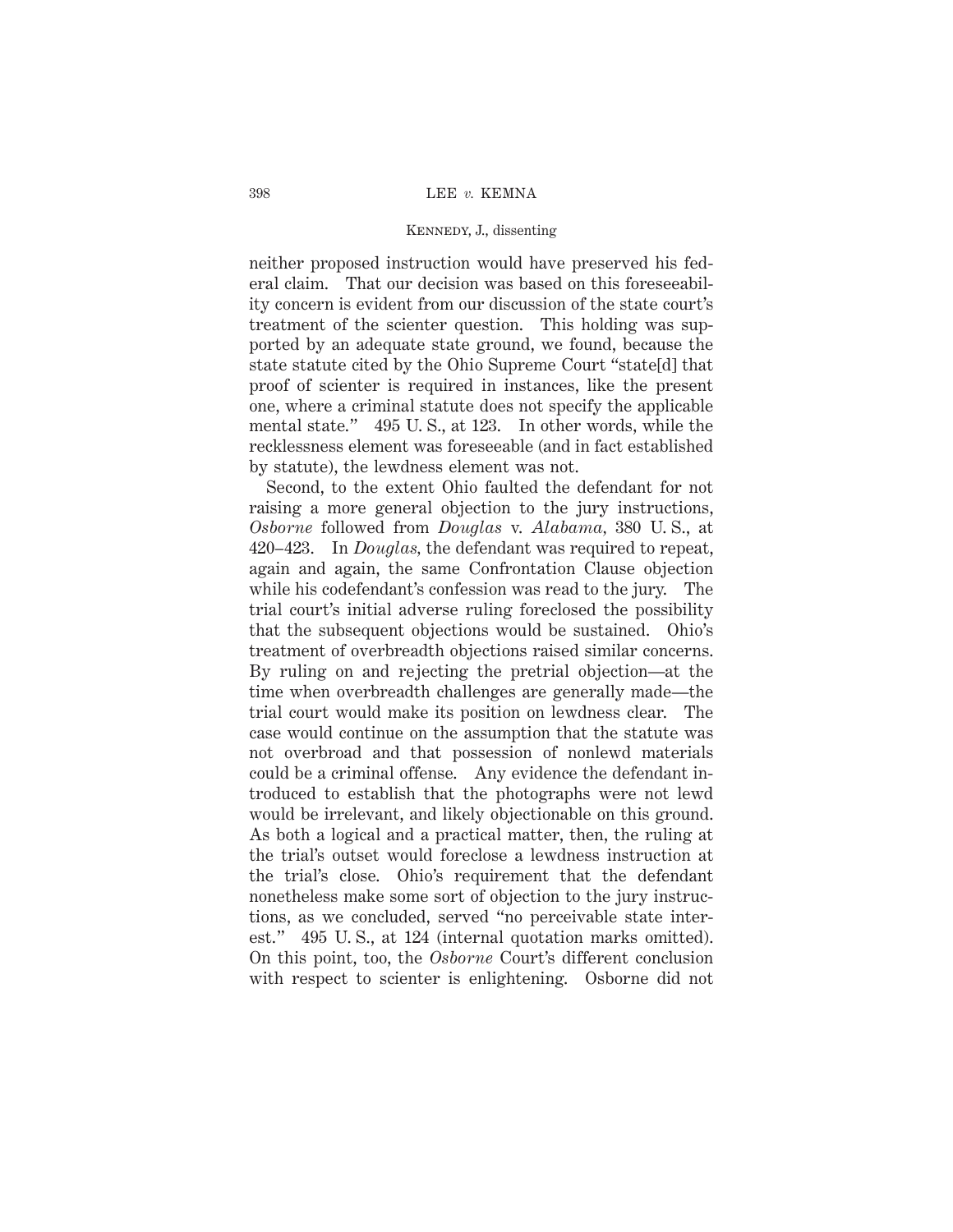argue in an appropriate pretrial motion that the other Ohio statute supplied the recklessness element, so no ruling precluded him from admitting evidence on *mens rea* or requesting a recklessness instruction.

*Osborne* thus stands for the proposition that once a trial court rejects an overbreadth challenge, the defendant cannot be expected to predict an unforeseeable limiting construction later adopted by the state appellate court or to lodge a foreclosed objection to the jury instructions. That holding, of course, has no relevance to the case at hand. Rule 24.10 does not require defendants to foresee the unforeseeable, and no previous ruling precluded the trial court from granting Lee's continuance motion. And though the *Osborne* Court's analysis was tailored to First Amendment overbreadth concerns, it did not adopt the majority's fact-specific approach. *Osborne*'s rationale would apply to all overbreadth cases without regard to whether their facts were unique or their circumstances were extraordinary. The majority's suggestion to the contrary exaggerates the importance of certain language employed by the *Osborne* Court. We did take note of the "sequence of events," *id.,* at 124, but only because in all overbreadth cases, Ohio procedure mandated a sequence whereby defendants were required to predict unforeseeable limiting constructions before they were adopted or to lodge objections foreclosed by previous rulings. We also mentioned the trial's brevity, *id.,* at 123–124, but that fleeting reference was not only unnecessary but also in tension with the *Osborne* Court's analysis. The adequacy doctrine would have dictated the same result, brief trial or no.

The *Osborne* decision did not lay the groundwork for today's revival of *Henry* v. *Mississippi.* Yet even if it made sense to consider the adequacy of state rules on a case-bycase basis, the Court would be wrong to conclude that enforcement of Rule 24.10 would serve no purpose in this case. Erroneous disregard of state procedural rules will be common under the regime endorsed by the Court today, for its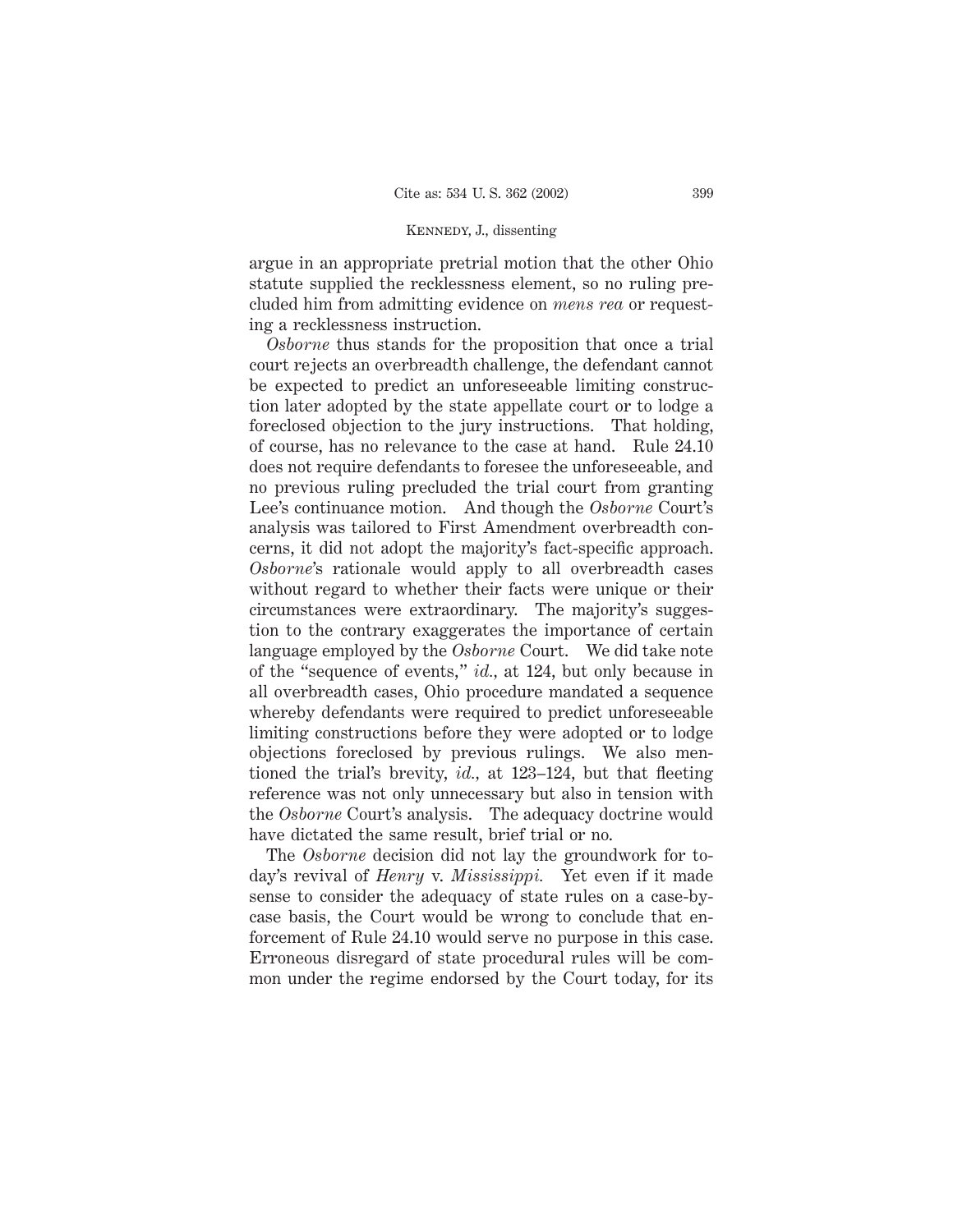basic assumption—that the purposes of a particular state procedure can be served by use of a rather different one ignores the realities of trial. The Court here sweeps aside as unnecessary a rule that would have produced the very predicate the trial court needed to grant the motion: an assurance that the defense witnesses were still prepared to offer material testimony.

The majority contends that Lee compensated for any inadequacies in his motion, even if through inadvertence, by various remarks and observations made during earlier parts of the trial. To reach this conclusion, the Court must construe counsel's statements with a pronounced liberality. Even if we could assume, however, that Lee and his lawyer provided all the required information at some point, we could not conclude that "th[e] purpose of the . . . rule" was "substantially served," *Henry* v. *Mississippi,* 379 U. S., at 448, or, in the terms used by today's majority, that "[t]he Rule's essential requirements . . . were substantially met," *ante,* at 385. The most critical information the Rule requires— "What particular facts the affiant believes the witness will prove"—was revealed not at the time of the motion, but at earlier stages: *voir dire,* opening statements, and perhaps, the majority speculates, the charge conference. *Ante,* at 383–384. To say the essential requirements of Rule 24.10 were met, then, is to assume the requirement that representations be made at the time of the motion is not central to the Rule or its objectives.

This assumption ignores the State's interest in placing all relevant information before the trial court when the motion is made, rather than asking the judge to rely upon his or her memory of earlier statements. Cf. *Ungar* v. *Sarafite,* 376 U. S. 575, 589 (1964) (test for determining whether denial of continuance violated due process considers "particularly... the reasons presented to the trial judge at the time the request is denied"). The assumption looks past the State's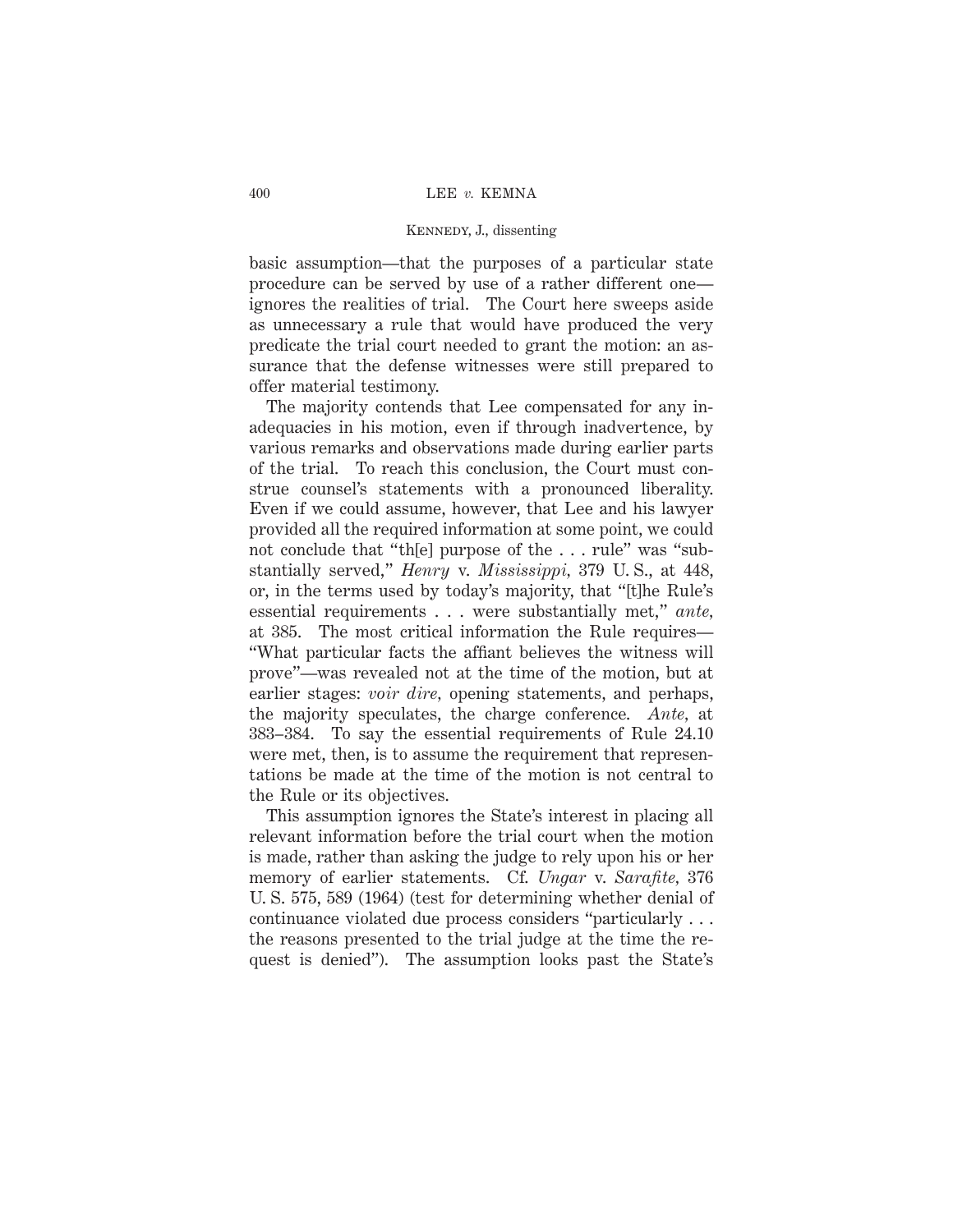corresponding interest in facilitating appellate review by placing all information relevant to the continuance motion in a single place in the record. The assumption also ignores the plain fact that the posture of this case was far different when Lee made his continuance motion than it was at the outset of the trial. Even if the judge recalled the precise details of *voir dire* and opening statements (as the majority believes, see *ante,* at 384), the State's interest in requiring Lee to make the representations after the prosecution rested was no less pronounced.

As the very existence of rules like Rule 24.10 indicates, seasoned trial judges are likely to look upon continuance motions based on the absence of witnesses with a considerable degree of skepticism. This case was no different, for the trial judge suspected that the witnesses had abandoned Lee. The majority is simply wrong to suggest that no one in the courtroom harbored a doubt about what Lee's family members would have said if they had returned. See *ibid.* On the contrary, in light of the witnesses' sudden disappearance, it is more likely that no one in the courtroom would have had any idea what to expect.

The Court fails to recognize that the trial judge was quite capable of distinguishing between counsel's brave promises to the jury at various stages of the trial and what counsel could in fact deliver when the continuance was sought. There is nothing unusual about lawyers using hyperbole in statements to the jury but then using careful and documented arguments when making representations to the court in support of requests for specific rulings. Trial judges must distinguish between the two on a daily basis. In closing argument, for example, defense counsel told the jury:

"I'm an old man, been in this business 43 years, seen a little of criminal cases. Never seen one as weak as this." Tr. 618.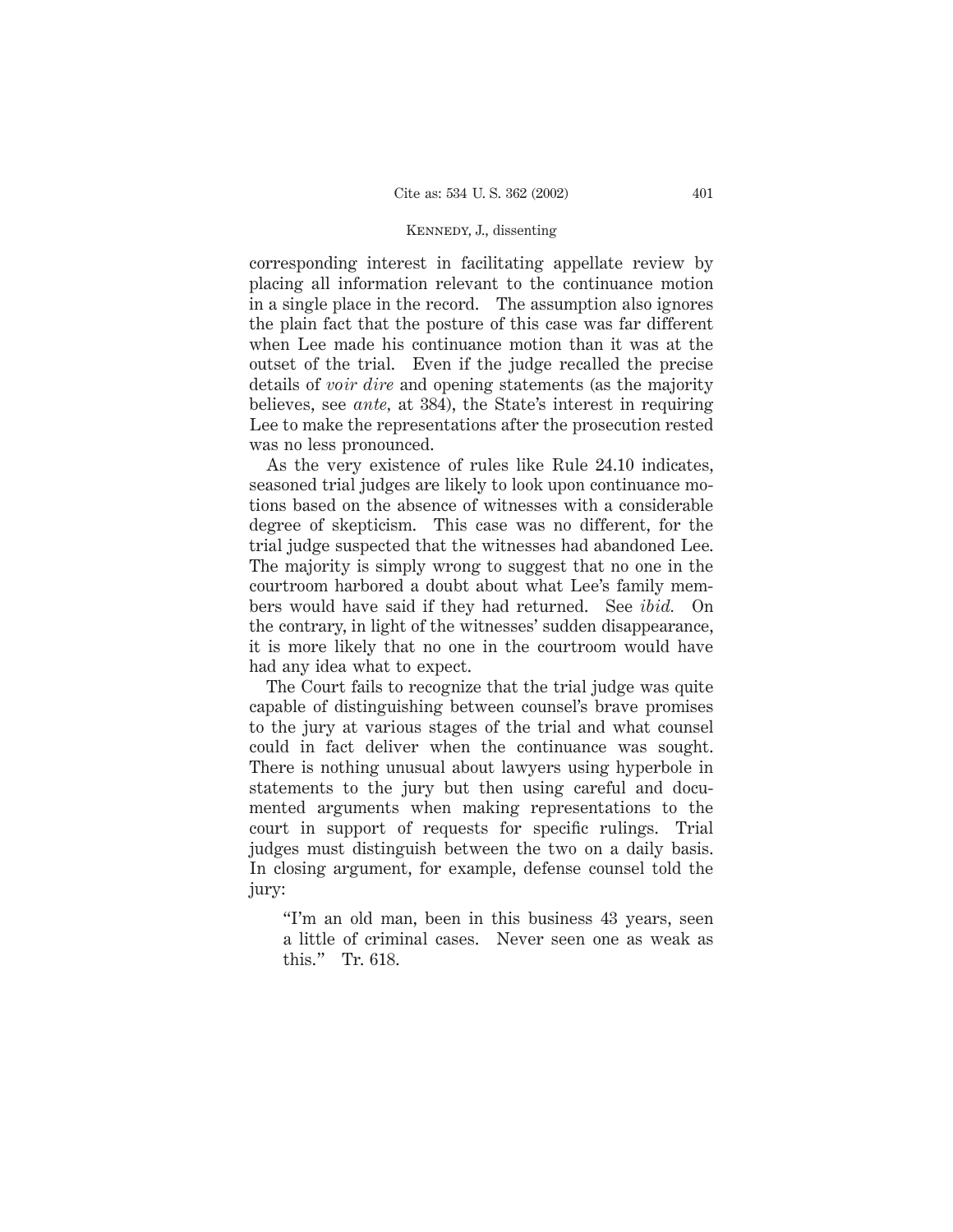Quite aside from the prosecutor's predictable response—"He said that in the last case I tried with him too," *id.,* at 620 the rhetoric was an ill fit with the routine, mechanical way defense counsel presented his motion for acquittal, with the jury absent, at the close of the prosecution's case. He gave not one specific reason to grant the motion, his complete argument consisting of the following:

"MR. McMULLIN: I'll file it. I left it in the office. There's nothing exceptional in it. The defendant—that we move for judgment of acquittal for the reason that the State's evidence is insufficient as a matter of law to sustain a conviction and that should be easily disposed of." *Id.,* at 489.

These are the customary dynamics of trial, perhaps; but the whole course of these proceedings served to confirm what the trial judge told counsel at the outset of the case: "I don't have a lot of faith in what's said in opening statement." *Id.*, at 173. Opening statements can be imprecise, and are sometimes designed to force the opposition's hand or shape the jurors' perception of events. When the time came for presentation of the defense case, counsel faced significant obstacles in establishing the alibi he had promised before. Indeed, it is a fair inference to say the alibi defense had collapsed altogether. Two witnesses with no connection to the defendants or the crime identified Lee as the driver of the automobile used by the passenger-gunman. Any thought that difficulties with these eyewitnesses' identification might give Lee room to present his alibi defense was dispelled by two additional witnesses for the prosecution. Both had known Lee for a considerable period of time, so the chances of mistaken identity were minimal. Both saw him in Kansas City—not in California—on the night before the murder. He was not only in town, they testified, but also with the shooter and looking for the victim.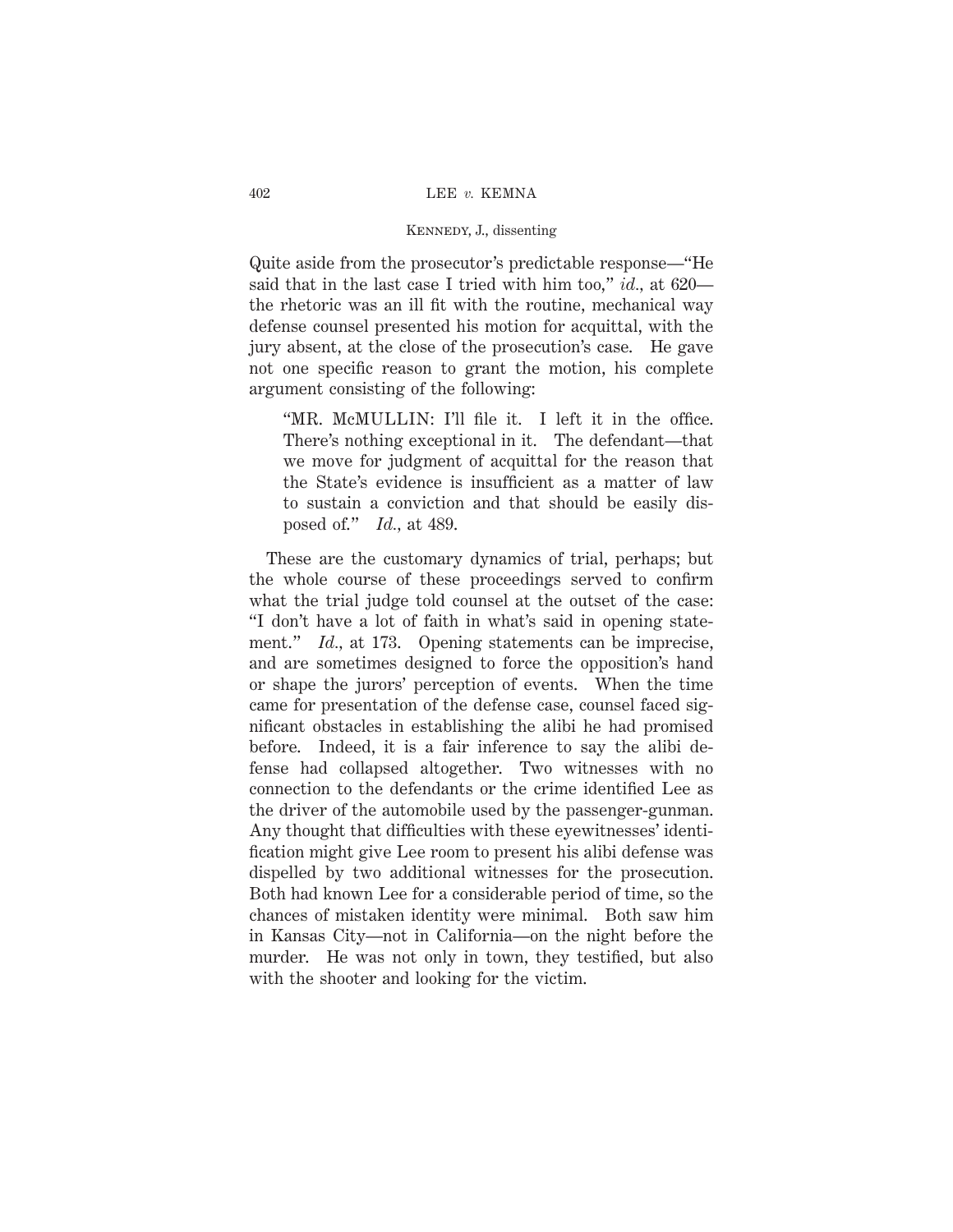Faced with this and other evidence adduced by the prosecution, defense counsel elected to open not with the alibi witnesses whose testimony was supposed to be so critical, but rather with two witnesses who attempted to refute a collateral aspect of the testimony given by one of the prosecution's eyewitnesses. Only then did the defense call the alibi witnesses, who were to testify that Lee went to California to attend a birthday party in July 1992 and did not return to Kansas City until October. At this point the case was far different from what defense counsel might have hoped for at the opening.

When Lee's witnesses were then reported missing, the judge had ample reason to believe they had second thoughts about testifying. All three of Lee's family members had traveled from California to testify, but all three left without speaking to Lee or his lawyer. Two sets of witnesses, four persons in all, had just placed Lee in Kansas City; and the prosecution had said it had in reserve other witnesses prepared to rebut the alibi testimony. Lee had been sentenced to 80 years in Missouri prison for an unrelated armed assault and robbery, and any witness who was considering perjury would have had little inducement to take that risk—a risk that would have became more pronounced after the prosecution's witnesses had testified—if Lee would serve a long prison term in any event. The judge's skepticism seems even more justified when it is noted that six weeks later, during a hearing on Lee's motion for a new trial, counsel still did not explain where Lee's family members had gone or why they had left. It was not until 17 months later, in an amended motion for postconviction relief, that Lee first gave the Missouri courts an explanation for his family's disappearance.

Before any careful trial judge granted a continuance in these circumstances, he or she would want a representation that the movant believed the missing witnesses were still prepared to offer the alibi testimony. Cf. *Avery* v. *Ala-*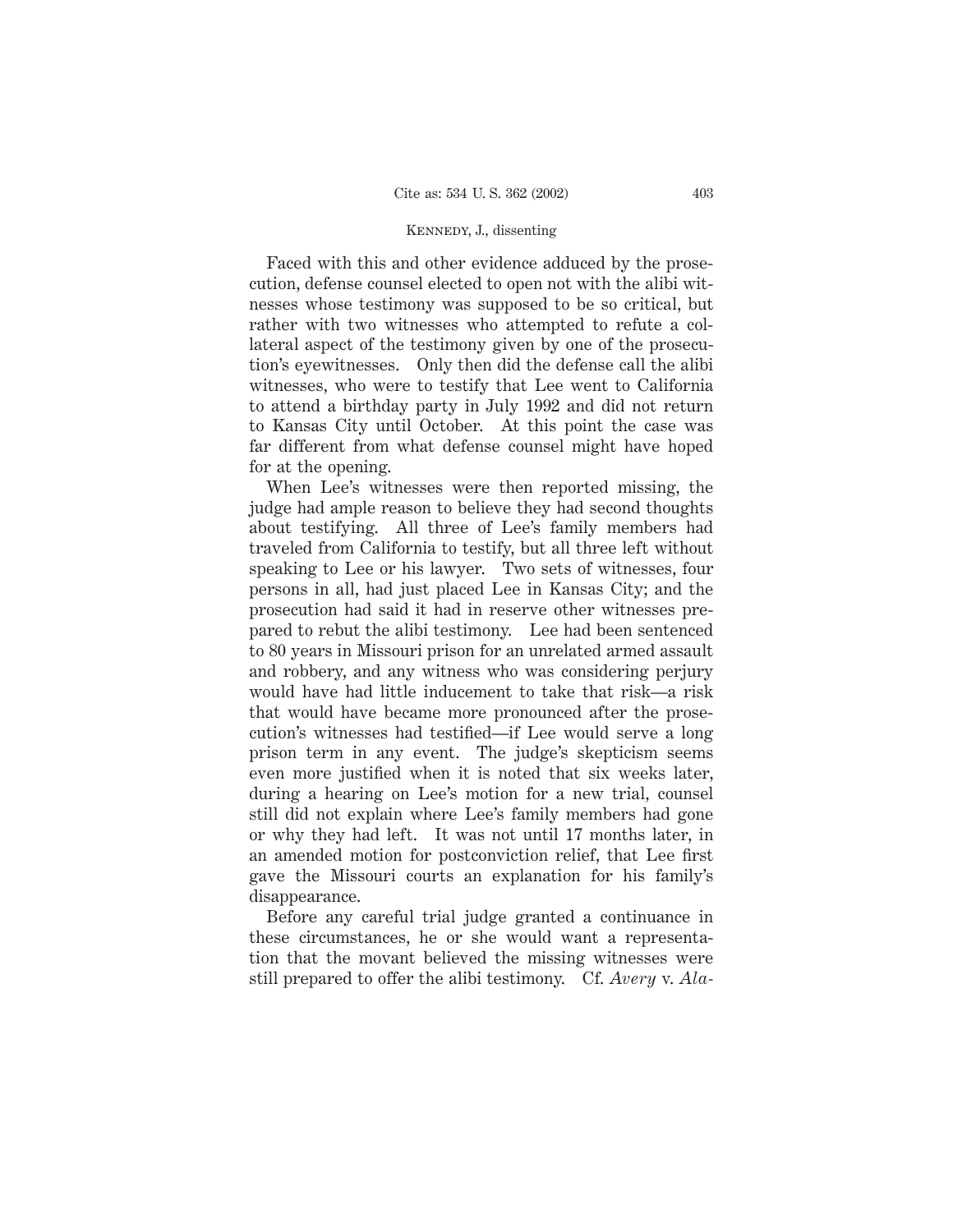*bama,* 308 U. S. 444, 446 (1940) (propriety of continuance, for the purposes of the Fourteenth Amendment, must be "decided by the trial judge in the light of facts then presented and conditions then existing"). If Lee and his counsel had any reason to believe his witnesses had not abandoned him, this representation would not have been difficult to make, and the trial judge would have had reason to credit it. Yet defense counsel was careful at all stages to avoid making this precise representation. In his opening statement he said:

"We will put on three witnesses for the defense, and you will see them and be able to evaluate them and see whether or not they're liars or not. You can determine for yourself." App. 12.

When he moved for the continuance, Lee's counsel, consistent with his guarded approach, would not say the witnesses would still testify as advertised:

"THE COURT: The folks were here today. They were seen here on this floor of the courthouse, and they apparently simply have abandoned—

MR. McMULLIN: Well—

THE COURT:—the defendant in—although they're family, despite the fact that they're under subpoena.

MR. McMULLIN: It looks like that, Judge. I don't know. I would—I can neither confirm nor deny." *Id.,* at 22.

No one—not Lee, not his attorney—stood before the court and expressed a belief, as required by Rule 24.10, that the missing witnesses would still testify that Lee had been in California on the night of the murder. Without that assurance, the judge had little reason to believe the continuance would be of any use. In concluding that the purposes of Rule 24.10 were served by promises made in an opening statement, the majority has ignored one of the central purposes of the Rule.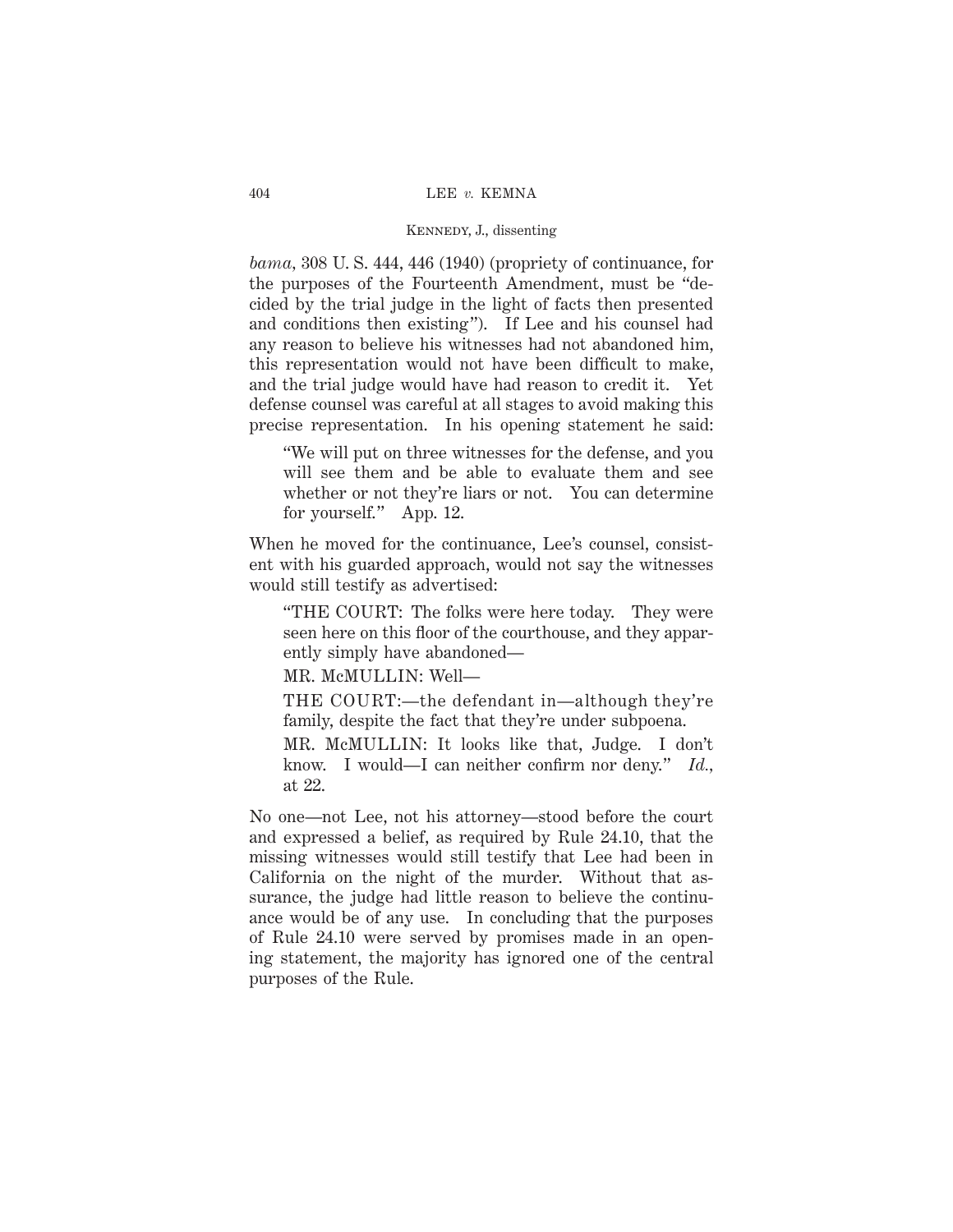In sum, Rule 24.10 served legitimate state interests, both as a general matter and as applied to the facts of this case. Lee's failure to comply was an adequate state ground, and the Court's contrary determination does not bode well for the adequacy doctrine or federalism.

II

A federal court could consider the merits of Lee's defaulted federal claim if he had shown cause for the default and prejudice therefrom, see *Wainwright* v. *Sykes,* 433 U. S., at 90–91, or made out a compelling case of actual innocence, see *Schlup* v. *Delo,* 513 U. S. 298, 314–315 (1995). He has done neither.

As to the first question, Lee says the sudden disappearance of his witnesses caused him to neglect Rule 24.10. In one sense, of course, he is right, for he would not have requested the continuance, much less failed to comply with Rule 24.10, if his witnesses had not left the courthouse. The argument, though, is unavailing. The cause component of the cause-and-prejudice analysis requires more than a but-for causal relationship between the cause and the default. Lee must also show, given the state of the trial when the motion was made, that an external factor "impeded counsel's efforts to comply with the State's procedural rule." *Murray* v. *Carrier,* 477 U. S. 478, 488 (1986). While the departure of his key witnesses may have taken him by surprise (and caused him not to comply with Rule 24.09's writing requirement), nothing about their quick exit stopped him from making a complete oral motion and explaining their absence, the substance of their anticipated testimony, and its materiality.

Nor has Lee shown that an evidentiary hearing is needed to determine whether "a constitutional violation has probably resulted in the conviction of one who is actually innocent." *Id.*, at 496. To fall within this "narrow class of cases," *McCleskey* v. *Zant,* 499 U. S. 467, 494 (1991), Lee